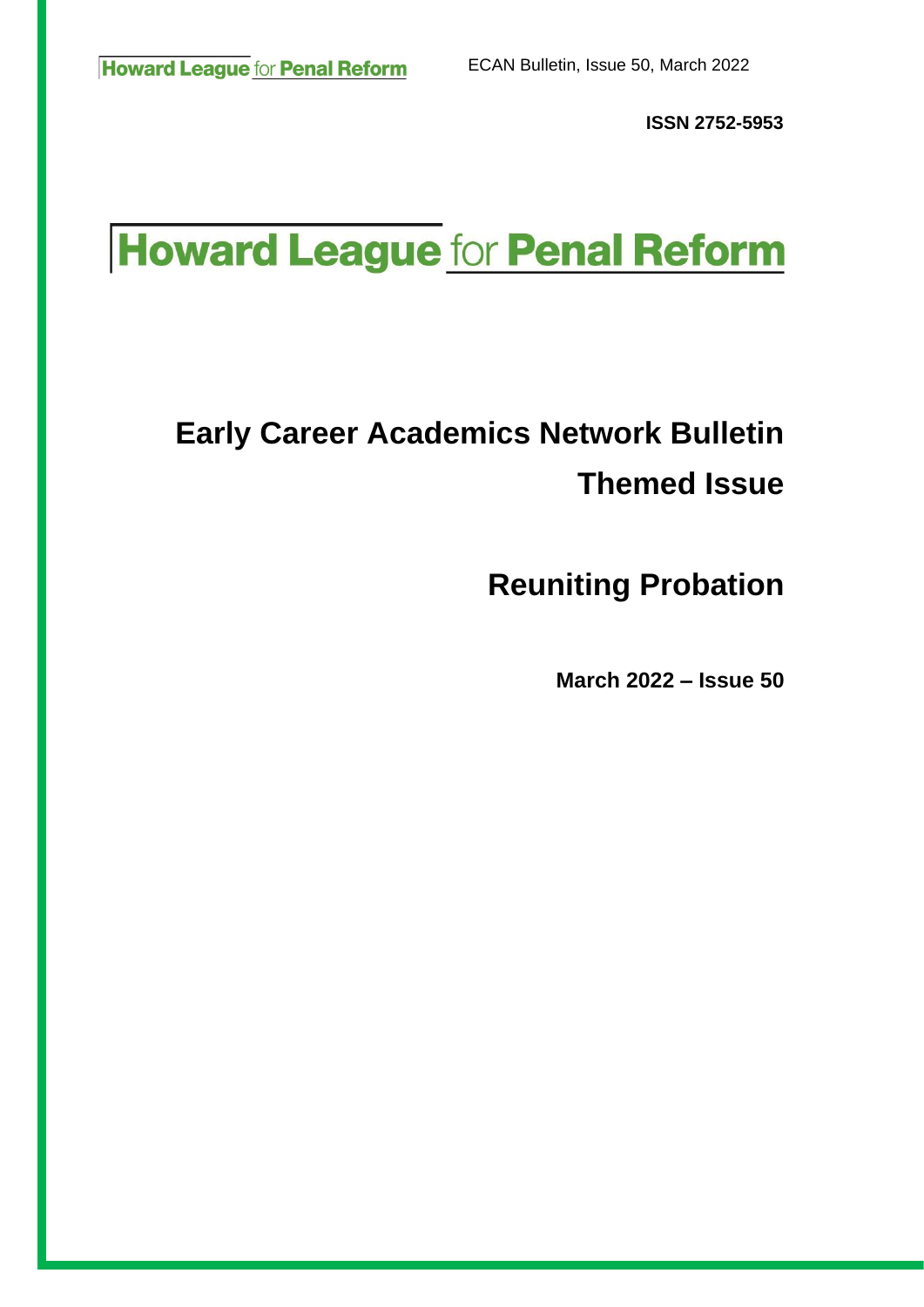| <b>Contents</b>                                                                                                                                                                                                |                        |
|----------------------------------------------------------------------------------------------------------------------------------------------------------------------------------------------------------------|------------------------|
| <b>Introduction</b><br>Lol Burke, Liverpool John Moores University                                                                                                                                             | Page<br>$\overline{2}$ |
| <b>Features</b>                                                                                                                                                                                                |                        |
| Professional legitimacy and the probation service: Opportunities and<br>challenges after re-unification<br><b>Matt Tidmarsh</b>                                                                                | 6                      |
| Trapped in a cycle:<br>The Offender Rehabilitation Act 2014 and the rise in recall to custody<br>Matt Cracknell, Middlesex University                                                                          | 13                     |
| Learning lessons from and for Building Better Relationships: appreciating<br>and imagining the possibilities<br>Nicole Renehan, Durham University                                                              | 20                     |
| Reunified probation: An opportunity to finally progress a desistance<br>paradigm of practice?<br>Sam Ainslie, Sheffield Hallam University                                                                      | 28                     |
| The community hub model of service delivery: An example of a 'positive<br>innovation'?<br>Andrew Fowler, Jake Phillips, and Katherine Albertson, Sheffield Hallam<br><b>University</b><br><b>Announcements</b> | 35                     |
| Call for papers: Crime, Justice and the Human Condition                                                                                                                                                        | 44                     |
| <b>Become a Howard League Fellow</b>                                                                                                                                                                           |                        |
| <b>Guidelines for submission</b>                                                                                                                                                                               |                        |

### **ECAN Facebook Group**



The Howard League for Penal Reform is active on **Facebook** and [Twitter.](http://twitter.com/TheHowardLeague) There is a special page dedicated to the Early Careers Academic Network that you can reach either by searching for us on

Facebook or by clicking on the button above. We hope to use the Facebook site to generate discussions about current issues in the criminal justice system. If there are any topics that you would like to discuss, please start a discussion.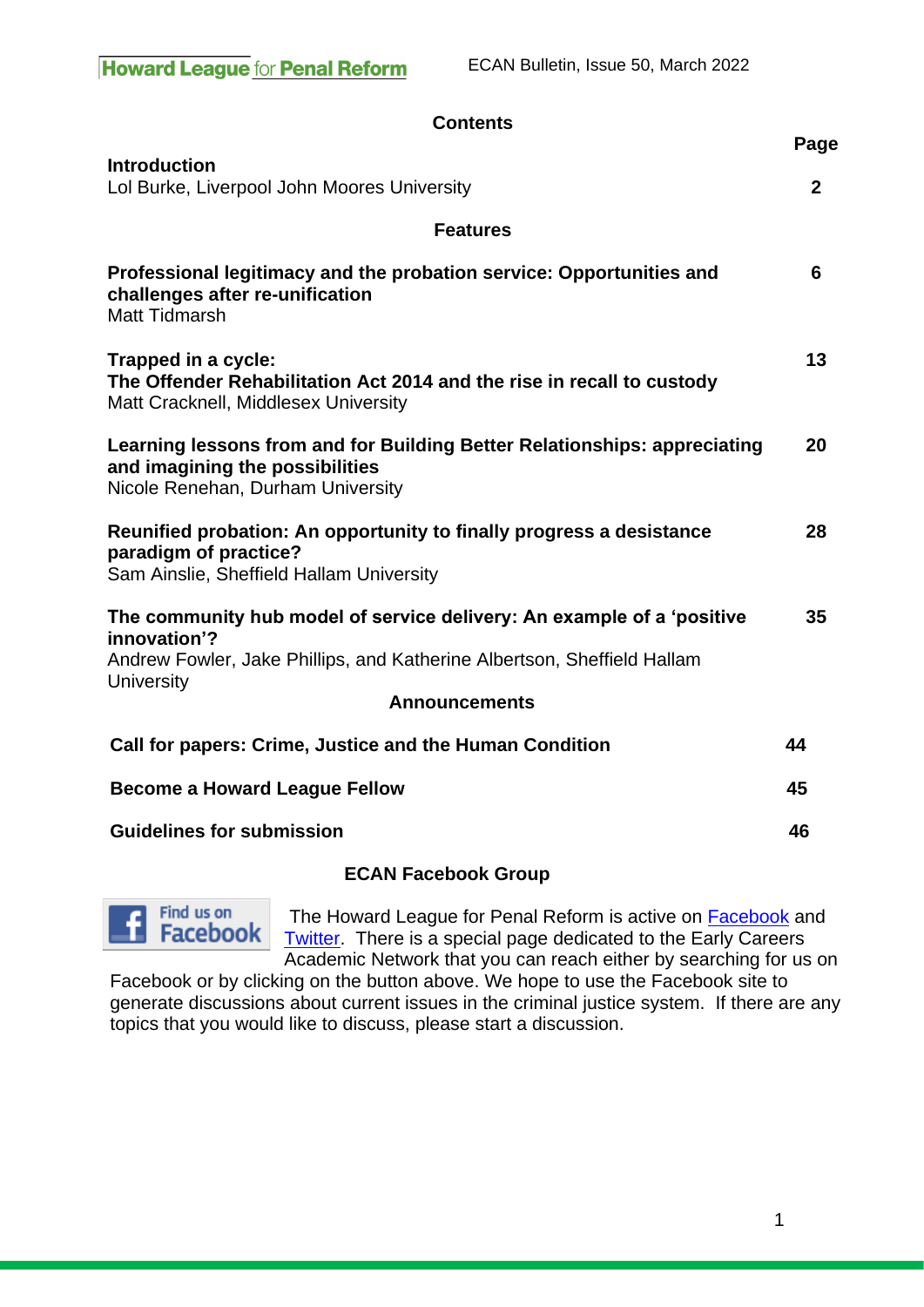# **Introduction**

# **Lol Burke**

After a disastrous flirtation with privatisation, the unification of probation services was seen as a welcome development by many. However, unification has been challenging. The reorganisation involving bringing together staff from the National Probation Service and the 21 Community Rehabilitation Companies, has been marked by chronic staff shortages and high caseloads. These are of course long-standing issues, and it would be unduly optimistic or perhaps naïve to expect that they would be resolved by structural reform alone. As the Chief Inspector of Probation has forewarned, the 'amalgamation of inherited structures and the implementation of a new operating model will take time … and there will be inherent risks' (HM Inspectorate of Probation 2022: 16). A decade of underinvestment in the Probation Service and the broader social and treatment systems in which it operates has left services 'threadbare and struggling' (HM Inspectorate of Probation 2022: 6). A recent postunification survey of probation practitioners by HM Inspectorate of Probation (2021) found that only 12 per cent of those interviewed believed that service delivery had improved since unification. Around half claimed that their caseloads were difficult to manage because of the volume of cases and a similar number felt that insufficient services were available for the people they worked with. A report by Clinks (2022) tracking the voluntary sector's experience of the probation reform programme concluded that the Ministry of Justice had made limited progress in facilitating partnerships and that its commissioning process was 'complex, cumbersome and bureaucratic …



favouring larger, well-resourced organisations and disadvantaged smaller, local and specialist ones' (Clinks, 2022).

Although six in ten practitioners said that they felt positive about working for the Probation Service (HM Inspectorate of Probation 2021: 15) such positive responses tended to be expressed by recently employed staff. Attempts to provide more balanced caseloads involving cases at a higher and lower risk of serious harm have been thwarted by on-going IT issues as systems attempt to play catch up with significant organisational changes. Plans are in place to recruit and train around 2,500 additional probation officers to address the shortfall in qualified staff. However, given that the Professional Qualification in Probation (PQiP) takes a minimum of 15 months (and that those undertaking the training have reduced caseloads and require increased mentoring and oversight) it is unlikely that services will receive any respite from the current ongoing pressures before 2024 at the earliest. Worryingly, anecdotal evidence suggests that a considerable number of learners are leaving the programme because of the relentless pressures of balancing their workplace and academic commitments.

Ensuring that appropriate resources and sustained investment are available to enable probation to meet its statutory responsibilities and provide meaningful support for those under its supervision is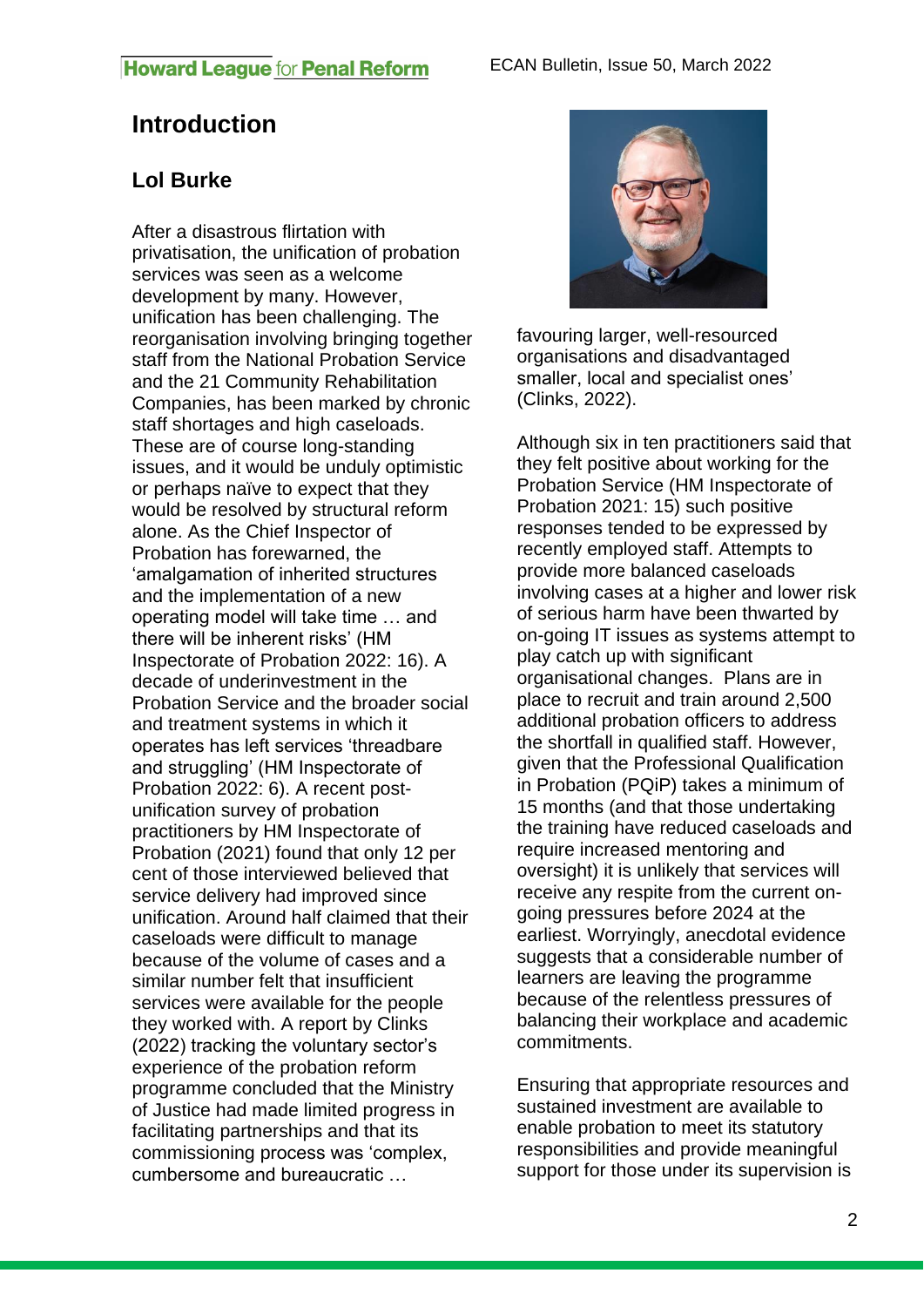of course vital. But the current problems facing the newly unified Probation Service run much deeper. Several studies undertaken during the implementation of the Transforming Rehabilitation reforms (Deering and Feilzer, 2015; Robinson et al., 2016; Tidmarsh 2021) have highlighted the detrimental impact upon the working cultures within probation, creating a 'twotier' system that in some cases fractured long-standing professional relationships. These underlying tensions appear to have been carried forward into the unified structure with those practitioners formerly employed by the Community Rehabilitation Companies believing that their skills and experience were underappreciated.

As **Matt Tidmarsh** discusses in the opening contribution to this edition, there is clearly a major challenge for the newly unified Probation Service in establishing its legitimacy to a range of external stakeholders as well as those who work within the organisation. In exploring the opportunities and challenges presented through unification, Tidmarsh argues for the promotion of a 'workplace professionalisation agenda' that forefronts probation practitioners as key mediators between the service and a range of what are sometimes conflicting constituents. As the author acknowledges, these tensions will have to be navigated by probation practitioners within a managerialist and punitive performance culture that will mitigate the potential for building purposeful and productive relationships.

The tensions between the rehabilitative and risk-focussed credentials of probation work were brought into sharp focus by the extension of post-release supervision following implementation of The Offender Rehabilitation Act 2014. As **Matt Cracknell** notes in his exploration of resettlement provision following the

Transforming Rehabilitation reforms, rather than providing additional help and support, it created an environment that normalised the use of recall. Whilst welcoming proposals within the Target Operating Model (HMPPS, 2021) that seek to improve outcomes for those individuals serving short prison sentences, the author argues that probation practitioners will need 'time, space and resources' if they are to establish and maintain more trusting supervisory relationships with the potential to alleviate the damage caused by the revolving door of re-offending.

Time, space and resources are at a premium in contemporary probation practice, as noted by **Nicole Renehan** in her discussion of practitioners' experiences of delivering the Building Better Relationships programme to people convicted of domestic abuse related offences. Nicole argues that the emotionally challenging nature of this work necessitates enhanced training and time made available for practitioners to practice their skills within a supportive working environment. She notes that promoting wellbeing is a stated objective of the *Probation Workforce Strategy* but fears that this could be used as yet another performance mechanism to single out overworked and stressed workers rather than instilling within them a sense that their work is valued and has a purpose.

These 'practice pains' are also central to the piece by **Sam Ainslie** that presents the findings from a qualitative study undertaken in a National Probation Service division prior to unification. These pains included the impact of solely managing high-risk and complex cases, a culture based on targets and accountability, fragmented approaches to intervention, and insufficient training and development. As the author notes, unification will potentially reduce the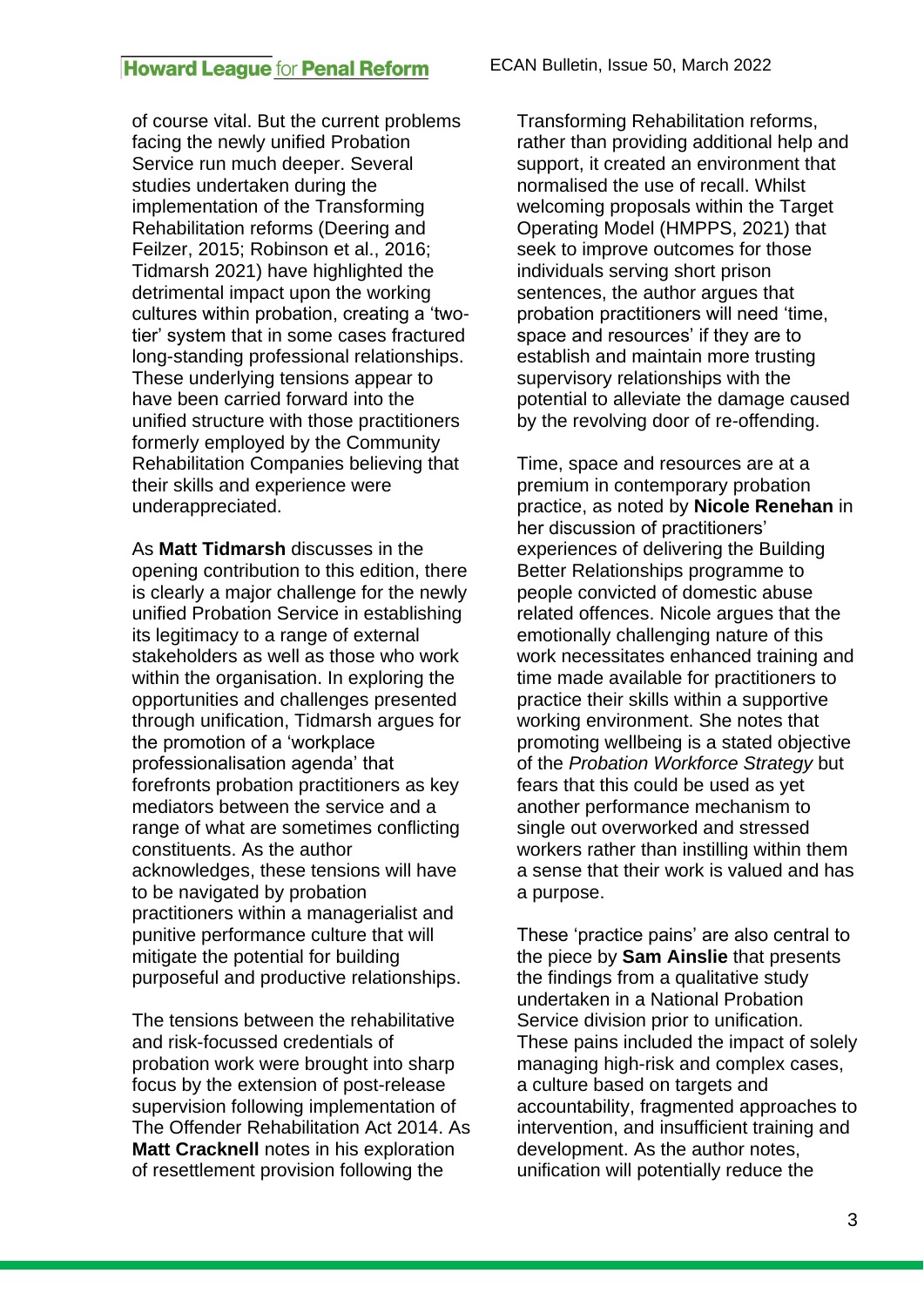fragmented nature of service delivery (a hallmark of the Transforming Rehabilitation reforms) and produce more balanced caseloads. But, as noted earlier, we are still some way off these aspirations.

The final contribution to this special edition by **Andrew Fowler**, **Katherine Albertson** and **Jake Phillips** provides something of a counterbalance to the previous pieces in that it highlights the use of community hubs as one of the positive innovations that emerged from Transforming Rehabilitation. Although not uniformly implemented, these alternative models of service delivery in which a range of services are co-located in community settings provide a more localised approach that challenges the centralised nature of contemporary probation.

As the various contributors to this special edition demonstrate, unification represents the start of a new journey for the Probation Service, rather than its final destination. The next few years will therefore be crucial in terms of stabilising the organisation after a succession of destabilising and at times unnecessary changes and there will undoubtedly be further 'bumps along the road'. This collection of papers is informed by empirical evidence that attempts to capture the voices of practitioners and people on probation. The contributions to this ECAN special edition are therefore not only timely but they also provide insights into how this journey could be made easier if those travelling are provided with the necessary equipment to undertake the journey, and if we learn from past 'wrong turns' in navigating what will be a hard and uncertain terrain.

#### **Acknowledgements**

Thanks to Helen Churcher and Anita Dockley for their assistance in the production of this themed issue.

#### **References**

Clinks (2022), Tracking the voluntary sector's experience of the probation reform programme: The commissioning of day one services. [https://www.clinks.org/sites/default/files/2022](https://www.clinks.org/sites/default/files/2022-03/The%20voluntary%20sector%27s%20experience%20of%20the%20probation%20reform%20programme%20-%20the%20commissioning%20of%20day%20one%20services_0.pdf) [-](https://www.clinks.org/sites/default/files/2022-03/The%20voluntary%20sector%27s%20experience%20of%20the%20probation%20reform%20programme%20-%20the%20commissioning%20of%20day%20one%20services_0.pdf) [03/The%20voluntary%20sector%27s%20ex](https://www.clinks.org/sites/default/files/2022-03/The%20voluntary%20sector%27s%20experience%20of%20the%20probation%20reform%20programme%20-%20the%20commissioning%20of%20day%20one%20services_0.pdf) [perience%20of%20the%20probation%20refo](https://www.clinks.org/sites/default/files/2022-03/The%20voluntary%20sector%27s%20experience%20of%20the%20probation%20reform%20programme%20-%20the%20commissioning%20of%20day%20one%20services_0.pdf) [rm%20programme%20-](https://www.clinks.org/sites/default/files/2022-03/The%20voluntary%20sector%27s%20experience%20of%20the%20probation%20reform%20programme%20-%20the%20commissioning%20of%20day%20one%20services_0.pdf) [%20the%20commissioning%20of%20day%2](https://www.clinks.org/sites/default/files/2022-03/The%20voluntary%20sector%27s%20experience%20of%20the%20probation%20reform%20programme%20-%20the%20commissioning%20of%20day%20one%20services_0.pdf) [0one%20services\\_0.pdf](https://www.clinks.org/sites/default/files/2022-03/The%20voluntary%20sector%27s%20experience%20of%20the%20probation%20reform%20programme%20-%20the%20commissioning%20of%20day%20one%20services_0.pdf) (Accessed 13 March 2022).

Deering, J. and Feilzer, M. (2015), Privatising Probation: Is Transforming Rehabilitation the end of the probation ideal? Bristol: Policy Press.

HM Inspectorate of Probation (2021), The views of frontline probation staff about unification: a survey by HM Inspectorate of Probation.

[https://www.justiceinspectorates.gov.uk/hmip](https://www.justiceinspectorates.gov.uk/hmiprobation/wp-content/uploads/sites/5/2022/02/Probation-Staff-Survey-2021-report-v1.0.pdf) [robation/wp](https://www.justiceinspectorates.gov.uk/hmiprobation/wp-content/uploads/sites/5/2022/02/Probation-Staff-Survey-2021-report-v1.0.pdf)[content/uploads/sites/5/2022/02/Probation-](https://www.justiceinspectorates.gov.uk/hmiprobation/wp-content/uploads/sites/5/2022/02/Probation-Staff-Survey-2021-report-v1.0.pdf)[Staff-Survey-2021-report-v1.0.pdf](https://www.justiceinspectorates.gov.uk/hmiprobation/wp-content/uploads/sites/5/2022/02/Probation-Staff-Survey-2021-report-v1.0.pdf) (Accessed 13 March 2022)

HM Inspectorate of Probation (2022), 2021 Annual Report: inspections of probation services. [https://www.justiceinspectorates.gov.uk/hmip](https://www.justiceinspectorates.gov.uk/hmiprobation/wp-content/uploads/sites/5/2022/03/FINAL-Probation-Annual-Report-2021.pdf) [robation/wp](https://www.justiceinspectorates.gov.uk/hmiprobation/wp-content/uploads/sites/5/2022/03/FINAL-Probation-Annual-Report-2021.pdf)[content/uploads/sites/5/2022/03/FINAL-](https://www.justiceinspectorates.gov.uk/hmiprobation/wp-content/uploads/sites/5/2022/03/FINAL-Probation-Annual-Report-2021.pdf)[Probation-Annual-Report-2021.pdf](https://www.justiceinspectorates.gov.uk/hmiprobation/wp-content/uploads/sites/5/2022/03/FINAL-Probation-Annual-Report-2021.pdf) (accessed 13 March 2022).

HMPPS (2021), The Target Operating Model for probation services in England and Wales: Probation Reform Programme [https://assets.publishing.service.gov.uk/gove](https://assets.publishing.service.gov.uk/government/uploads/system/uploads/attachment_data/file/959745/HMPPS_-_The_Target_Operating_Model_for_the_Future_of_Probation_Services_in_England___Wales_-__English__-_09-02-2021.pdf) [rnment/uploads/system/uploads/attachment\\_](https://assets.publishing.service.gov.uk/government/uploads/system/uploads/attachment_data/file/959745/HMPPS_-_The_Target_Operating_Model_for_the_Future_of_Probation_Services_in_England___Wales_-__English__-_09-02-2021.pdf) [data/file/959745/HMPPS\\_-](https://assets.publishing.service.gov.uk/government/uploads/system/uploads/attachment_data/file/959745/HMPPS_-_The_Target_Operating_Model_for_the_Future_of_Probation_Services_in_England___Wales_-__English__-_09-02-2021.pdf) The Target Operating Model for the Fut ure of Probation Services in England Wales - English - 09-02-2021.pdf

(Accessed 13 March 2022).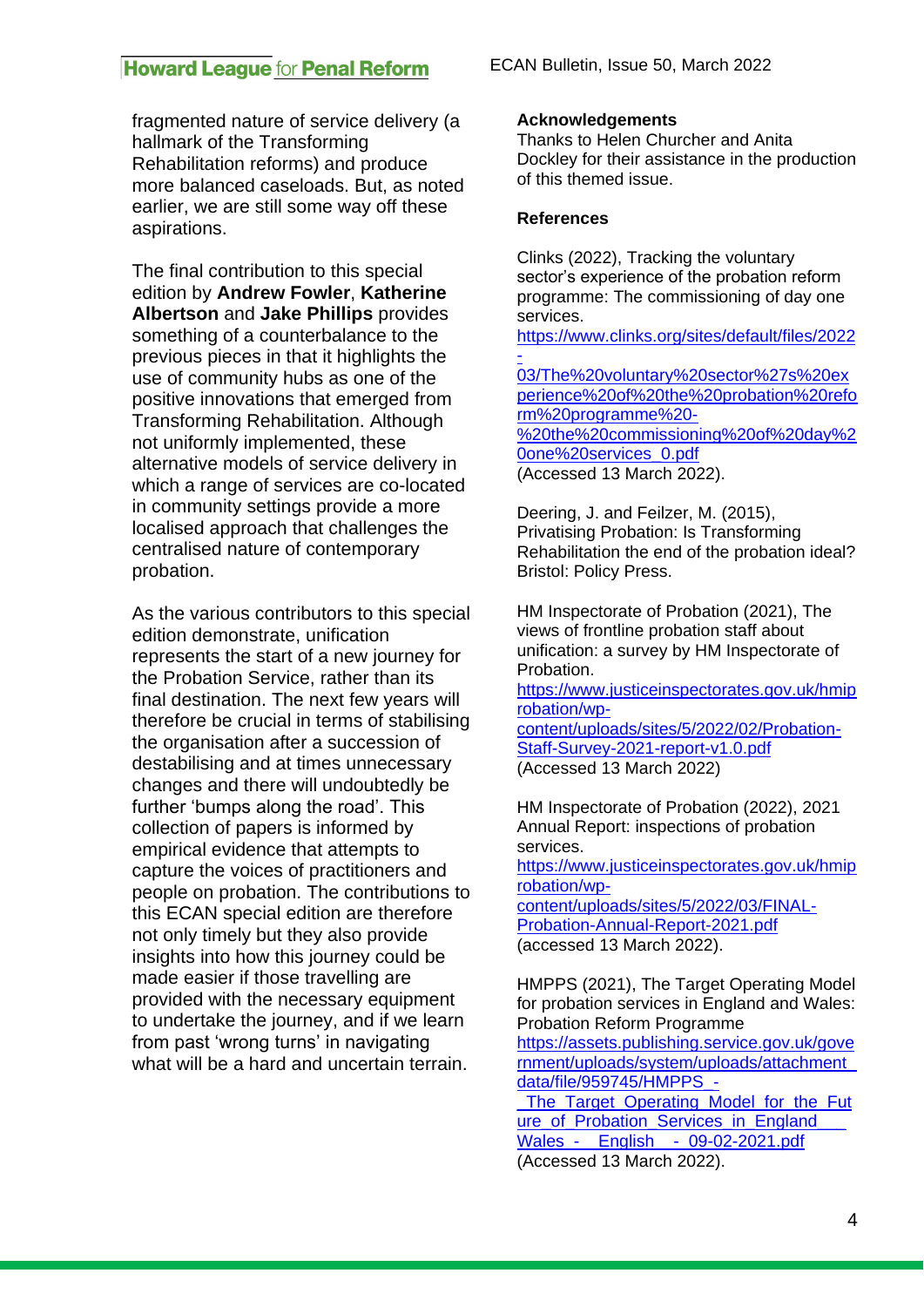Robinson, G., Burke, L. and Millings, M. (2016) Criminal justice identities in transition: The case of devolved probation services in England and Wales. *British Journal of Criminology.* 56(1): 191-173.

Tidmarsh, M. (2021) Professional legitimacy, identity and practice: Towards a sociology of professionalism in probation. *British Journal of Criminology.* 62: 165-183.

#### **About the editor:**

Lol Burke is Professor in Criminal Justice at Liverpool John Moores University and specialises in the areas of probation research, policy and practice. He has a particular interest in the impact of marketisation upon service delivery and the way that occupational culture acts out in probation settings, as well resettlement provision for released prisoners. As a former probation practitioner, he has experience working in both community and custodial settings. He has written extensively on probation related issues and rehabilitation in general and is co-author of Redemption, Rehabilitation and Risk Management (Routledge, 2012); Delivering Rehabilitation: The politics, governance and control of Probation (Routledge, 2015); and Reimagining Rehabilitation: Beyond the Individual (Routledge, 2019). He was Editor of the Probation Journal between 2007 – 2016.

*Please note*

*Views expressed are those of the author and do not reflect Howard League for Penal Reform policy unless explicitly stated.*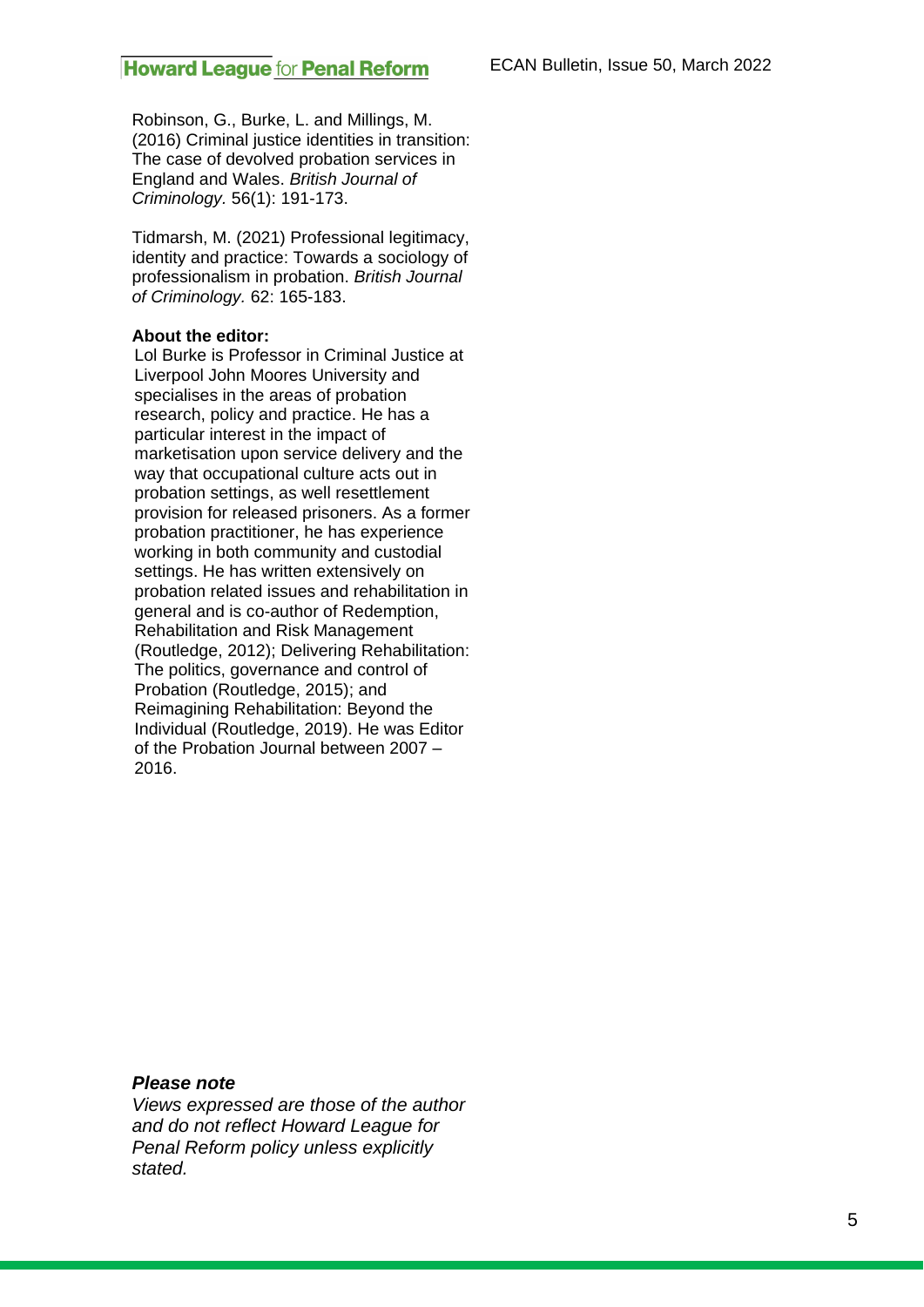# **Features**

# **Professional legitimacy and the probation service: Opportunities and challenges after reunification**

# **Matt Tidmarsh**

# **Introduction**

The *Transforming Rehabilitation* (*TR*) reforms to probation in England and Wales fundamentally transformed service delivery. In 2014, *TR* split services between a publicly owned National Probation Service (NPS) that supervised people who posed a high risk of harm to the public, and 21 privatelyowned Community Rehabilitation Companies (CRCs), which were responsible for low-to-medium risk offenders (Ministry of Justice [MoJ], 2013). And yet, services were re-unified in June 2021 (HM Prison and Probation Service [HMPPS], 2021), a decision influenced in part by how a transactional model of probation had 'downgraded' and 'diminished' the profession (HMI Probation, 2019a).

Scholars have drawn attention to CRCs' failure to establish their legitimacy as organisations capable of delivering efficient and effective services as a factor in the demise of *TR* (Robinson, 2021; Deering and Feilzer, 2017). This article, therefore, explores how probation can recapture its legitimacy following reunification. It does this through the concept of *professional legitimacy* (see Tidmarsh, 2021a), which highlights probation practitioners' crucial role in demonstrating the worth of the service to multiple stakeholders. The first part briefly reviews how professional legitimacy in probation has been



reshaped in recent decades by socioeconomic, political, cultural, and organisational changes. The second part focuses on how professional legitimacy can be enhanced after re-unification through a renewed emphasis on training and recruitment, along with the cultivation of 'thicker' (Dominey, 2019) relationships with partner agencies in the community. The article argues that while a 'workplace professionalisation agenda' (HMI Probation, 2021: 13) presents opportunities for the service, it continues to operate within an environment characterised by (competing) punitive and managerial pressures that can undermine attempts towards desistance and rehabilitation. Against this backdrop, probation professionals' ability to navigate these pressures is integral to the service's legitimacy.

# **Professional legitimacy and the probation service**

In a climate that has been 'heated' (Loader and Sparks, 2010) by socioeconomic, political, and cultural changes in recent decades, the ways in which criminal justice institutions establish and maintain their legitimacy has been called into question (e.g., Crawford and Hucklesby, 2013). The probation service is no exception. Scholarly efforts, notably by Gwen Robinson and colleagues, have highlighted the links between the service's legitimacy and its ability to be 'tough' on non-compliance (Robinson and Ugwudike, 2012), to meet performance targets (Robinson *et al*, 2012), and to rehabilitate people through accredited interventions (Robinson, 2008). Probation thus operates in a 'polyarchic context' (Robinson *et al,* 2017: 140), one that reflects the shifting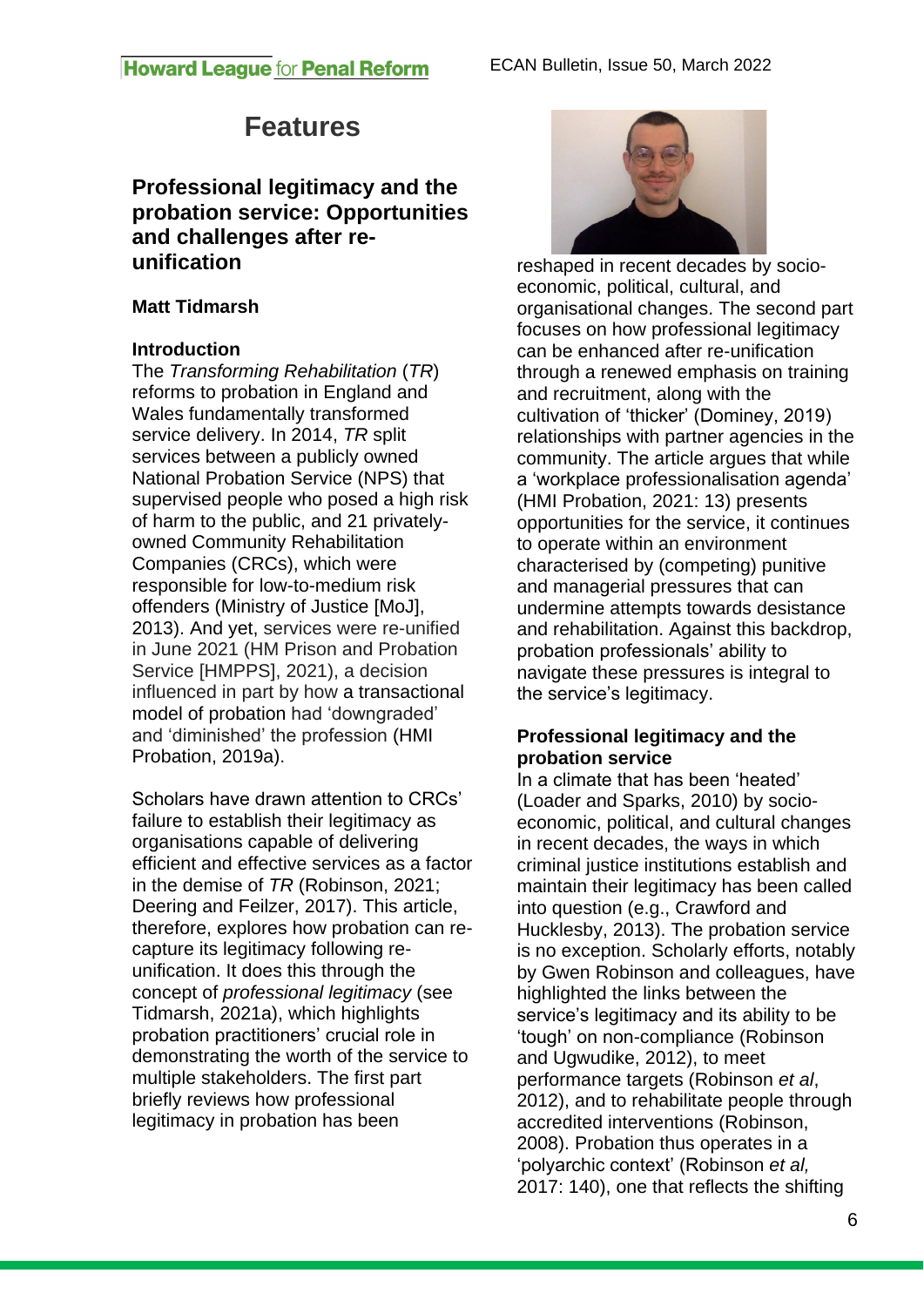expectations of numerous constituents. Building on this work, Tidmarsh (2021a) notes that the actions of probation professionals are crucial to the service's legitimacy; they mediate the relationship between government and its representatives, the public, and people on probation. Here, *professional legitimacy* provides a lens through which to explore how socio-economic, political, and cultural shifts 'have impacted staff attempts to demonstrate the service's legitimacy to multiple stakeholders' (Tidmarsh, 2021a: 166).

'Profession' is a contested concept, but there is consistency across competing theoretical traditions within the sociology of the professions as to the ideal-typical traits in which an occupation's legitimacy *as* a profession is grounded. This literature typically highlights a profession's ability to exercise stateapproved *jurisdiction* over a particular area of work (Abbott, 1988); a mastery of *abstract knowledge* learned through a prolonged period of *education and training*, usually within a university setting; *autonomy* over the socioeconomic and technical organisation of work (Freidson, 1970); and an *ideology of service* that puts clients first (Carr-Saunders and Wilson, 1933). Probation acquired such ideal-typical traits in the first half of the twentieth century: McWilliams (1985), for example, demonstrated how it became established as the *only* service authorised to provide supervision in the community, as the religious influences of the Church of England were gradually superseded by social work *education and training*. This *knowledge* served as the basis for practitioners to diagnose people's problems and *work autonomously* towards solutions and was underpinned by a client-centred *ideology of service* captured in the words 'advise, assist and befriend' (McWilliams, 1985).

In recent decades, however, the idealtypical traits on which probation's professional legitimacy was predicated have been reshaped. Tidmarsh (2021a) contends that competing 'publics' have been mobilised as key resources that have compelled practitioners to adapt their practices to the demands of latemodern society. On the one hand, the public were constructed as a 'law-abiding majority' (Faulkner, 2008: 76) to be protected from people who commit crime, who became an 'enemy' to be overcome. The *punitive* discourses that were largely absent from public debate in the post-war years featured prominently in the 'tough on crime' agendas of successive governments, contributing to a sharp increase in the prison population (Mair and Burke, 2012). Social work training requirements for practice were abolished in 1995, part of an attempt to eradicate the subjectivities of social scientific knowledge (Raynor and Vanstone, 2007). On the other hand, the public were presented in *managerial* terms, as taxpayers entitled to 'value for money'. Greater central control over probation was justified through assertions as to the efficiencies that would result from curtailing the autonomy of practitioners, chief officers, and locally administered services (Mair and Burke, 2012) – such that professionals have had to internalise market-led dynamics of performance targets and audit to 'justify the service's existence' (Phillips, 2011: 111).

For probation professionals, these competing pressures have resulted in the entrenchment of risk management principles and practices. Whether risk management represents an unwelcome assault on traditional modes of working (Fitzgibbon, 2007) or a necessary step in the reinvigoration of rehabilitation (Robinson, 2008), it has reshaped how probation staff demonstrate their legitimacy. In this context, practitioners'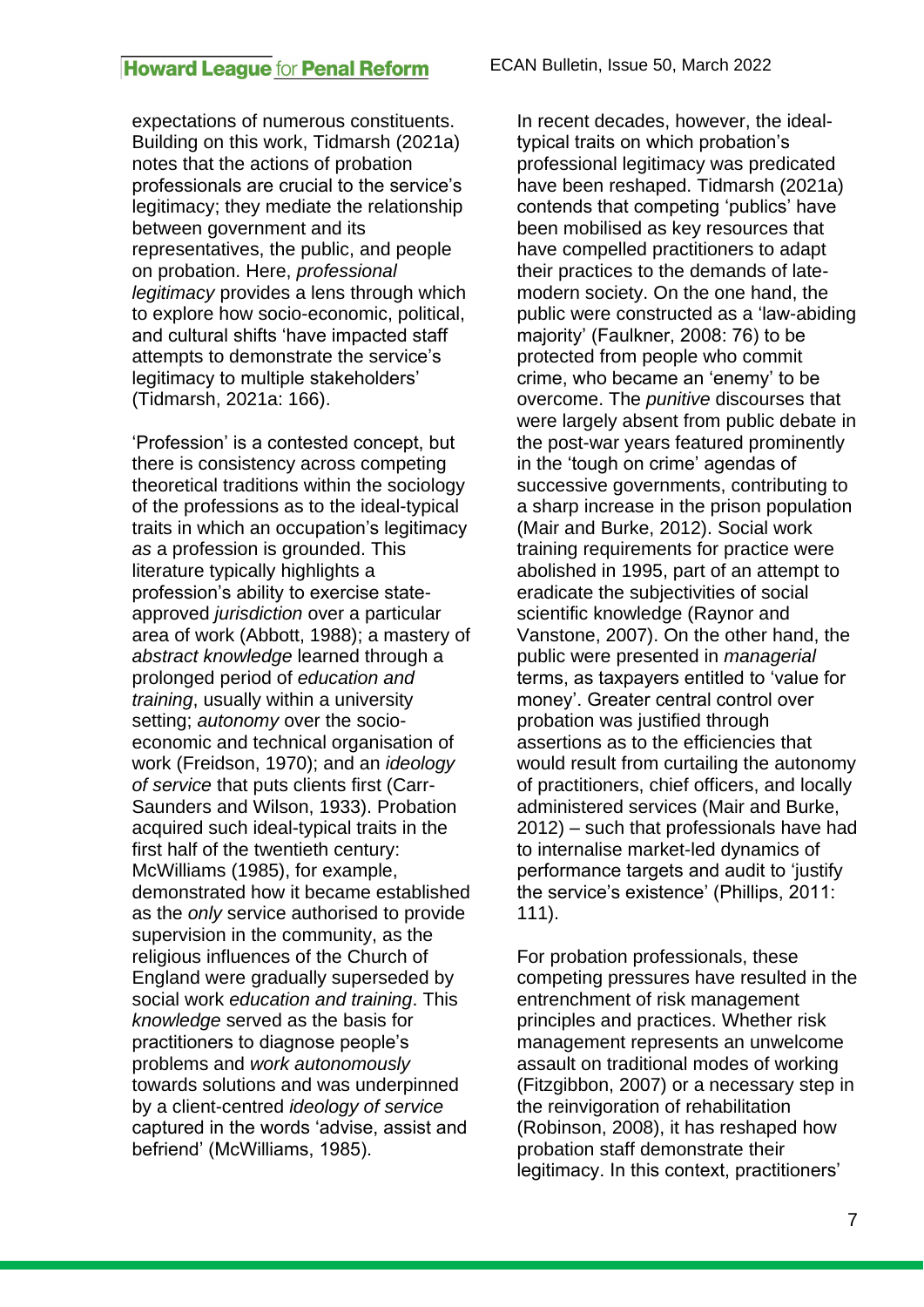ability to meet performance targets *and* be 'tough' on offenders (Robinson and Ugwudike, 2012) became arguably just as important - if not more so - to professional legitimacy as the abovementioned ideal-typical traits (Tidmarsh, 2021a). And yet, the *relationship* has remained the key site in which the service has fostered its legitimacy with people on probation (McNeill and Robinson, 2013), a point evidenced by studies on the persistence of a client-centred ideology of service that guides probation work (Deering, 2010; Mawby and Worrall, 2013; Tidmarsh, 2021a). Accordingly, for Robinson *et al* (2012), *rehabilitative* interventions must occur within or alongside other *punitive* and/or *managerial* ends.

The *TR* reforms were presented as a means to traverse these divergent aims - 'to ensure that all those who break the law are not only punished, but also receive… rehabilitation support' (MoJ, 2013: 3). The creation of markets for lowto-medium risk offenders would deliver value for money while putting 'trust in frontline professionals… and free them from bureaucracy' (MoJ, 2013: 13). And yet, the state's 'authority is stamped upon… outsourcing arrangements' (Fitzgibbon and Lea, 2018: 550): as I have argued elsewhere, the reforms expanded the network of actors to whom staff had to demonstrate their legitimacy to incorporate additional *market* criteria (Tidmarsh, 2021a; 2021b). Efforts towards enhancing efficiency and effectiveness through competition, profit, and a Payment by Results mechanism further embedded a culture of performance in which the CRCs were dependent upon the state, for clients *and* funding. Such was the damage to service that (former Chief Inspector of HMI Probation) Dame Glenys Stacey concluded that the reforms had degraded professional practice (HMI Probation,

2019a). This is supported by similarly damning reports by the National Audit Office (2019) questioning the value for money provided by *TR* and HMI Probation (2020) on the impact of supervisor-client relationships, which produced increasingly 'thin' practices in the CRCs (Dominey, 2019).

Since *TR*, then, private providers' legitimacy deficit has received much scrutiny. Robinson (2021) differentiates between *external* and *internal* legitimacy. The former refers to 'confidence' in probation from extraneous stakeholders; the latter concerns self-perceptions of the service and its staff. Ethnographic research has shown that the language of 'probation' survived the reforms in some CRCs where staff job titles and organisational names were changed, as a way to sustain *external* trust with partner agencies (Robinson *et al*, 2016; Tidmarsh, 2021a). However, the extent to which confidence in the private sector impacted relationships with the courts and the NPS (HMI Probation, 2019a) in many regions in England and Wales undermined the *internal* legitimacy of probation staff. Many CRC staff commented on being part of a 'second class' (Deering and Feilzer, 2017) or 'two-tier' (HMI Probation, 2017) service. The *TR* reforms can thus be situated along a continuum in which professional legitimacy in probation has been reshaped. Attempts to put clients first have had to be balanced with the competing needs of other stakeholders, including the state, the 'public', and, additionally, the market. The next section discusses the opportunities and challenges for professionals, and for probation's legitimacy, after the reunification of services.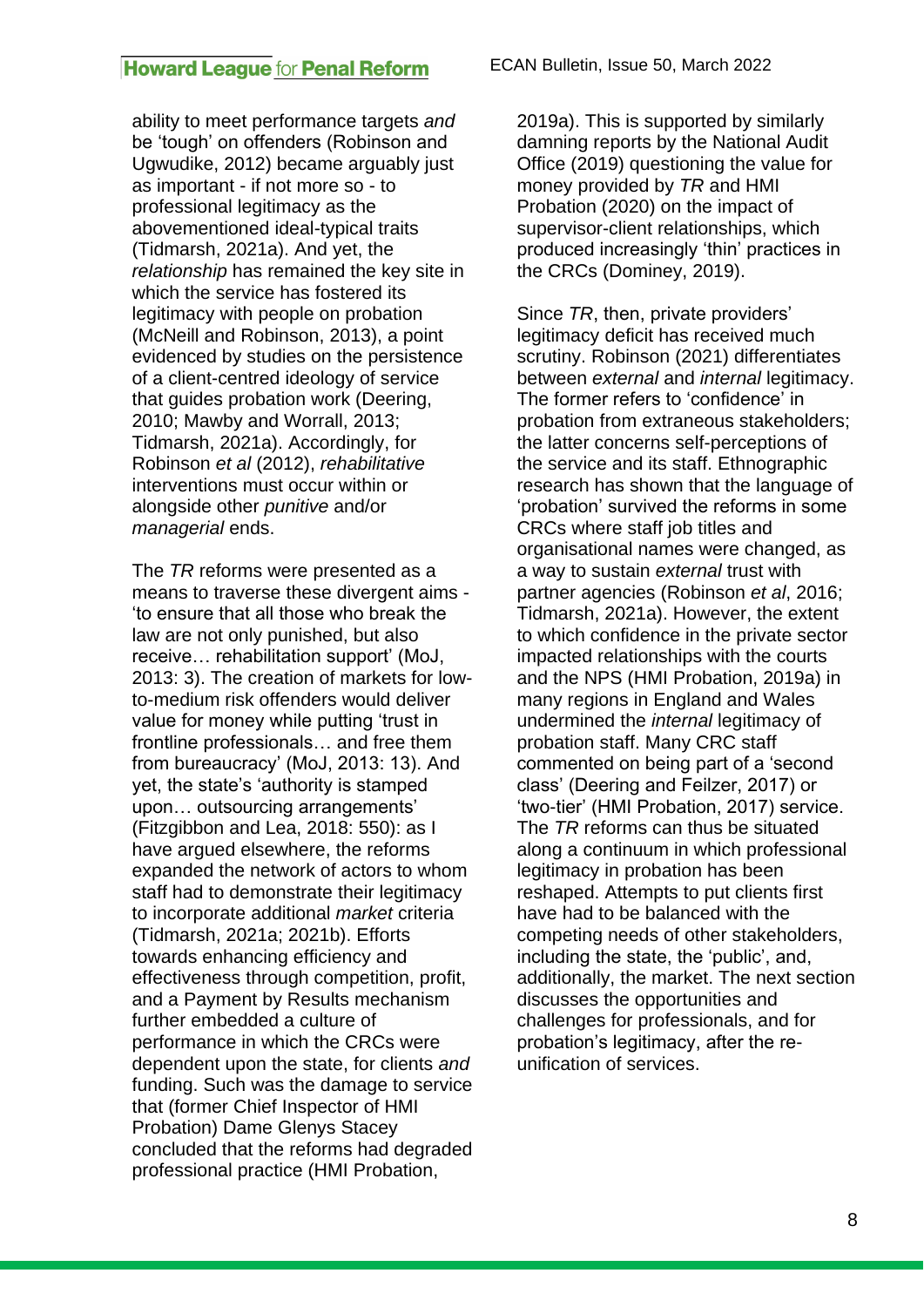#### **Re-unification: Opportunities and challenges**

Despite initial plans to retain a mixed market for probation services after *TR*, the Conservative government decided to return all rehabilitative interventions to the public sector in June 2021 (HMPPS, 2021). In addition to structural dissociation from the private sector, Robinson (2021) identifies two further strategies for the re-legitimation of probation. First, probation's *organisational field* is comprised of local, regional, and national contexts (Robinson, 2021). Everyday interactions are the foundations on which practice becomes 'real and tangible to… other agencies' (Robinson, 2021: 161). This suggests that, after the reputational damage caused by *TR*, probation's efforts to rebuild its legitimacy depend in part upon practitioners' capacity to (re)establish relationships with partners in the public and voluntary sector. Second, a 'workplace professionalisation agenda' (HMI Probation, 2021: 13) is key to recapturing professional legitimacy. The provision of training and support has been increased to better facilitate probation service officer progression to probation officer grade and, from March 2022, qualified officers will be certified on a 'professional register', the purpose of which is 'to increase the standing and desirability of the role of probation officer' (HMI Probation, 2021: 28). Over 1,500 trainee probation officers have already been recruited to replace the staff lost to redundancies and resignations after *TR*  (HMI Probation, 2021). More staff and training should strengthen the traditional signifiers of professional legitimacy in probation – jurisdiction; knowledge, education, and training; autonomy; and an ideology of service – thereby enhancing external confidence in the service and its staff.

Canton's (2019) analysis of the European Probation Rules (EPR) provides a framework within which to develop the professional register. Reunification operates within an environment characterised by competing mentalities, which simultaneously promise 'tougher' sentencing and more 'time, support and tools [for practitioners] to develop productive relationships with those they supervise' (MoJ, 2020a: 8). If the service is unable to influence the former, not least because the Civil Service Code restricts NPS leaders from having 'an independent professional voice with which to represent probation' (Robinson, 2021: 163), then the EPR can influence the latter. Articulating values grounded in human rights and the minimisation of harms, Canton (2019) contends, is at the core of the EPR. Making such values explicit through the professional register can serve to (re)instil a common identity among probation staff that was fractured by *TR*. As the 'ethical foundation for all probation work' (Canton, 2019: 4), then, the EPR offers a blueprint for professional legitimacy by helping to reestablish relationships, *with* clients and *between* staff.

And yet, such is the nature of latemodern public service delivery that probation must conform to rationalities of *managerialism* and *punitiveness.* While the culture of audit that has permeated probation practice and has been much criticised, its inclusion within the EPR suggests that regular inspection (Canton, 2019) is integral to any attempts to remake professional practice. As such, managerial logic still influences assumptions around service governance, for the probation regions are housed within the Civil Service and have adopted a new performance management framework (HMPPS, 2021). This centralisation, for Carr (2020: 195), raises questions about 'the scope of professional autonomy of probation staff as civil servants.' Staff may also struggle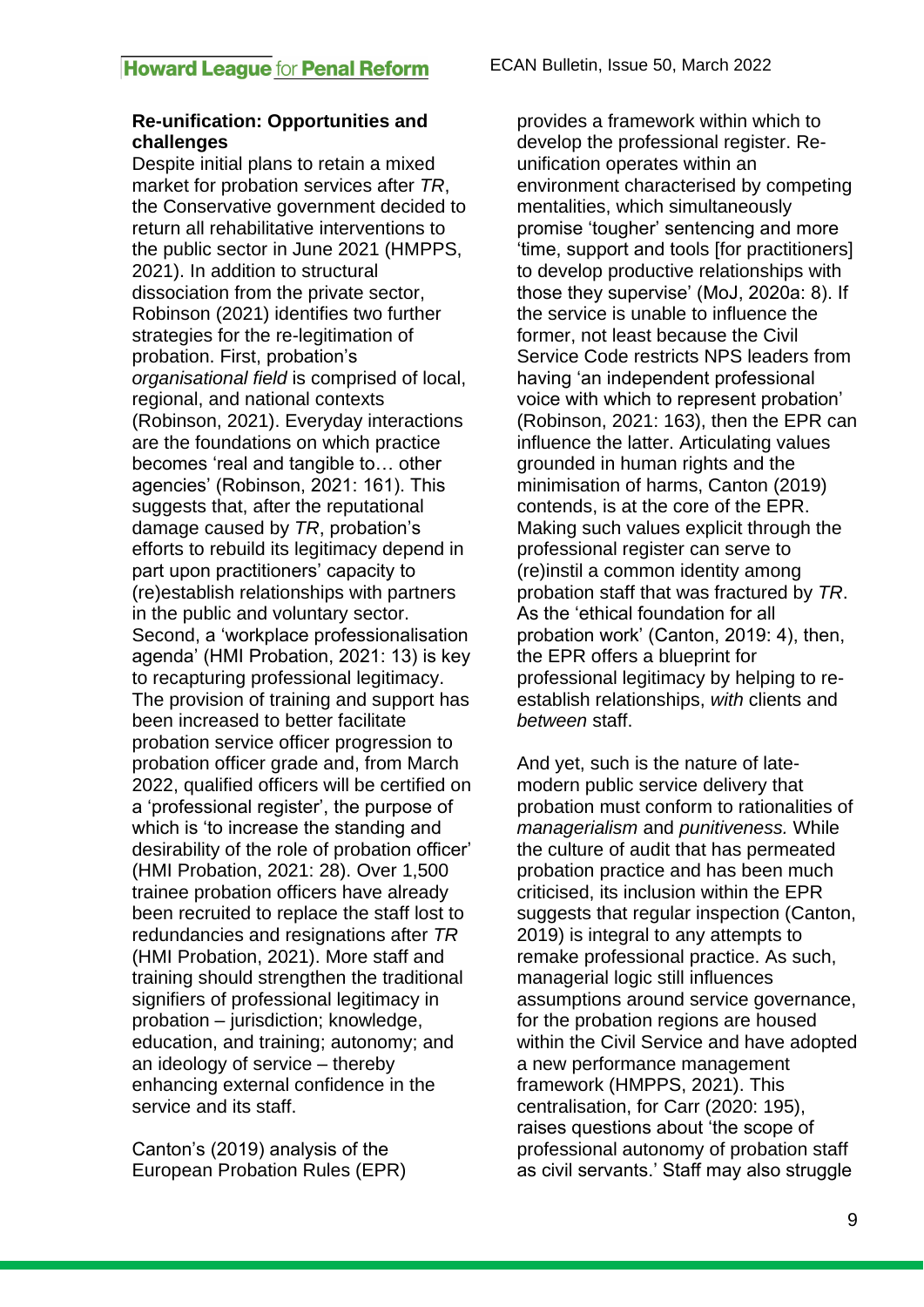to (re)articulate a distinct ideology of service from within the Civil Service, especially if such values conflict with government policy (Carr, 2020). A recent white paper entitled *A Smarter Approach to Sentencing* (MoJ, 2020a) mostly contained 'tough' measures, including longer sentences for people who had committed sexual and violent offences, and 'second' and 'third' strike minimum custodial sentences. Accordingly, recent Ministry of Justice (2020b) projections that the prison population could rise to 98,700 over the next six years have the potential to undermine any gains in terms of staffing and re-professionalisation.

The challenges posed by the political and organisational fields in which probation operates suggest that professionals' ability to navigate competing pressures will be crucial to the service's legitimacy. Here, re-unification provides an opportunity not only to recentre probation as a public sector profession underpinned by training and expertise, but also to build networks in the community. This is vital, given that 'services are part of an ecosystem which is… suffering from declining investment' (HMI Probation, 2020: 6). 'Probation agencies', Rule 12 of the EPR states, 'shall work in partnership with other public or private organisations and local communities to promote the social inclusion of offenders' (c.f. Canton, 2019: 7). Probation professionals can deploy their legitimacy, as agents of the state, to bring together scarce resources and reinforce a sense of belonging in clients through a collaborative, bottom-up focus on *relationships*. To this end, Tidmarsh and Marder (2021) have drawn attention to several promising initiatives, like the use of community hubs in which services are co-located to support multi-agency working with external organisations (Albertson *et al*, 2020) and greater service user involvement in service design (HMI Probation, 2019b). Attempts

to rebuild *professional legitimacy* in probation, to increase *internal* and *external* (Robinson, 2021) confidence in the service and its staff, can thus be put to cultivating 'thicker' (Dominey, 2019) relationships – within and between organisations.

#### **Conclusion**

Years of institutional chaos suggests that most probation staff will likely have welcomed re-unification while remaining anxious about further restructuring. Reunification 'is not a magic bullet for improving performance' (HMI Probation, 2020: 8), but structural reform can provide some semblance of stability from which to rebuild. A renewed focus on 'professionalism' is welcome, given that it is rooted in a recognition of the need to re-professionalise staff through knowledge, education, and training, and to engage them in an evidence-base. Challenges around professional autonomy and punitive discourses remain (Carr, 2020), and represent a barrier to a client-centred ideology of service, but reintegrating services, alongside resources like the professional register, can help to re-emphasise shared values and create a positive service identity*.* Professionalism in probation is thus at a crossroads: it is required to be 'all things to all people' (Robinson *et al*, 2012: 332), forging a path between punitivism and managerialism on the one hand and more traditional forms of professional legitimacy on the other. With sufficient institutional support, probation staff can pursue 'thick' (Dominey, 2019) relationships that temper the worst excesses of a 'heated' (Loader and Sparks, 2010) political climate and help the new service to recapture its legitimacy.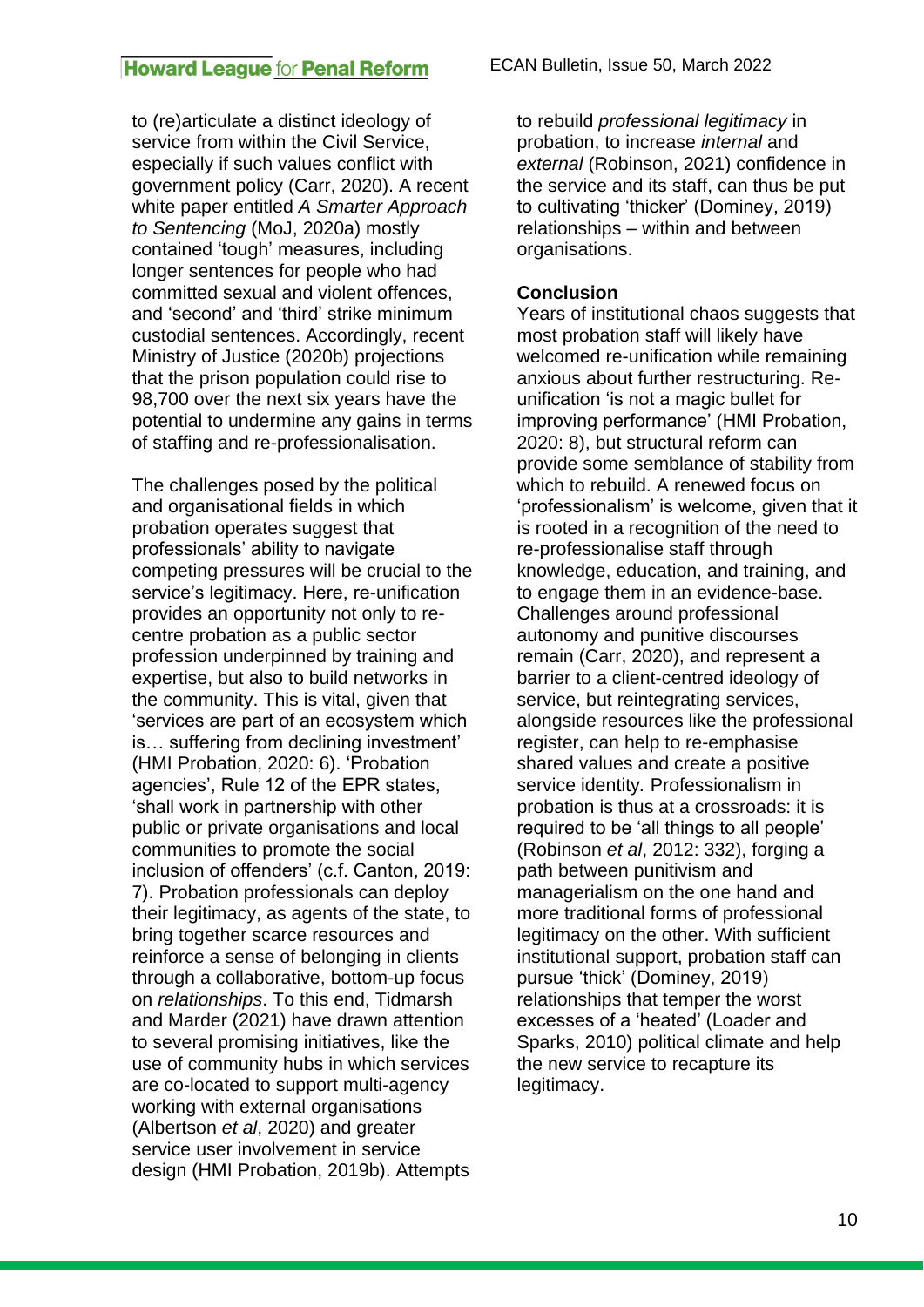#### **References**

Abbott, A. (1988) *The System of Professions: An Essay on the Division of Expert Labor.* Chicago, IL: University of Chicago.

Albertson, K., Phillips, J., Fowler, A. and Collinson, B. (2020) Who owns desistance? A triad of agency enabling social structures in the desistance process. *Theoretical Criminology*, 0(0): 1-20. DOI: 10.1177/1362480620968084

Canton, R. (2019) *European Probation Rules*. Manchester: HMI Probation.

Carr, N. (2020) Probation renationalised: Another twist in the tale for the national service of second chances. *Probation Journal*, 67(3): 193-197.

Carr-Saunders, A.M. and Wilson, P.A. (1933) *The Professions.* Oxford: Oxford University.

Crawford, A. and Hucklesby, A. ed. (2013) *Legitimacy and Compliance in Criminal Justice*. London: Routledge.

Deering, J. (2010) Attitudes and beliefs of trainee probation officers: A 'new breed'? *Probation Journal*, 57(1): 9-26.

Deering, J. and Feilzer, M. (2017). Questions of legitimacy in probation practice after Transforming Rehabilitation. *The Howard Journal of Crime and Justice*, 56(2): 158- 175.

Dominey, J. (2019) Probation supervision as a network of relationships: Aiming to be thick, not thin. *Probation Journal*, 66(3): 283- 302.

Faulkner, D. (2008) The new shape of probation in England and Wales: Values and opportunities in a changing context. *Probation Journal*, 55(1): 71-83.

Fitzgibbon, D.W.M. (2007) Risk analysis and the new practitioner: Myth or reality? *Punishment & Society*, 9(1): 87-97.

Fitzgibbon, W. and Lea, J. (2018) Privatization and coercion: The question of ECAN Bulletin, Issue 50, March 2022

legitimacy. In: *Theoretical Criminology*, 22(4): 545-562.

Freidson, E. (1970) *Profession of Medicine: A Study of the Sociology of Applied Knowledge.* New York, NY: Dodd, Mead & Company.

HM Prison and Probation Service (2021) *The Target Operating Model for Probation Services in England and Wales: Probation Reform Programme.* London: HMSO.

HMI Probation (2017), *2017 Annual Report*. Manchester: HMI Probation.

HMI Probation (2019a) *Report of the Chief Inspector*. Manchester: HMI Probation.

HMI Probation (2019b) *Service User Involvement in the Review and Improvement of Probation Services.* Manchester: HMI Probation.

HMI Probation (2020) *2019/2020 Annual Report: Inspections of Probation Services*. Manchester: HMI Probation.

HMI Probation (2021) *A Thematic Review of Work to Prepare for the Unification of Probation Services.* Manchester: HMI **Probation** 

Loader, I. and Sparks, R. (2010) *Public Criminology.* London: Routledge.

Mair, G. and Burke, L. (2012) *Redemption, Rehabilitation and Risk Management: A History of Probation*. London: Routledge.

Mawby, R. C. and Worrall, A. (2013) *Doing Probation Work: Identity in a Criminal Justice Occupation*. Abingdon: Routledge.

McNeill, F. and Robinson, G. (2013) Liquid legitimacy and community sanctions. In: Crawford, A. and Hucklesby, A. (eds.) *Legitimacy and Compliance in Criminal Justice*. London: Routledge.

McWilliams, W. (1985) The Mission transformed: Professionalisation of probation between the Wars. *The Howard Journal*, 24(4): 257-274.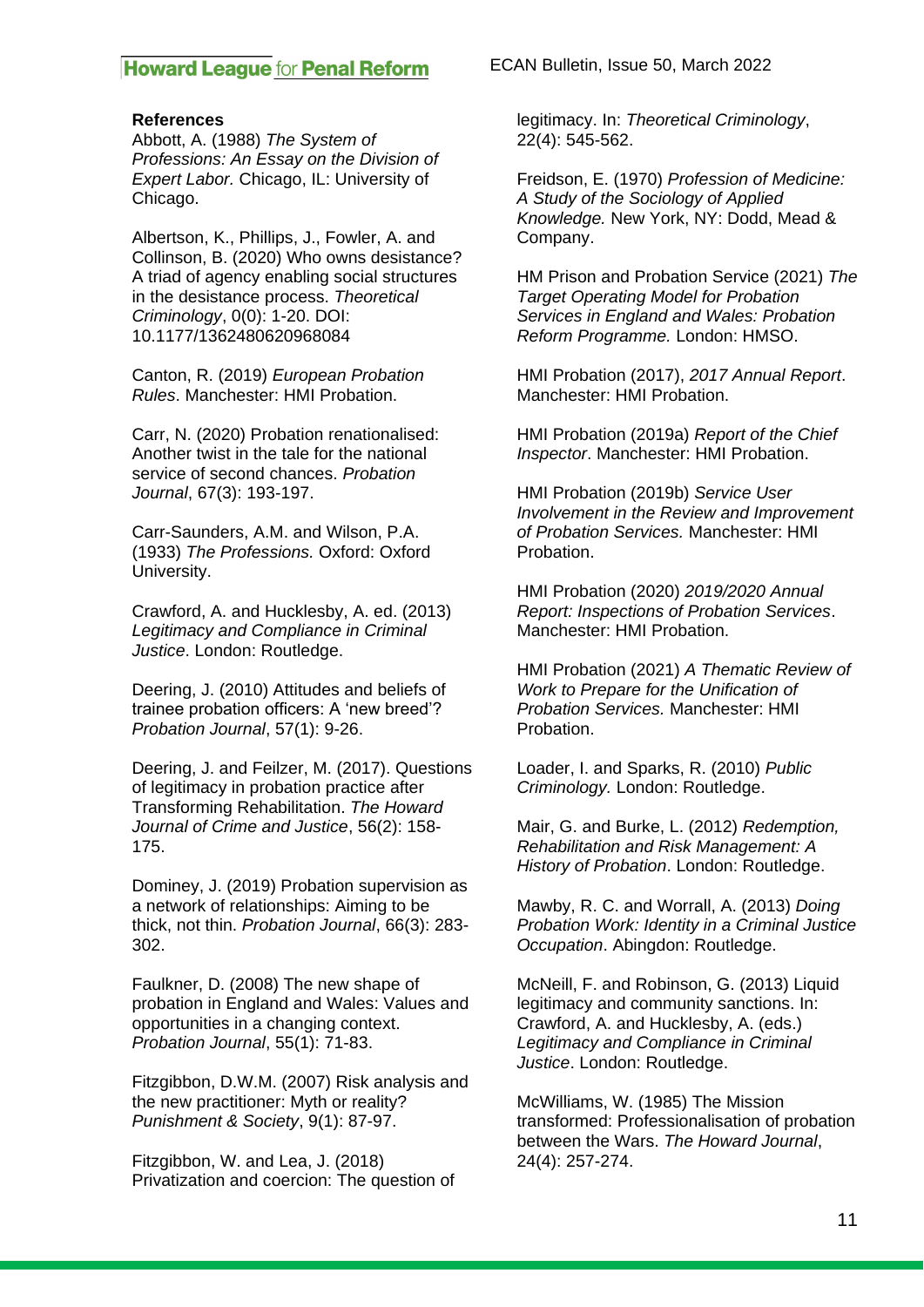Ministry of Justice (2013) *Transforming Rehabilitation: A Strategy for Reform*. London: HMSO.

Ministry of Justice (2020a) *A Smarter Approach to Sentencing*. London: Ministry of Justice.

Ministry of Justice (2020b) *Prison Population Projections 2020 to 2026, England and Wales*. London: Ministry of Justice.

National Audit Office (2019) *Transforming Rehabilitation: Progress Review.* London: Home Office.

Phillips, J. (2011) Target, audit and risk assessment cultures in the probation service. *European Journal of Probation*, 3(3): 108-122.

Raynor, P. and Vanstone, M. (2007) Towards a correctional service. In: Gelsthorpe, L. and Morgan, R. ed. *Handbook of Probation*. Cullompton: Willan.

Robinson, G. (2008), 'Late-modern rehabilitation: The evolution of penal strategy', *Punishment & Society*, 10/4: 429- 445.

Robinson, G. (2021) Rehabilitating probation: Strategies for re-legitimation after policy failure. *The Howard Journal of Crime and Justice*, 60(2): 151-166.

Robinson, G. and Ugwudike, P. (2012) Investing in 'toughness': Probation, enforcement and legitimacy. *The Howard Journal of Crime and Justice*, 51(3): 300- 316.

Robinson, G., Burke, L. and Millings, M. (2016) Criminal justice identities in transition: The case of devolved probation services in England and Wales. *British Journal of Criminology*, 56(1): 191-173.

Robinson, G., Burke, L. and Millings, M. (2017) Probation, privatisation and legitimacy. *The Howard Journal of Crime and Justice*, 56(2): 137-157.

Robinson, G., McNeill, F. and Maruna, S. (2012) Punishment *in* society: The

ECAN Bulletin, Issue 50, March 2022

improbable persistence of probation and other community sanctions and measures. In: Simon, J. and Sparks, R. (eds.) *The SAGE Handbook of Punishment and Society.* London: SAGE.

Tidmarsh, M. (2021a) Professional legitimacy, identity, and practice: Towards a sociology of professionalism in probation. *British Journal of Criminology*, 62: 165-183.

Tidmarsh, M. (2021b) Professionalism, Payment by Results and the Probation Service: A Qualitative Study of the Impact of Marketisation on Professional Autonomy. *Work, Employment & Society*, 0(0): 1-21. DOI: 10.1177/09500170211003825

Tidmarsh, M. and Marder, I. (2021) Beyond marketisation: Towards a relational future of professionalism in probation after *Transforming Rehabilitation. British Journal of Community Justice*, 17(2): 22-45.

#### **About the author:**

Dr Matt Tidmarsh is a Lecturer in Criminal Justice at the University of Leeds. His research interests traverse criminology, sociology, and social policy, with a current interest in professional legitimacy, identity, and practice in the Probation Service. His first monograph, Professionalism in Probation: Making Sense of Marketisation, was published in August 2021 by Routledge Press.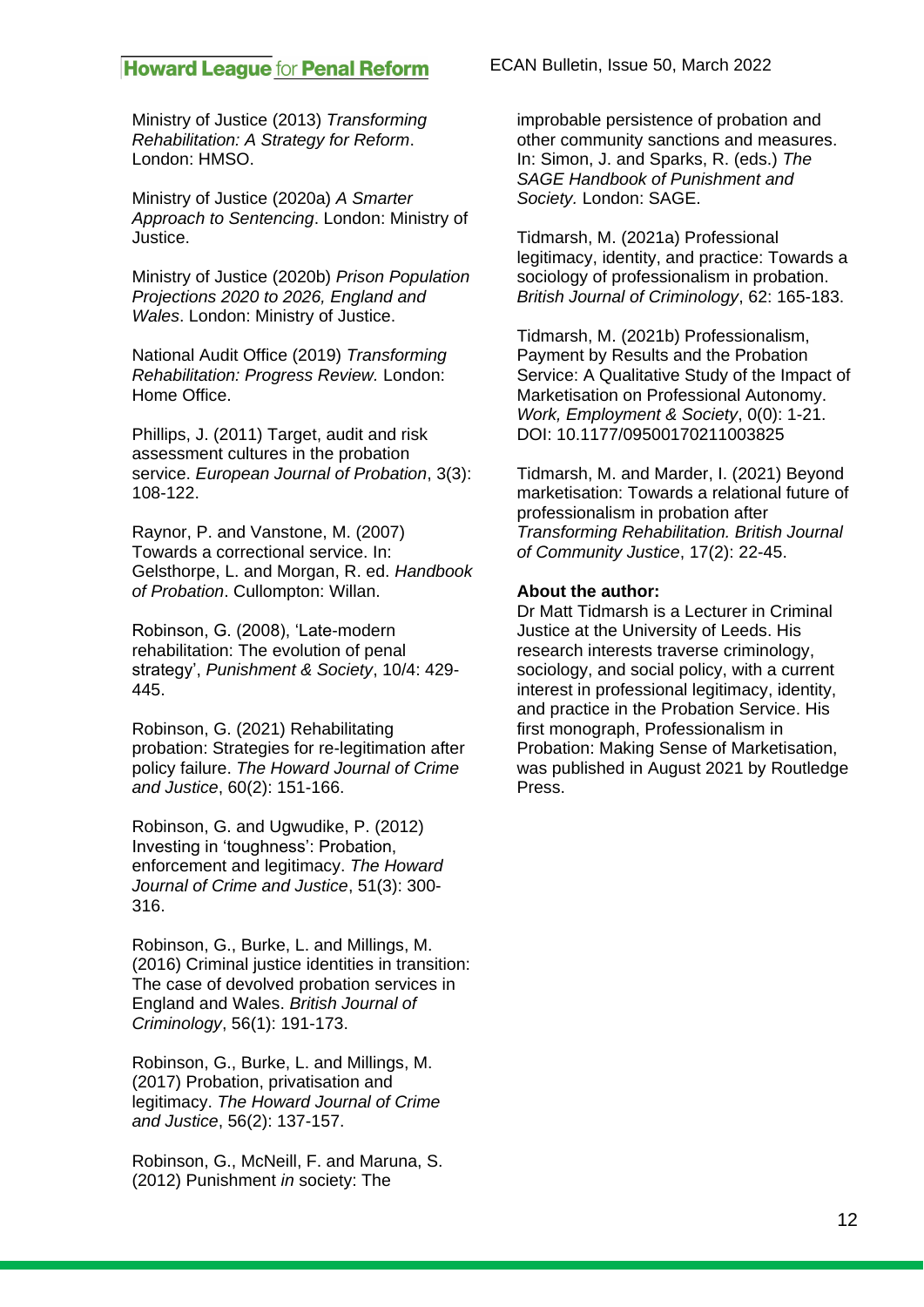# **Trapped in a cycle: The Offender Rehabilitation Act 2014 and the rise in recall to custody**

# **Matt Cracknell**

# **Introduction**

This article is based on findings from my doctoral thesis, which aimed to explore how resettlement is enacted and experienced by practitioners and people serving short sentences in relation to the Offender Rehabilitation Act (ORA) 2014. Introduced as one of the central elements of Transforming Rehabilitation (TR), the ORA 2014 introduced new legislation that meant an estimated 50,000 people in England and Wales who had served a period in custody of less than 12 months (commonly referred to as a short sentence), would now receive 12 months post-release supervision in the community (Ministry of Justice (MoJ), 2014). This would consist of a period spent on licence, followed by a 'top up' period called post-sentence supervision (PSS). A significant aspect of the ORA 2014 was the addition of the supervisory licence period (and the adjacent enforcement rules for PSS) which could result in a return to custody for non-compliance or further offending.<sup>1</sup>

Apart from a few ad-hoc initiatives (see: Cracknell, 2021a), before the introduction of the ORA 2014, people serving a short sentence received no statutory support from the probation service after release from custody. This



is despite this cohort having the highest re-offending rate in the adult system, and often presenting with the most complex needs (Trebilcock, 2011). Often, these people would serve a 'revolving door' of repeat short sentences, termed as 'serving life by instalments' (Armstrong and Weaver, 2013: 302). The reforms aimed to tackle this cycle, promising that 'offenders will now get the support they need to turn their lives around and start contributing to society' (MoJ, 2014). Critics, however, outlined concerns of the 'net widening' aspects of the ORA 2014 (Cracknell, 2018; Padfield, 2016).

Research prior to the TR reforms indicated that the probation service had taken an 'enforcement turn' (Robinson and Ugwudike, 2012: 300) with an increased focus on compliance and increasingly inflexible rules, chiefly in order to enhance its legitimacy to its stakeholders. The subsequent introduction of the ORA 2014 has led to an exponential rise in people serving short sentences returning to custody (Prison Reform Trust, 2019).<sup>2</sup> A recent HM Inspectorate of Probation report (HMIP, 2018) outlined that the overall quality of case management and enforcement decision making for the short sentence cohort was poor, compounding the revolving door

 $1$  The licence period and PSS have differing enforcement procedures. The licence period allows an automatic return to custody through the standard recall procedures, while the PSS period requires a return to court via breach proceedings and a fixed period of recall (NOMS, 2014).

<sup>&</sup>lt;sup>2</sup> In the year to December 2018 (the year fieldwork was undertaken for the thesis) 8,927 people serving a sentence of less than 12 months were recalled to prison, more than those serving sentences longer than 12 months, or those with indeterminate sentences (Prison Reform Trust, 2019).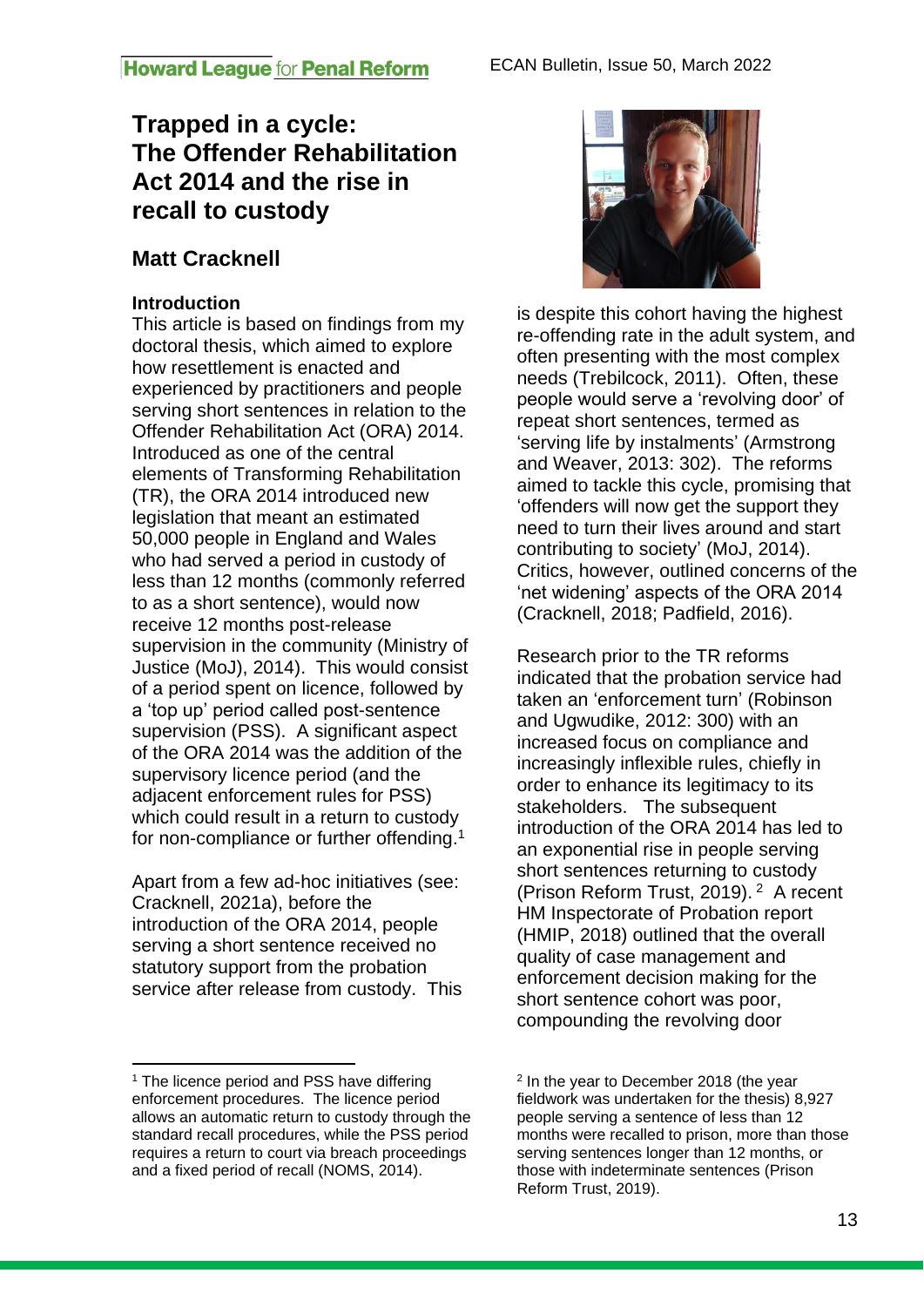experience of this service user group. Empirical research by Dominey and Gelsthorpe (2020) on women's experience of recall and short sentences, further set out a number of factors, including how the threat of recall could undermine the supervisory relationship. The authors further underlined how a combination of austerity and the privatised probation system stretched resources and undermined the ability to address complex needs. These factors ultimately contributed towards an acceleration of the cycle between community and custody.

This article draws on data gathered in one case study area, via 35 semistructured interviews, which consisted of 18 interviews in a 'local' category B prison (ten prison practitioners and eight prisoners serving a short sentence) and 17 interviews in the corresponding community rehabilitation company (nine probation practitioners and eight service users serving the community elements of a short sentence). Findings from this article will feature experiences of custody recall from two perspectives; firstly, practitioners working in custody and community who outline some of the causes and consequences of custody recall, and secondly, people subject to the ORA 2014 legislation, who outline how they became further trapped in a revolving door between custody and the community. To protect anonymity, all service users have been given a pseudonym. A conclusion will briefly outline future prospects for the short sentence cohort, post-TR.

### **Findings**

#### *Practitioner experiences of recall to custody*

Exploring practitioners' views on recall to custody provides an important understanding of why this rise has occurred. A probation officer provided

ECAN Bulletin, Issue 50, March 2022

her perspective regarding this exponential rise, and noted a concern shared by several practitioners, related to the changes to staff personnel post-TR:

*New staff are scared that your name might be linked to a serious further offence, and you better be safer than sorry. What I've seen is people getting recalled for things that shouldn't be. It depends on how confident the worker is (Probation officer).*

The changes in staff turnover created inexperienced practitioners who were more restricted in their practice and exhibited less individual autonomy. New practitioners were perceived as less comfortable in showing leniency and less skilled in using professional judgement and the relational aspects of supervision in order to secure a more meaningful sense of compliance. In this sense, recall became relied upon more as a primary tool of enforcement.

In addition to newer practitioners, even more experienced officers indicated that recalls were commonplace for those serving short sentences because of concerns about their likelihood of reoffending. A PSO with over 14 years' experience outlined this attitude and his particular perspective regarding people he supervised on short sentences:

*It feels like you can be constantly doing it. We're doing it so often because it's that type of service user. Their risk of re-offending is high, so it's just part and parcel of it* (Probation service officer).

For the short sentence cohort in particular, the recall process had become a normalised aspect of practice. Practitioners also indicated that the multisystemic needs of people subject to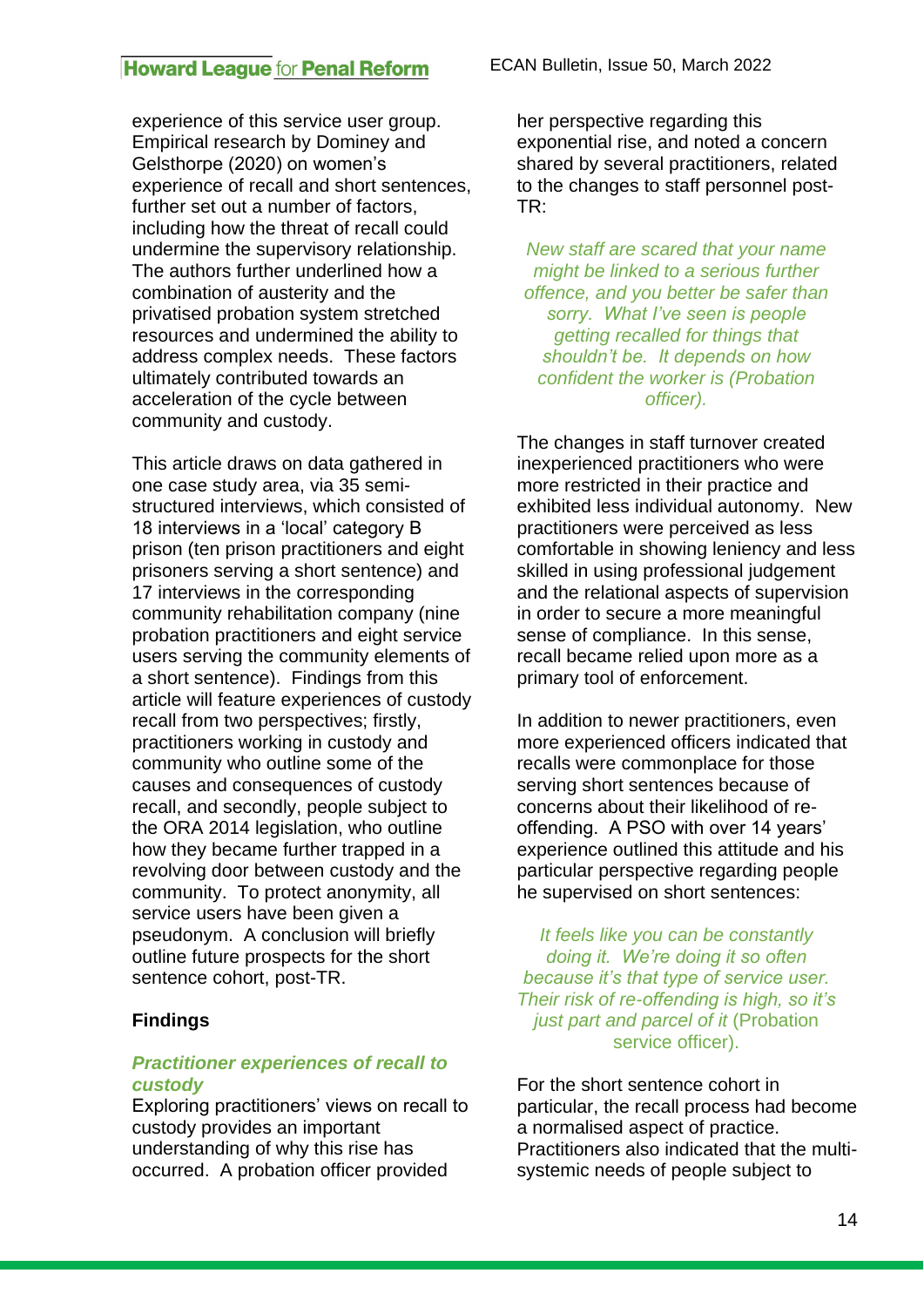short sentences had contributed towards the normalisation of recall amongst this group. Practitioners held a pragmatic view towards their cases and made clear distinctions between those who they saw as motivated and able to make changes and those that were not. This created a bifurcated system, between those deemed able to abide by their licence conditions and those that were not. This bifurcated system was made necessary by practitioners who faced restrictions on resources and time and in turn made judgements regarding who they were able to invest in, as revealed by one probation officer:

*In terms of sussing that person out quick in supervision, it'll be 'that person is going back, he's going to reoffend, he's not going to re-offend, I can get something out of this person'*  (Probation officer).

The conditions that constructed this bifurcation were forged through the implementation of TR and the subsequent limitations placed on staff time, due to high caseloads. Although it could be construed as uncaring, staff faced challenges in allocating limited resources and emotional investment in those they perceived as likely to fail.

A group who were often consigned to this label were people with a substance misuse issue, who several practitioners viewed as unmotivated and uninterested in their own resettlement and were unlikely to avoid returning to custody. These people had previously been described as the most entrenched of the short sentence population (Armstrong and Weaver, 2013) and in part, the formulation of through-the-gate practices under TR and the ORA 2014 were designed to provide support with these types of cases (MoJ, 2013). A responsible officer outlined her

perspective of supervising people with substance misuse issues:

*If they're on heroin and crack, I find those service users harder to engage. They turn up when they want… they always fall off and go back to drugs, it's just going backwards and forwards*  (Responsible officer).

The comments of the responsible officer suggested that for people with the most deeply entrenched needs, the implementation of TR had not served to alleviate their issues. Instead, the attendant licence conditions and supervisory framework introduced under TR had served as a 'landmine' (McNeill, 2018) and acted as an additional catalyst in their re-cycling around the revolving door, further deteriorating chances of successfully reintegrating back into the community.

Prison practitioners also faced particular challenges in managing the short fixedterm recalls in custody. As discussed elsewhere (Cracknell, 2021b), many practitioners based in the case study prison found that recalls held little value and provided insufficient time to make any meaningful difference, and only served to increase the sense of churn inside the prison:

*We'll have people come in on a seven-day recall. By the time we get their notification of them being here, they've got five days left. That's not enough time for us to hand over or refer to the relevant people. Sentences like seven days are pointless. It's just harder for us, it's more work, but there's no outcome. Some of the prisoners refuse to engage, so even they see no point to it* (Prison resettlement practitioner).

Short-term fixed recalls were so brief, that they severely constrained the ability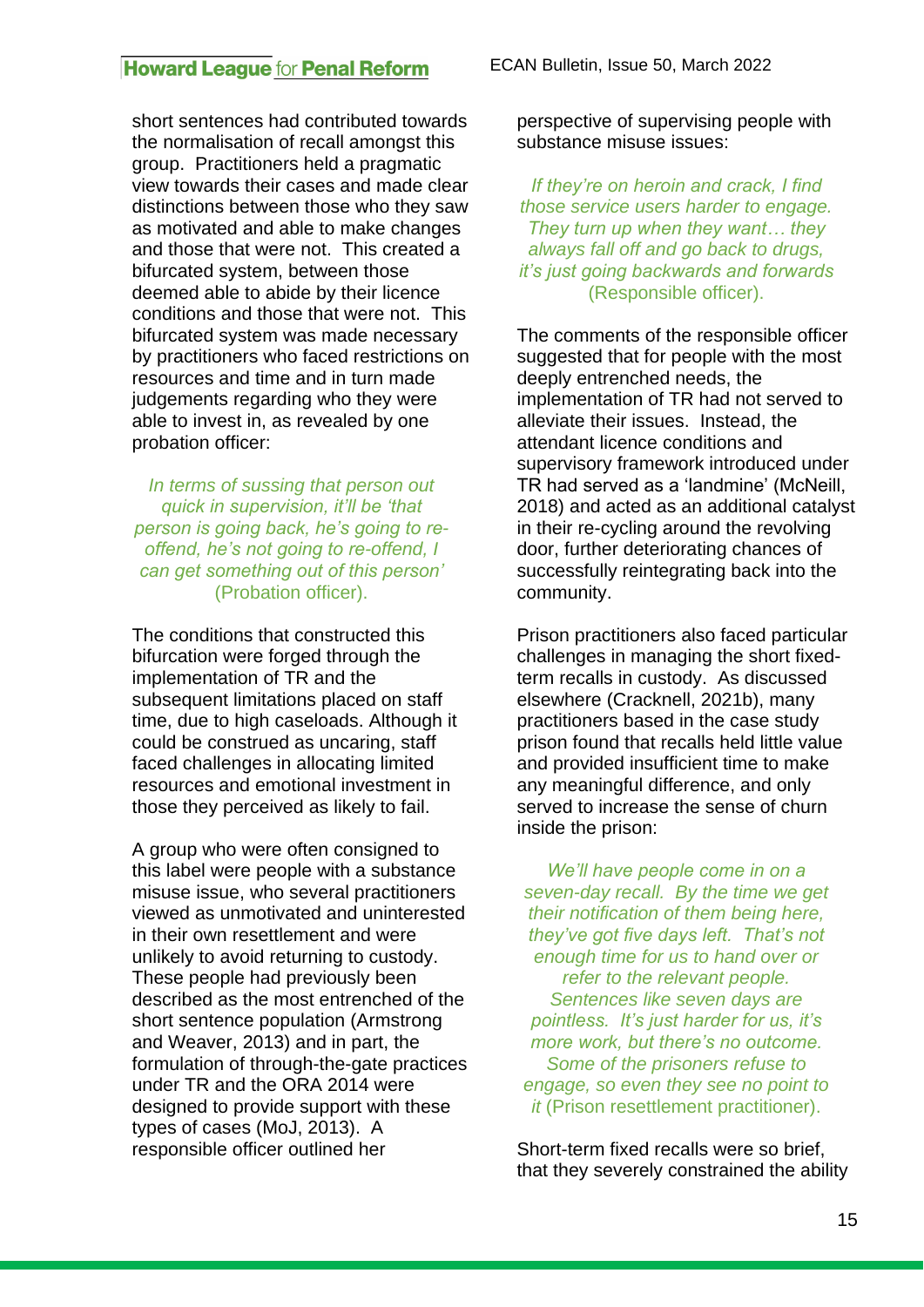to conduct resettlement work. Instead, these sentences were viewed as unproductive, as the brevity of the sentence did not provide adequate time to foster a change of behaviour. A mental health practitioner outlined the particular frustrations that recalls could have for practitioners and was critical of the extension of supervision for the short sentence population, as this seemed to have increased the chance of people returning to custody, rather than lessened it:

*People are set up to fail because the conditions of their release are so harsh and unrealistic, they're not being given proper chances to fully prove themselves. We've dealt with this chap on an ongoing basis for quite some time and we find it quite frustrating that every time we set something up for him in the community, probation recall him in the nearest possible chance. There are no second chances when it comes to the licence conditions, and I find it very frustrating. With probation, it's very straight and narrow rules and that's it* (Prison mental health practitioner).

The belief that people are being 'set up to fail' by strict and inflexible licence conditions has also been articulated in wider research (Prison Reform Trust, 2018), and was a common theme amongst service users. These themes are explored further below.

#### *Service user experiences of recall to custody*

Although the ORA 2014 is ostensibly designed as a safety net of additional help and support, for service users interviewed in the case study area, the PSS period and its attendant licence conditions only served to further trap people deeper into the clasp of control and surveillance (Cracknell, 2021c).

And for people like David, once trapped in this system, it can be impossible to escape its grasp:

*That licence they give you is stupid. If you serve even one day in prison, you get out to an automatic 12-month licence. For some people, that's a life sentence. Just a never-ending circle. You get recalled for two weeks at a time, but you haven't got enough time to sort yourself out and get anything in place for when you get out. What's two weeks in here, it's nothing. Then you get out and it starts all over again another 12 months. You're never going to be free of it unless you manage to do a whole 12 months outside. For some people, that's impossible* (David, short sentence prisoner).

David's experiences suggest that the ORA 2014 has not only failed to resolve the 'revolving door' of repeat short sentences but has actually served to keep it in motion (Dominey and Gelsthorpe, 2020), and expanded the time people spend cycling between prison and the community. In particular, the short recall period doesn't provide enough time to achieve anything meaningful in custody, increasing the chance of failure in the community. And for many people like David, service users can end up feeling trapped in an endless cycle of short sentences.

Service users also felt that the frequent cycling between prison and community meant constantly changing to new probation workers and that this hindered the ability to build a sense of rapport and a trusting relationship. This is likened elsewhere to a 'passthe-parcel' experience (Cracknell, 2020):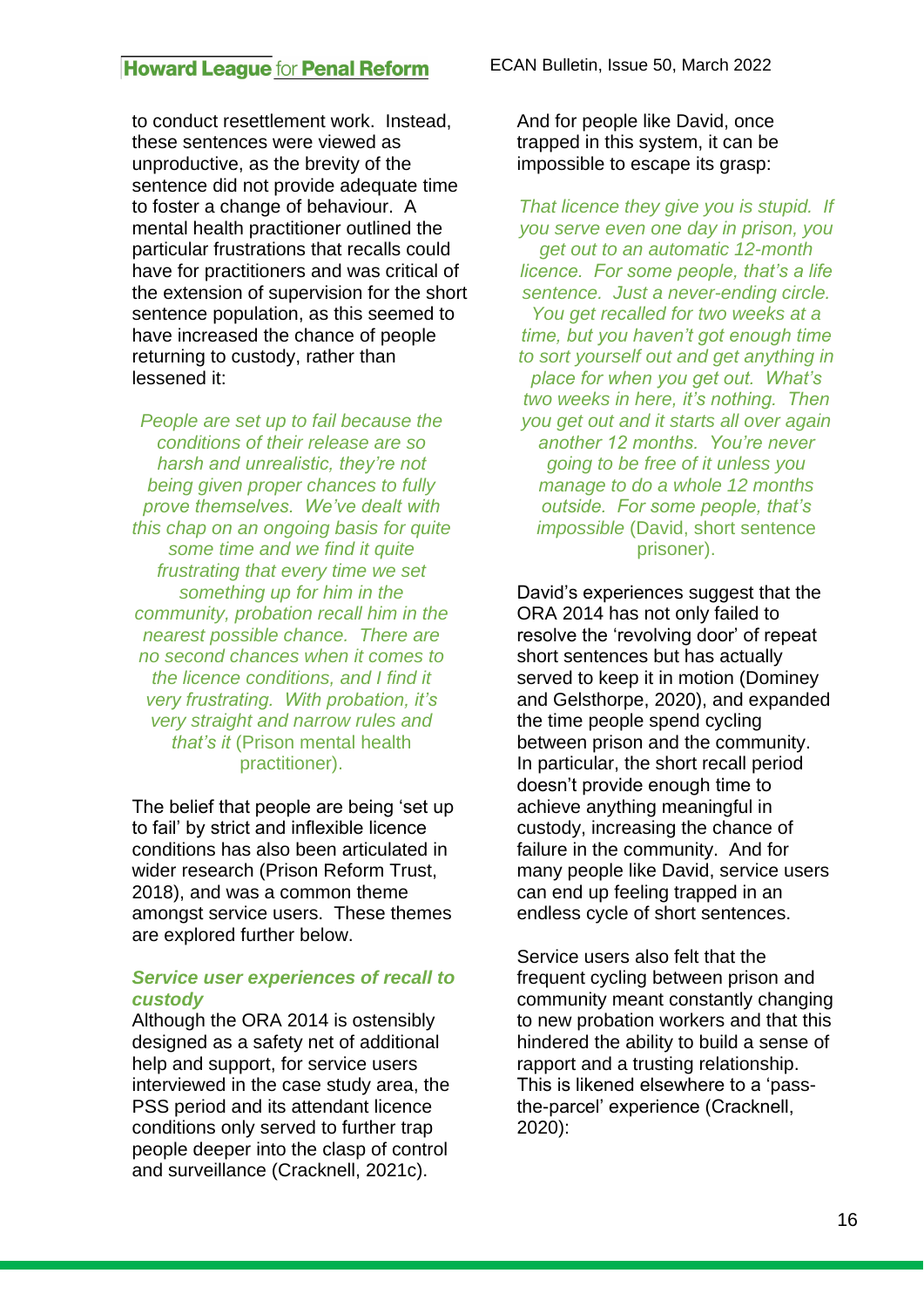*They switch up your probation worker so often. You get a bit of trust and build up some rapport and then all of a sudden, you've got a new probation worker, they don't know anything about you, you got to build up that trust again. Some of these probation workers don't give a f\*\*k, it's easier for them to recall you* (Ben, service user in the community).

Ben's experiences outline how recalls can erode the sense of legitimacy of probation supervision, and hinder trust in the probation worker, effectively undermining the rehabilitative ambitions of the ORA 2014 legislation. Similarly, Digard's (2010: 58) study on offender perceptions of the prison recall system, noted how recall can generate a sense of helplessness, and that reintegration can feel like an 'unobtainable goal'. Similarly, the endless cycles of short sentences and recalls can erode a sense of hope in service users, damaging prospects of reintegration.

### **Conclusion**

This article has briefly set out how the wider conditions caused by TR has created an environment that normalises the use of recall. Practitioners expressed how a mixture of unconfident practitioners new to probation work, combined with relentless caseload pressures, and inadequate time and resources, led to practitioners adopting highly pragmatic attitudes towards the use of recall, normalising it as a standard aspect of supervising the short sentence cohort. For service users, this undermined the relational aspects of the supervisory relationship and served to further trap service users into a revolving door of short sentences, undermining the original intentions of the ORA 2014.

The demise of TR has provided an opportunity to reconfigure its approach to the short sentence cohort. A new proposal introduced in the recent *Target Operating Model for Probation Services in England and Wales* (HMPPS, 2021) outlines a way forward to potentially improve outcomes for people serving short sentences. This involves the introduction of 'specialist short sentence teams', based in the community, who will work solely with people serving short sentences. The aim of developing these teams is that they will provide dedicated support to this cohort, in order to minimise the disruption that a short period in custody can cause and foster closer engagement between the practitioner and service user. This can hopefully improve the relational difficulties and build greater trust in the supervisory relationship. However, as noted elsewhere (Cracknell, 2020), for these teams to have any success in alleviating the revolving door that so many of the short sentence cohort face, probation workers need to be provided with the time, space and resources to work with these people. A more flexible approach will also be needed so that the use of recall is not used as the default tool to work with a group who often inhabit such complex needs, and whose journey to desistance will rarely be a straightforward path (Weaver and McNeill, 2010).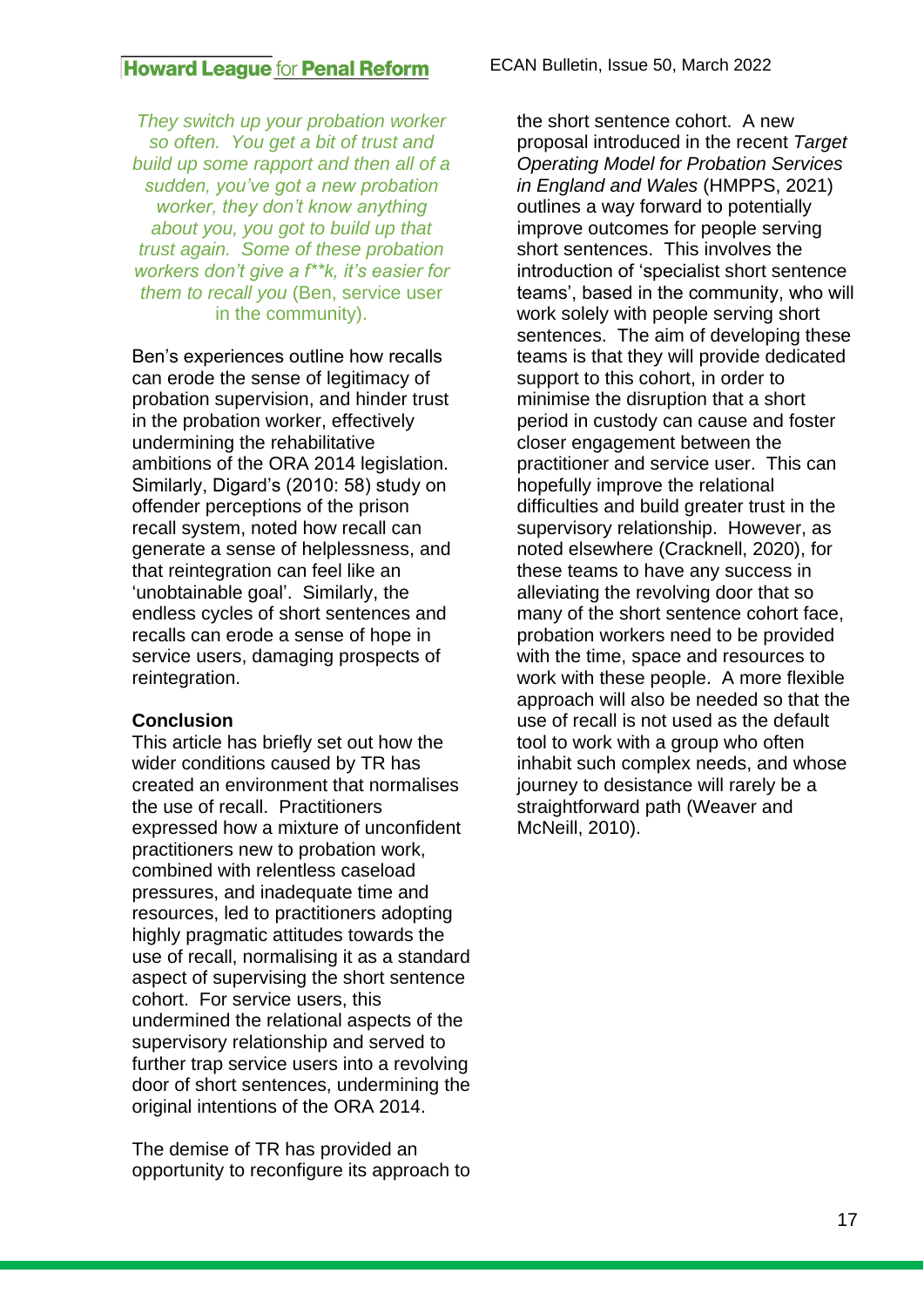#### **References**

Armstrong, S. and Weaver, B. (2013). Persistent Punishment: User views of short prison sentences, *The Howard League Journal of Criminal Justice*, 52(3), pp.285- 305.

Cracknell, M. (2018). Post-release reforms for short prison sentences: Re-legitimising and widening the net of punishment. *Probation Journal*, *65*(3), pp.302-315.

Cracknell, M. (2020). Post-sentence supervision: A case study of the extension of community resettlement support for short sentence prisoners. *Probation Journal*, *67*(4), pp.340-357.

Cracknell, M. (2021a). From the 'seamless sentence' to 'through the gate': Understanding the common threads of resettlement policy failures. *British Journal of Community Justice*, *17*(2).

Cracknell, M. (2021b). 'Trying to make it matter': The challenges of assimilating a resettlement culture into a 'local' prison. *Criminology & Criminal Justice*, 17488958211037469. pp.1-18.

Cracknell, M. (2021c). The resettlement net: 'revolving door' imprisonment and carceral (re) circulation. *Punishment & Society*, 14624745211035837.

Digard, L. (2010). When legitimacy is denied: Sex offenders' perceptions and experiences of prison recall. *Probation Journal*, 57(1), pp.43– 61.

Dominey, J. and Gelsthorpe, L. (2020). Resettlement and the case for women. *Probation Journal*, *67*(4), 393-409.

HM Inspectorate of Probation (HMIP). (2018). *Thematic inspection: Enforcement and recall.* Manchester: Justice Inspectorate.

HM Prisons and Probation Service (HMPPS). (2021). A *Target Operating Model for Probation Services in England and* 

ECAN Bulletin, Issue 50, March 2022

*Wales, Probation Reform Programme*. London: HMPPS.

McNeill, F. (2018). Pervasive punishment: *Making sense of mass supervision*. Bingley: Emerald Publishing.

Ministry of Justice. (2013). 70 *resettlement prisons announced for England and Wales*. London: Ministry of Justice. Available at: [https://www.gov.uk/government/news/70](https://www.gov.uk/government/news/70-resettlement-prisons-announced-for-england-and-wales) [resettlement-prisons-announced-for](https://www.gov.uk/government/news/70-resettlement-prisons-announced-for-england-and-wales)[england-and-wales](https://www.gov.uk/government/news/70-resettlement-prisons-announced-for-england-and-wales) (accessed 15/02/2022).

Ministry of Justice. (2014). *New law will see support extended to 50,000 more prisoners.* London: Ministry of Justice. Available at: [https://www.gov.uk/government/news/new](https://www.gov.uk/government/news/new-law-will-see-support-extended-to-50000-more-prisoners)[law-will-see-support-extended-to-50000](https://www.gov.uk/government/news/new-law-will-see-support-extended-to-50000-more-prisoners) [more-prisoners](https://www.gov.uk/government/news/new-law-will-see-support-extended-to-50000-more-prisoners) (accessed 15/02/2022).

National Offender Management Service (NOMS). (2014). *Post-sentence supervision requirements, PI-29-2014,* London: Ministry of Justice.

Padfield, N. (2016). The magnitude of the offender rehabilitation and "Through the gate" resettlement revolution, *Criminal Law Review*, pp.99- 115.

Prison Reform Trust. (2018). *Broken trust, the rising numbers of women recalled to prison*. London: Prison Reform Trust.

Prison Reform Trust. (2019). *Prison the facts: Bromley briefings summer 2019.*  London: Prison Reform Trust.

Robinson, G., and Ugwudike, P. (2012). Investing in 'toughness': Probation, enforcement and legitimacy. *The Howard Journal of Criminal Justice*, *51*(3), 300-316.

*The Offender Rehabilitation Act*. (2014). C.11. London: Stationary Office.

Trebilcock, J. (2011). *No Winners: The reality of short term prison sentences*, London: The Howard League for Penal Reform.

Weaver, B. and McNeill, F. (2010). Travelling hopefully: desistance research and probation practice in Brayford, F., Cowe,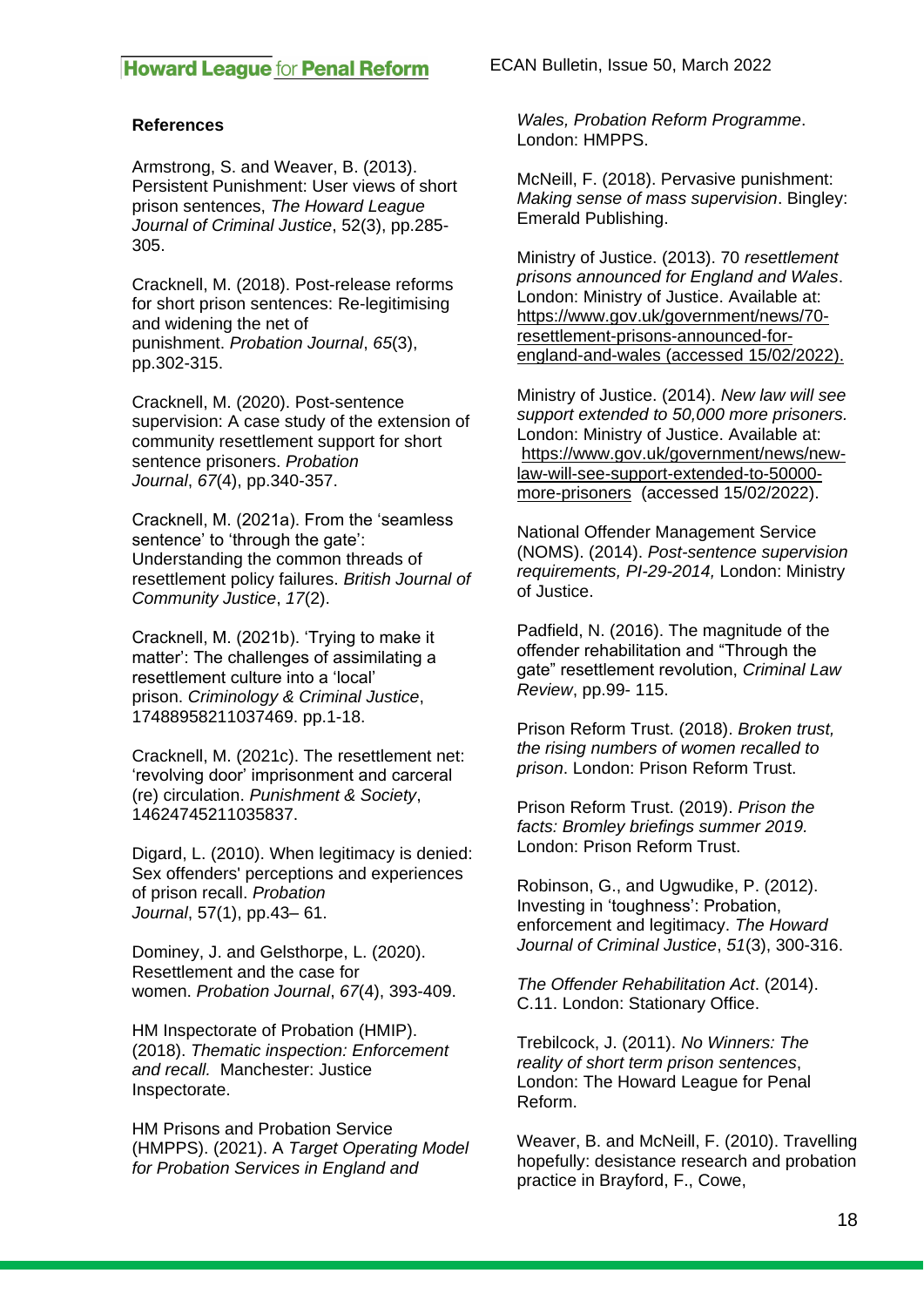I. and Deering, J. (Eds), *What Else Works? Creative Work with Offenders*, Cullompton: Willan: 504-519.

#### **About the author:**

Matt is a lecturer in Criminology at Middlesex University. He has recently completed a PhD about the resettlement of short sentence offenders under the *Transforming Rehabilitation* reforms. He has previously published work on the net-widening effects of short prison sentences, post sentence supervision and his experiences of training as a probation officer. Prior to working in academia, Matt has over seven years' experience of working in various practitioner roles in the criminal justice system, including prisons, probation and substance misuse.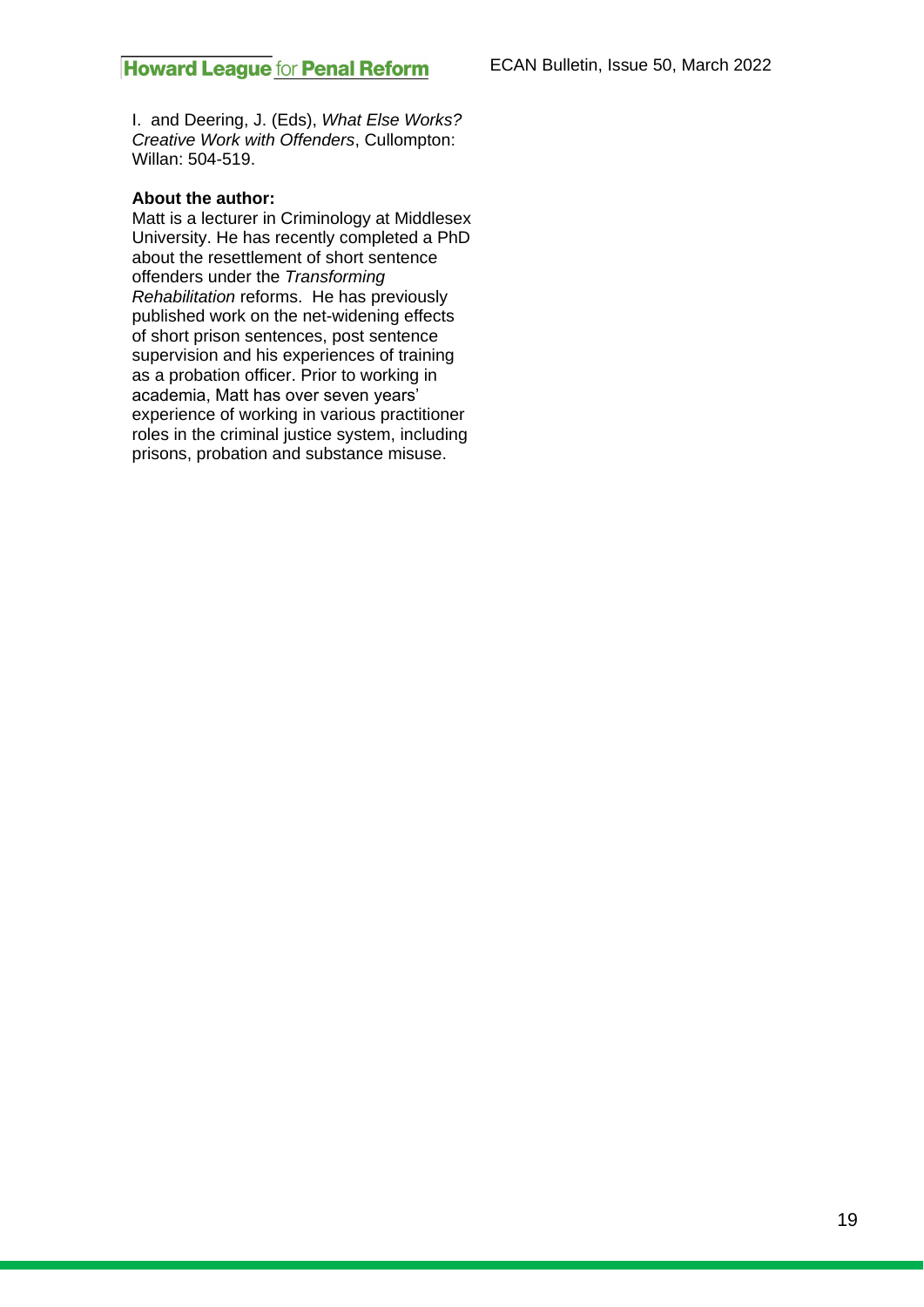# **Learning lessons from and for Building Better Relationships: appreciating and imagining the possibilities**

# **Nicole Renehan**

The criminal justice domestic violence perpetrator programme, Building Better Relationships (BBR), in England and Wales seeks to address male violence and abuse within intimate relationships. ESRC funded PhD research (Renehan, 2021a) explored the experiences of BBR facilitators who delivered this programme, highlighting how their wellbeing, professional identities, and practice were negatively impacted by the absence of adequate emotional and practical support (Renehan, 2021b). These experiences were exacerbated within the Transforming Rehabilitation (TR) period during which BBR was delivered within Community Rehabilitation Companies (CRCs). BBR has now come back under the remit of the Probation Service.

Given the issues identified above, it is encouraging that the Ministry of Justice has committed to investing in the development and wellbeing of all staff through the *Probation Workforce Strategy* (MoJ, 2020). There are, however, lessons to be learned about the specific needs of facilitators who work with domestically violent men. Drawing on appreciative inquiry and interviews with eight BBR facilitators, this article explores how the strategy's objectives can be tailored to develop their skills within supportive work environments.



Firstly, this article will provide a brief overview of the current policy landscape in England and Wales in relation to tackling domestic abuse via domestic violence perpetrator programmes (DVPPs) and the need to recruit, develop and retain a workforce that are supported in doing so.

### **The domestic abuse policy landscape in England and Wales**

Criminal courts in England and Wales hold powers to mandate men to BBR who are convicted of a domestic abuse related offence. The long-awaited Domestic Abuse Act 2021 will extend similar powers within family and civil court proceedings. The Act will introduce Domestic Abuse Protection Orders (DAPOs) which will include an option for positive requirements, such as compelling people who perpetrate domestic abuse to attend a *behaviour change programme.* Programmes can be provided by criminal and non-criminal justice agencies but non-compliance with a DAPO will be a criminal offence. Combined with a backlog of referrals due to the COVID-19 pandemic, these new powers will likely create a tsunami demand for skilled practitioners to undertake this incredibly challenging but necessary work.

The current government has also committed to developing a national perpetrator strategy to reduce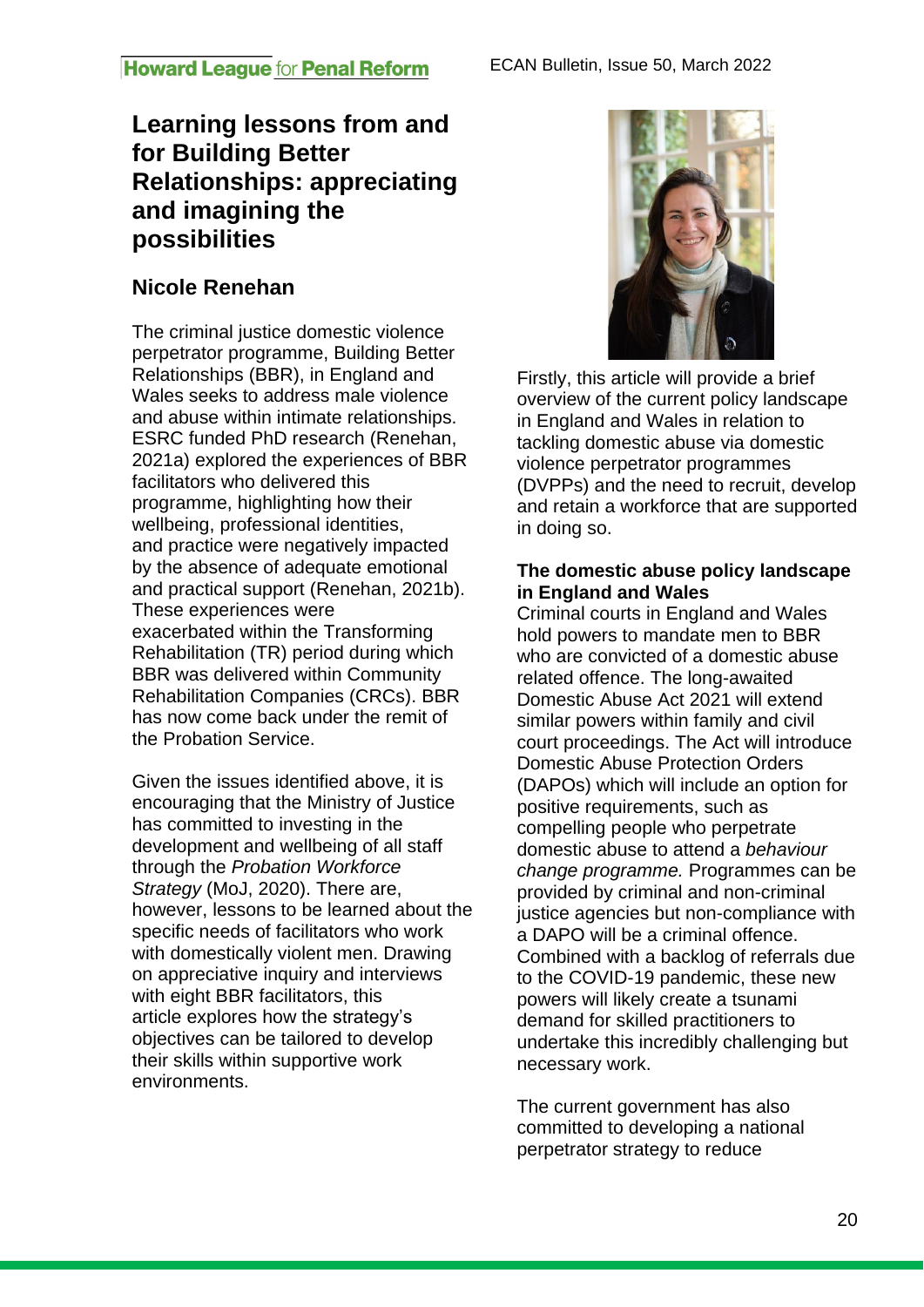reoffending (Home Office, 2021).<sup>3</sup> It is yet to be established what (if any) funding will be provided to recruit and retain a national workforce who feel supported to undertake DVPP work. This is important given my own research with facilitators and the findings from a thematic inspection by Her Majesty's Inspectorate of Probation which highlighted variability in skills, confidence and support, issues that cannot alone be solved by the unification of probation services (HMIP, 2020; 2018). This is precisely why researchers and practitioners have called on the government to properly invest in the recruitment and retention of highly skilled and experienced facilitators within (and beyond) the criminal justice system.<sup>4</sup>

Within this policy and practice backdrop, this research with BBR facilitators explores how they conceived of and imagined working in supportive and adequately resourced work environments.

#### **Methods: imagining possibilities from and for Building Better Relationships through appreciative inquiry**

*"I've just got this image of us walking up on stage and being given a certificate and somebody shaking our hand because we've put this like BBR programme on the map"* (Imagining Building Better Relationships, BBR facilitator)

This research uses the appreciative inquiry (AI) method, originating from and designed for organisational development (Figure 1). It has subsequently been adapted for use in research into

ECAN Bulletin, Issue 50, March 2022

relationships, diversity, and inequalities in prison and the probation practice (Lavis et al, 2017; Liebling, 2015; Grant and McNeill, 2014). AI is an applied methodology which involves four phases (Cowburn and Lavis, 2010):

- 1. Discovery identifies best practice and peak performances.
- 2. Dreaming invites the interviewee to imagine how things might be improved, with both imagined resources and those which have worked in the past.
- 3. Design invites participants to plan their service drawing upon these relationships and resources identified in the previous stages.
- 4. Destiny represents the phase in which these changes can be managed and sustained over time.

# *Figure 1: Cooperrider and Godwin, 2012*



Previous research explores the difficulties of being appreciative in unappreciative environments (Renehan, 2021a; 2021 b). However, it is also possible to appreciate the possibilities for

[content/uploads/2022/01/Discussion-paper-on](https://www.ryantunnardbrown.com/wp-content/uploads/2022/01/Discussion-paper-on-the-Domestic-Abuse-Strategy-November-2021-Jo-Tunnard-on-behalf-of-author-organisations1.pdf)[the-Domestic-Abuse-Strategy-November-2021-](https://www.ryantunnardbrown.com/wp-content/uploads/2022/01/Discussion-paper-on-the-Domestic-Abuse-Strategy-November-2021-Jo-Tunnard-on-behalf-of-author-organisations1.pdf) [Jo-Tunnard-on-behalf-of-author](https://www.ryantunnardbrown.com/wp-content/uploads/2022/01/Discussion-paper-on-the-Domestic-Abuse-Strategy-November-2021-Jo-Tunnard-on-behalf-of-author-organisations1.pdf)[organisations1.pdf](https://www.ryantunnardbrown.com/wp-content/uploads/2022/01/Discussion-paper-on-the-Domestic-Abuse-Strategy-November-2021-Jo-Tunnard-on-behalf-of-author-organisations1.pdf)

<sup>3</sup> Also see the [http://driveproject.org.uk/news/call](http://driveproject.org.uk/news/call-to-action-for-perpetrator-interventions-in-england-and-wales/)[to-action-for-perpetrator-interventions-in-england](http://driveproject.org.uk/news/call-to-action-for-perpetrator-interventions-in-england-and-wales/)[and-wales/](http://driveproject.org.uk/news/call-to-action-for-perpetrator-interventions-in-england-and-wales/) for the call for a Perpetrator Strategy <sup>4</sup> Discussion paper on Domestic Abuse Strategy [https://www.ryantunnardbrown.com/wp-](https://www.ryantunnardbrown.com/wp-content/uploads/2022/01/Discussion-paper-on-the-Domestic-Abuse-Strategy-November-2021-Jo-Tunnard-on-behalf-of-author-organisations1.pdf)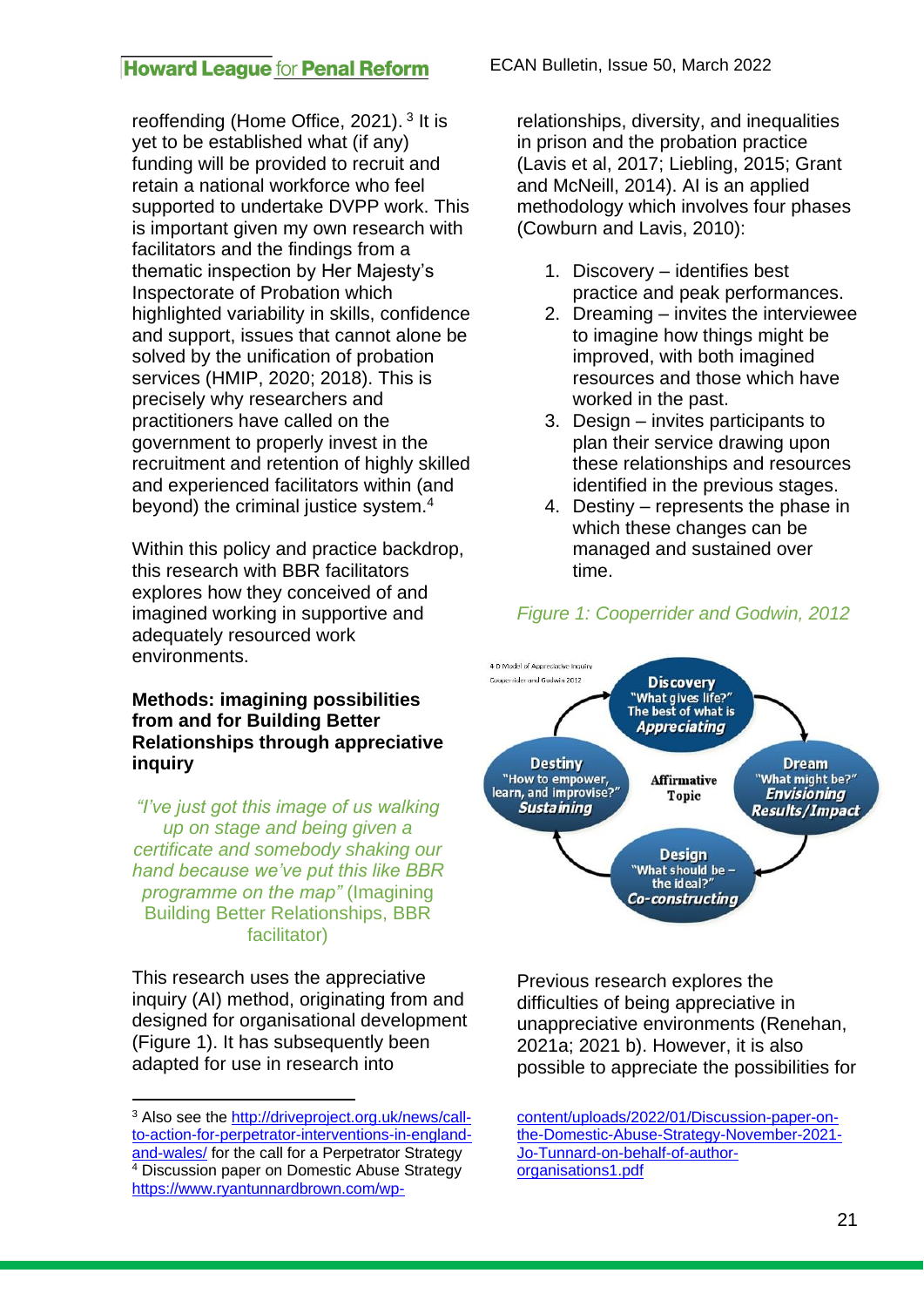*designing* and *sustaining* more supportive and invigorating workplaces by drawing on facilitators' accounts.

This article draws specifically on appreciative questions where eight BBR facilitators were asked to *imagine* a work environment in which they felt confident and supported. Appreciative conversations seek to engage research participants in discussions that look for solutions, instead of pursuing negative spirals. This research involved reframing or 'flipping' negative responses such as asking facilitators to 'imagine the opposite is true', what resources were needed for this to become reality, and what it would 'look' and 'feel like' if this were so.

Although there were many overlaps, these imagined working conditions were coded against the *Probation Workforce Strategy* objectives which aim to: promote wellbeing for everyone; attract and retain talented staff; support and develop people; create a more diverse workforce; and foster confident leaders who inspire and empower others (MoJ, 2020). The facilitators' imaginings were most relevant regarding the first three aims. Reflections on the final two objectives are provided in the conclusion.

### **1. Supporting and developing our people**

The *Probation Workforce Strategy* plans for a new learning and development model that will support employees throughout their career in the criminal justice system with training that can be accessed at the point of need. It includes opportunities for digital, flexible and face to face learning and reflection.

In respect of development, BBR facilitators talked about some of their specific needs when working with men who use violence in their intimate relationships. Some imagined more

extensive, topic specific training in relation to domestic abuse and facilitating group work. This was because male participants on BBR were viewed as some of the most challenging people on probation to work with, not least because of the defensive and hostile projections that facilitators had to manage. Facilitators also imagined having more time to practise and understand sessions before delivering them and reflect on their practice with colleagues after. This was viewed as central to working with male participants effectively but also to reduce any 'fear' and embarrassment they experienced in the delivery room themselves.

Another aspect that some facilitators found challenging was delivering motivational sessions and one-to-one work, particularly if they were new to the role. These pre and post module sessions are posited as the 'glue' that holds the programme together. Facilitator's calls for more training in this regard would therefore be worthwhile pursuing. When asked to imagine what this training might 'look like', one facilitator suggested:

*Erm, so what I think they should give us is like a profile and then what we should do is practice those one to ones. Now, whilst it's not genuine, it gives you a little bit more insight. So, for example, if I was someone who was manipulative but didn't accept any – "she's making it up, she's bulls\*\*\*\*\*\*g" or whatever it might be, and they've got to try and explore it with me, erm, that's lacking. The one to one stuff is the hardest part of this programme sometimes. Because it's just you and them. What you've got to get out of them is some acceptance for the abuse and what they're going to do.*

While such imagined practice examples were admittedly viewed as superficial, this account demonstrates that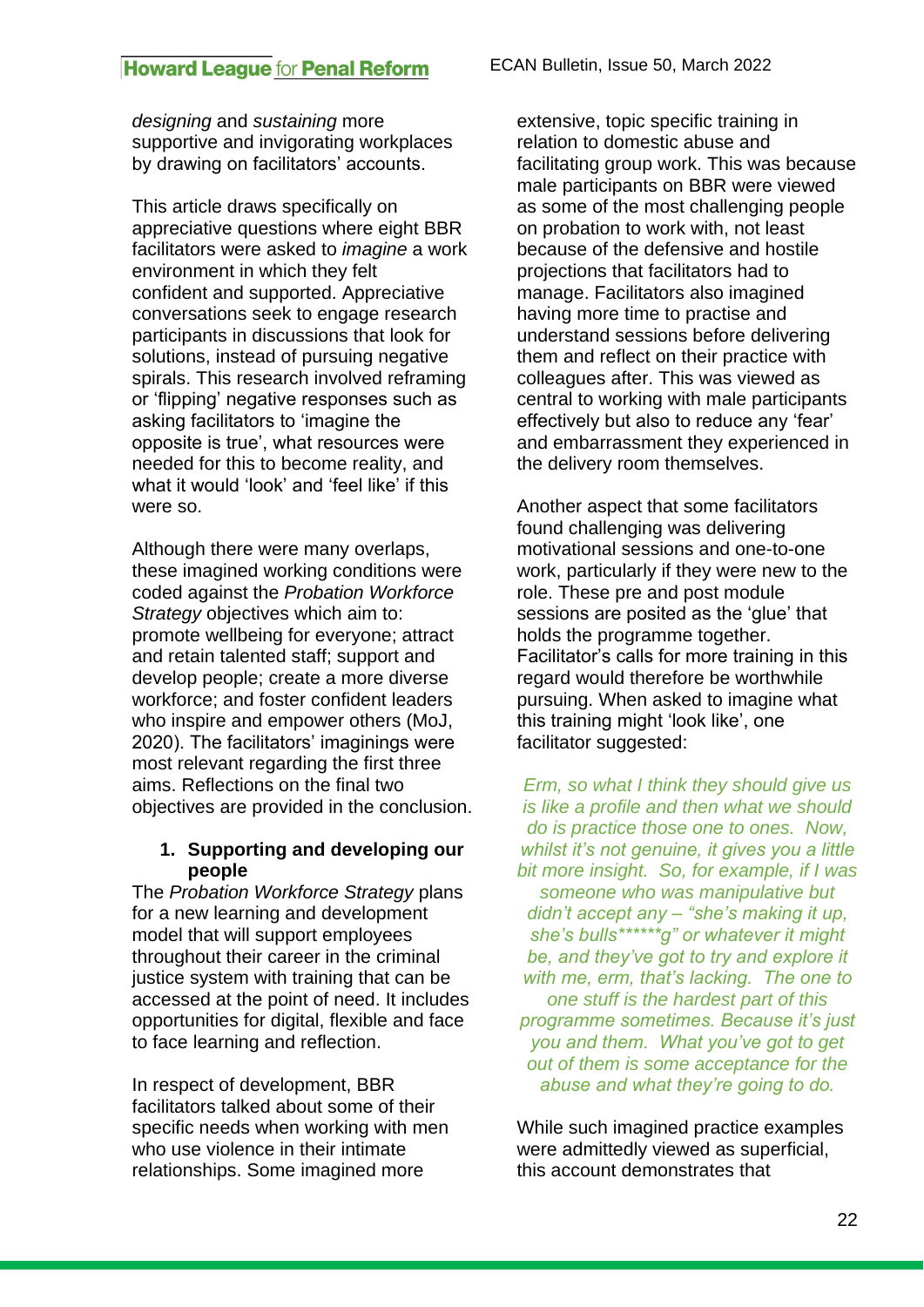facilitators wanted much more therapeutic and practice training than was currently on offer.

This was further evidenced in some facilitators' eagerness to gain more indepth understanding about the theoretical premises of BBR and how this translates into practice. Some imagined developing a better understanding of underpinning theories, concepts and techniques used to support desistance amongst male participants. Suggestions ranged from having more time to practise these skills during initial training, to gaining a more in-depth understanding outside of probation. Gaining specialised knowledge was imagined as contributing to an improved professional identity, as well as the reputation of probation services more broadly:

*I don't know whether that would be like – I don't know, much more training at university, or something like that, not just – not that I'm minimising in-house training, you know, but not just a day, you know, but training and something more kind of intense, that kind of really specialises your skills, kind of stands you out from the crowd as well.*

Facilitators expressed that a supportive work environment was central to development. These imagined working conditions consisted of valuing new staff beyond that of just another 'body' to pick up the (ever increasing) workload, carving out the space to learn practise skills, and the time for more experienced staff to support new colleagues. Supportive work environments would therefore equally promote the aims and values of the wider probation service while affording facilitators opportunities to take pride in the work they do:

*For me it would be putting my heart and soul into that one intervention and really* 

#### *being able to concentrate on it and kind of celebrate it.*

As will be shown in the next section, these professional values were also key to attracting and retaining staff.

### **2. Attracting and retaining talented staff**

To attract and retain talented staff within probation, the *Probation Workforce Strategy* aims to create welcoming environments, to continue work on modernising its pay structure, and to enhance qualification routes. As has been outlined above, welcoming environments should also involve supportive work environments that encourage the time and space to develop the skills and confidence necessary to effectively deliver DVPP work.

Pay and sustainable funding for skilled and experienced facilitators in the domestic abuse sector, more broadly, has for too long been neglected (Renehan, 2021b; Morran, 2008). Fair pay was viewed as an important aspect of feeling valued amongst BBR facilitators, with renumeration that reflected differing levels of experience. When this was not forthcoming, it engendered feelings of professional worthlessness. When asked to consider how a fair pay structure would improve their lives, one facilitator imagined:

*I'd be more motivated to come in, in the morning, you know. It kind of justifies the time I'm spending away from, from home a little bit. I mean, with childcare costs and stuff, it's kind of, you know, sometimes I feel like I'm just working to kind of get us all by. At least, I feel like I could be working for more of a purpose for my home life, if that makes sense?*

The lack of promotion opportunities was also cited as a contributing factor to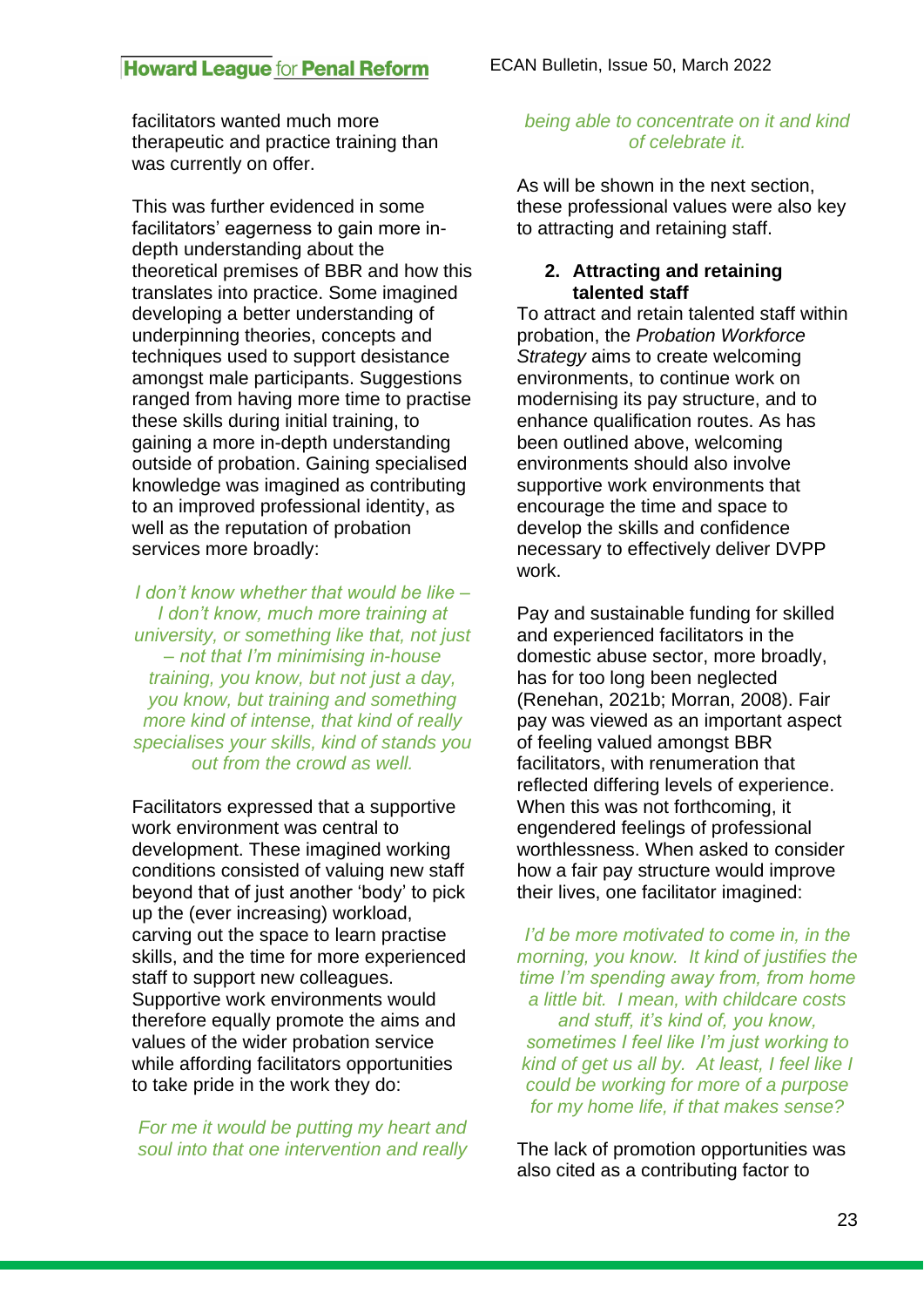contemplating leaving the service. When asked to imagine the opposite was true, participants were keen to stay and excited about their future as a facilitator. One interviewee provided several examples such as an accredited facilitator pathway which could lead to other professional development opportunities:

*Then actually I could have that under my belt, maybe I could train people in BBR, because what you find sometimes with people training people in BBR, is actually, they've never delivered it in the community, which is a slightly different dynamic to custody.*

Pay and promotional opportunities were not the sole factors contributing to job satisfaction or reasons for wanting to do (or stay in) this kind of work. All the facilitators interviewed were motivated to make a difference to people's lives. As outlined above, this meant being afforded the opportunity to become specialised in specific programmes and to work responsively in ways that were also commensurate with their own professional values.

There were, however, concerns that the quantity of referrals was prioritised over the quality of the work they did. This was cited as a key reason for feeling demotivated in their work and was often attributed to TR. Where spare time had previously been used to prepare and make sessions more responsive, this had been filled with additional one-to-one work purchased by the National Probation Service. It is not yet known if or to what extent facilitators will be expected to undertake this work within unified probation services. But it was evident that a core aspect of facilitators' commitment to the role involved being supported to work with people in meaningful ways and how this would benefit people on probation:

*So rather than asking what it is that we're filling our time with, [ask] how it's productive, how it's valuable to the groups that we are running.*

As highlighted below, BBR was, to varying degrees, also viewed by facilitators interviewed as the most emotionally challenging of the programmes they delivered. Therefore, promoting wellbeing involved practical and emotional support so that facilitators felt valued as individuals and professionals.

#### **3. Promoting wellbeing for everyone**

Promoting wellbeing is a core objective within the *Probation Workforce Strategy* which will include access to psychological services, and workforce planning to minimise the impact of increasing workload volume and complexity. Further research explores the emotional impact of undertaking domestic abuse work and the additional challenges faced by those with experiential traumas (Renehan, 2021b). While some facilitators preferred BBR to other accredited and non-accredited programmes, too much exposure to domestic abuse could also impact negatively on wellbeing. To counter burn out, one facilitator imagined:

*Maybe giving staff the choice, maybe reviewing, or even having a rota, so you do six months where you're doing DV, and then come off it for a bit, and have a bit of a breather, do something different. Erm, so that it's never, so it doesn't become a chore, people aren't going, oh I'm on BBR again. Because I don't think that can translate well into the group room.*

Notably, such accounts acknowledged how supportive work environments – that were tailored to their development needs *and* foregrounded wellbeing in practice –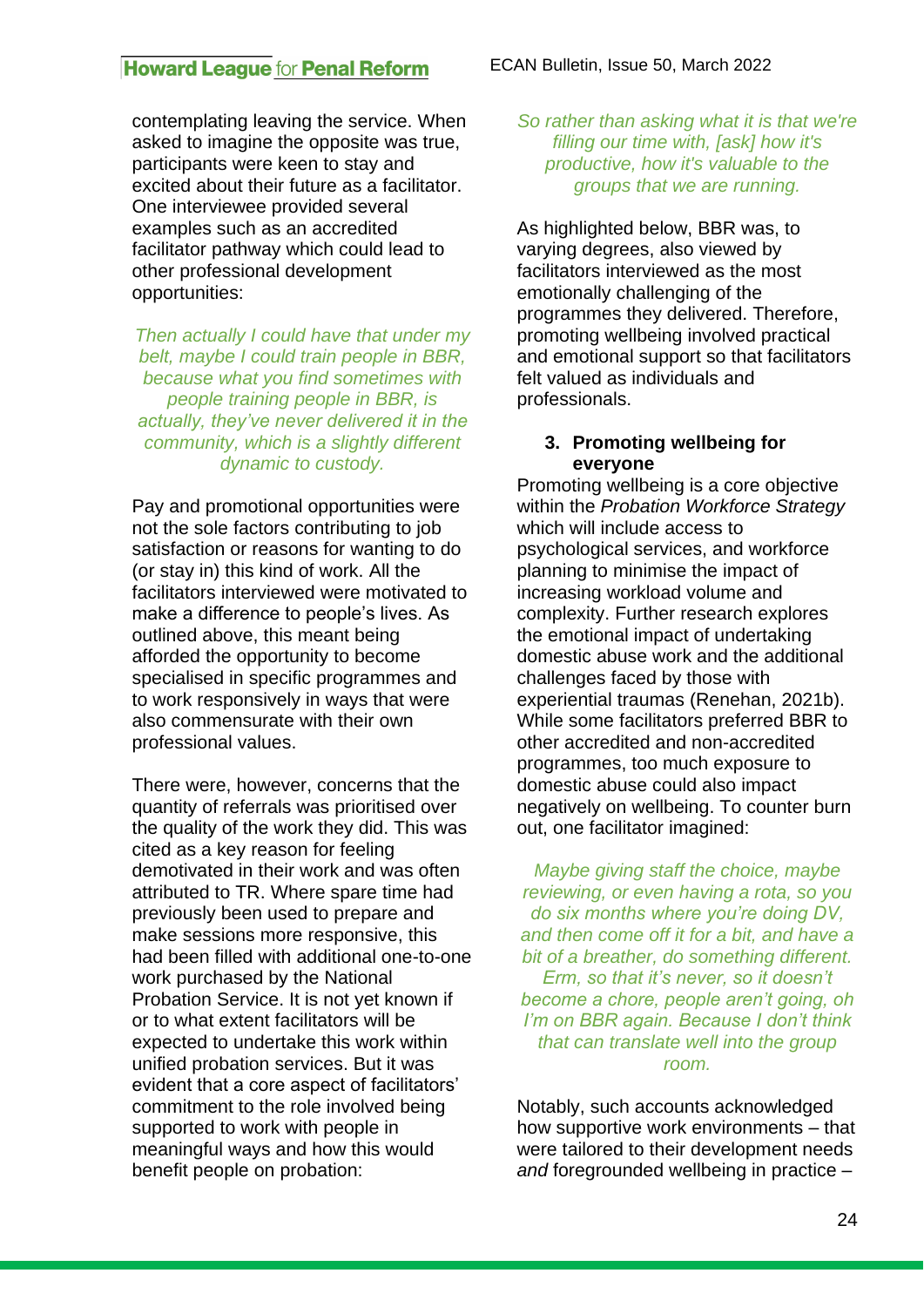benefited them *and* male participants who they were committed to working with. This was expressed clearly by another facilitator who was asked to imagine how such working conditions would feel:

*I think it's definitely more motivating. I think my resilience to what the group members are kind of bringing in with them would be stronger because I'm not feeling as mentally and physically tired and trained and I can – I could put more time and effort into making sessions more interactive and putting more time and effort into really understanding the theory behind what it is that we're doing.*

What was clear, however, was that supporting wellbeing was not about singling out stressed and/or traumatised workers for psychological services, but by acknowledging how unsupportive work environments (a matter of policy, not workforce) creates the very conditions in which wellbeing is negatively impacted. Ultimately, being valued, recognised, and knowing that their work had purpose was viewed as significant in promoting their wellbeing and worth:

*It is, it's about kind of being recognised and, you know, being thanked for the hard work that you've put in because that, obviously, you know makes us feel good because – and it's not just about that, but it's just, you know, being confident in the knowledge that actually what we're doing is, is effective and it's – and it's working.*

#### **Conclusions**

There are clearly important lessons to be learned from and for BBR as probation reforms begin to take shape. Facilitating change in the lives of those who perpetrate domestic abuse is a complex and challenging task. The rare accounts offered by facilitators here and elsewhere ECAN Bulletin, Issue 50, March 2022

(Renehan, 2021b; Hughes, 2017; Morran, 2008) should be taken seriously if we are to attract and retain a highly skilled workforce that can meet the growing demand for experienced practitioners.

Valuing the accounts of those who work most closely with people who perpetrate abuse, and supporting them to thrive themselves, is key to developing an enthusiastic and committed workforce who will continue to be motivated to take on this (sometimes) rewarding and (often) challenging work. Creating these work cultures might also attract a more diverse workforce who can inspire others and where their own aspirations to become inspiring leaders are more than just imaginings within a unified probation service.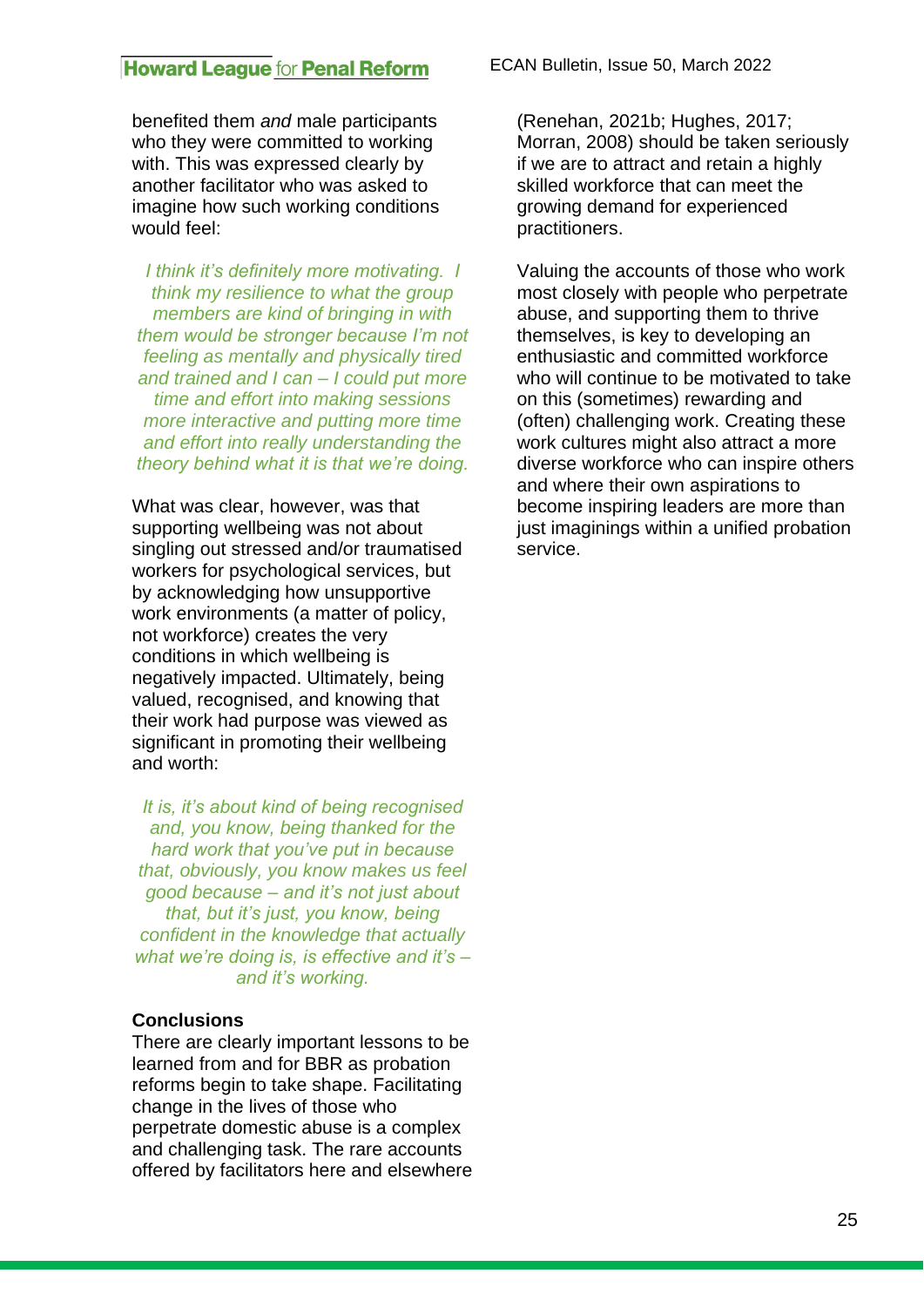#### **References**

Cooperrider, D. and Godwin, L. (2011). Positive organization development: Innovation-inspired change in an economy and ecology of strengths. *The Oxford handbook of positive organizational scholarship*, pp.737-750.

Cooperrider, D. and Srivastra, S. (1987). Appreciative Inquiry in an Organizational Life, [w:] Woodman R., Pasmore W.(eds.), Research in Organizational Change and Development. Greenwich: Emerald Group Publishing

Cowburn, M. and Lavis, V. (2010). 'Appreciative Inquiry into the Diversity Strategy of HMP Wakefield' PILOT RESEARCH PROJECT REPORT. [https://www.brad.ac.uk/media/ssis/psycholog](https://www.brad.ac.uk/media/ssis/psychology/Diversity-Strategies.pdf) [y/Diversity-Strategies.pdf.](https://www.brad.ac.uk/media/ssis/psychology/Diversity-Strategies.pdf)

*Domestic Abuse Act 2021*. (c.17). London: The Stationery Office. Available at: [https://www.legislation.gov.uk/ukpga/2021/1](https://www.legislation.gov.uk/ukpga/2021/17/contents/enacted) [7/contents/enacted](https://www.legislation.gov.uk/ukpga/2021/17/contents/enacted) (accessed 25 February 2022).

Grant, S. and McNeill, F. (2014). What matters in practice? Understanding 'quality' in the routine supervision of offenders in Scotland. *The British Journal of Social Work, 45*(7):1985-2002.

Home Office (2021). Tackling Perpetrators. Available at:

[https://www.gov.uk/government/publications/](https://www.gov.uk/government/publications/domestic-abuse-bill-2020-factsheets/tackling-perpetrators) [domestic-abuse-bill-2020](https://www.gov.uk/government/publications/domestic-abuse-bill-2020-factsheets/tackling-perpetrators) [factsheets/tackling-perpetrators](https://www.gov.uk/government/publications/domestic-abuse-bill-2020-factsheets/tackling-perpetrators) (accessed 25 February 2022).

HMIP (2018). Domestic abuse: the work undertaken by Community Rehabilitation Companies (CRCs). A thematic inspection by HM Inspectorate of Probation. Available at:

https://www.justiceinspectorates.gov.uk/hmip robation/wp-

content/uploads/sites/5/2018/09/Report-Domestic-Abuse-the-work-undertaken-by-CRCs.pdf (accessed 25 February 2022).

HMIP (2020). 2019/2020 Annual Report: inspection of probation services. Available at:

ECAN Bulletin, Issue 50, March 2022

https://www.justiceinspectorates.gov.uk/hmip robation/wp-

content/uploads/sites/5/2020/12/2019-2020- Annual-Report-Inspection-of-probationservices-1.pdf (accessed 25 February 2022).

Hughes, W. (2017) Lessons from the integrated domestic abuse programme, for the implementation of building better relationships. *Probation Journal*, *64*(2):129- 145.

Lavis, V. Elliott, C. and Cowburn, M. (2017) Exploring the Response to Diversity and Equality in English Prisons: An Appreciative Inquiry, in Brooks, J. and King, N. (eds). Applied Qualitative Research in Psychology. London: Palgrave.

Liebling, A. (2015). Appreciative inquiry, generative theory, and the 'failed state prison'. *Qualitative Research in Criminology. Advances in Criminological Theory. New Brunswick: Transaction Publishers***,** 251-269.

Ministry of Justice (2020) Probation Workforce Strategy. Available at: [https://www.gov.uk/government/publications/](https://www.gov.uk/government/publications/probation-workforce-strategy) [probation-workforce-strategy](https://www.gov.uk/government/publications/probation-workforce-strategy) (accessed 25 February 2022).

Morran, D. (2008) Firing up and burning out: The personal and professional impact of working in domestic violence offender programmes. *Probation Journal*, *55*(2), pp.139-152.

Renehan, N. (2021a) Building Better Relationships? Interrogating the 'black box' of a statutory domestic violence perpetrator programme. Summary of thesis and key findings report. Available at: [https://www.research.manchester.ac.uk/port](https://www.research.manchester.ac.uk/portal/en/publications/building-better-relationships-interrogating-the-black-box-of-a-statutory-domestic-violence-perpetrator-programme(55e4ffe1-d031-4728-95ad-bc2164750a00).html)

[al/en/publications/building-better](https://www.research.manchester.ac.uk/portal/en/publications/building-better-relationships-interrogating-the-black-box-of-a-statutory-domestic-violence-perpetrator-programme(55e4ffe1-d031-4728-95ad-bc2164750a00).html)[relationships-interrogating-the-black-box-of](https://www.research.manchester.ac.uk/portal/en/publications/building-better-relationships-interrogating-the-black-box-of-a-statutory-domestic-violence-perpetrator-programme(55e4ffe1-d031-4728-95ad-bc2164750a00).html)[a-statutory-domestic-violence-perpetrator](https://www.research.manchester.ac.uk/portal/en/publications/building-better-relationships-interrogating-the-black-box-of-a-statutory-domestic-violence-perpetrator-programme(55e4ffe1-d031-4728-95ad-bc2164750a00).html)[programme\(55e4ffe1-d031-4728-95ad](https://www.research.manchester.ac.uk/portal/en/publications/building-better-relationships-interrogating-the-black-box-of-a-statutory-domestic-violence-perpetrator-programme(55e4ffe1-d031-4728-95ad-bc2164750a00).html)[bc2164750a00\).html](https://www.research.manchester.ac.uk/portal/en/publications/building-better-relationships-interrogating-the-black-box-of-a-statutory-domestic-violence-perpetrator-programme(55e4ffe1-d031-4728-95ad-bc2164750a00).html) (accessed 25 February 2022).

Renehan N. (2021b) Facilitators of probation-based domestic violence perpetrator programmes: 'Who's in the room?' Probation Journal, 68(3):310-329.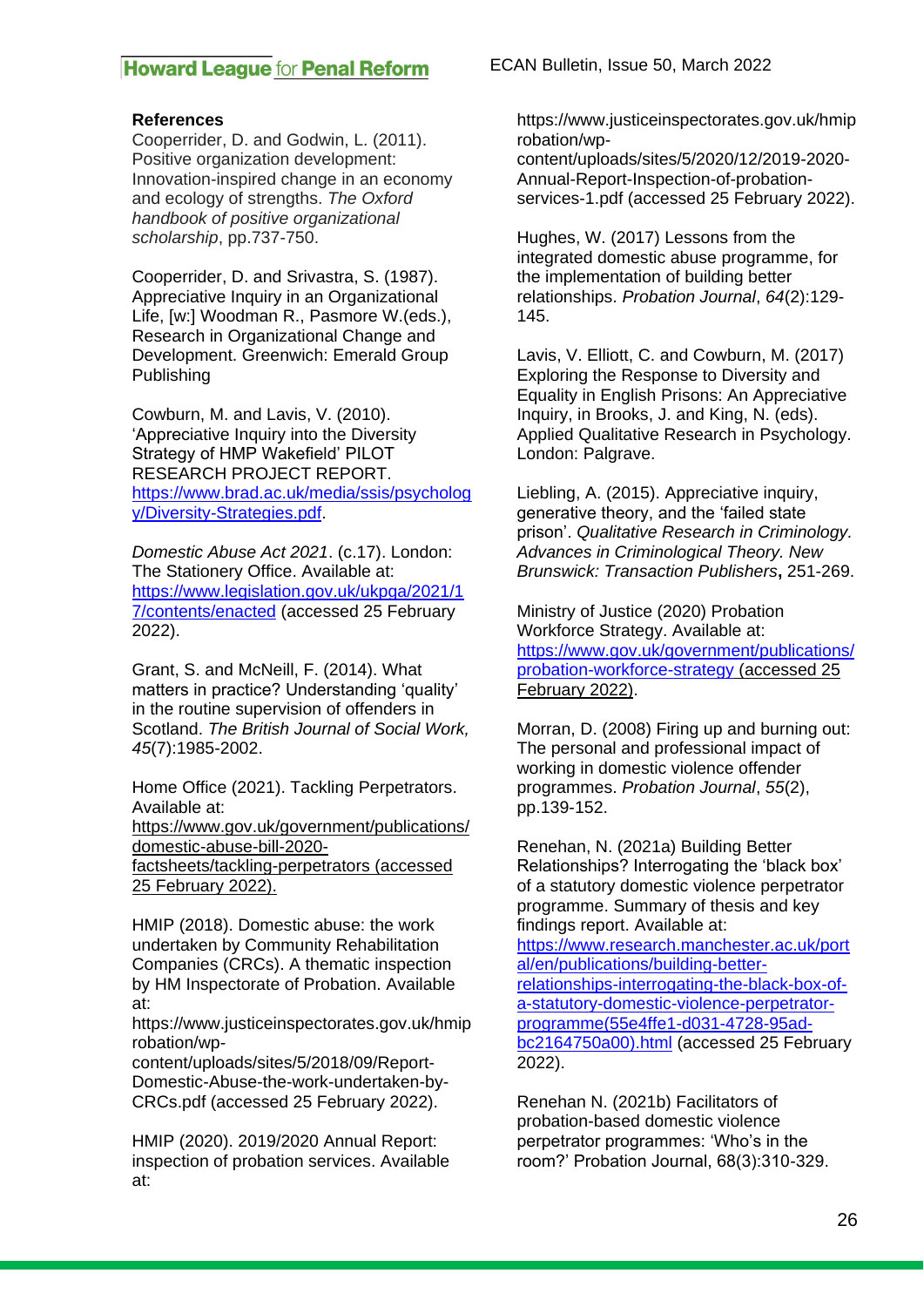#### **About the author:**

Nicole Renehan is an ESRC Postdoctoral Research Fellow in the Department of Sociology, Durham University. Her research focusses on domestic abuse, perpetrators, interventions, neurodiversity, and workforce development.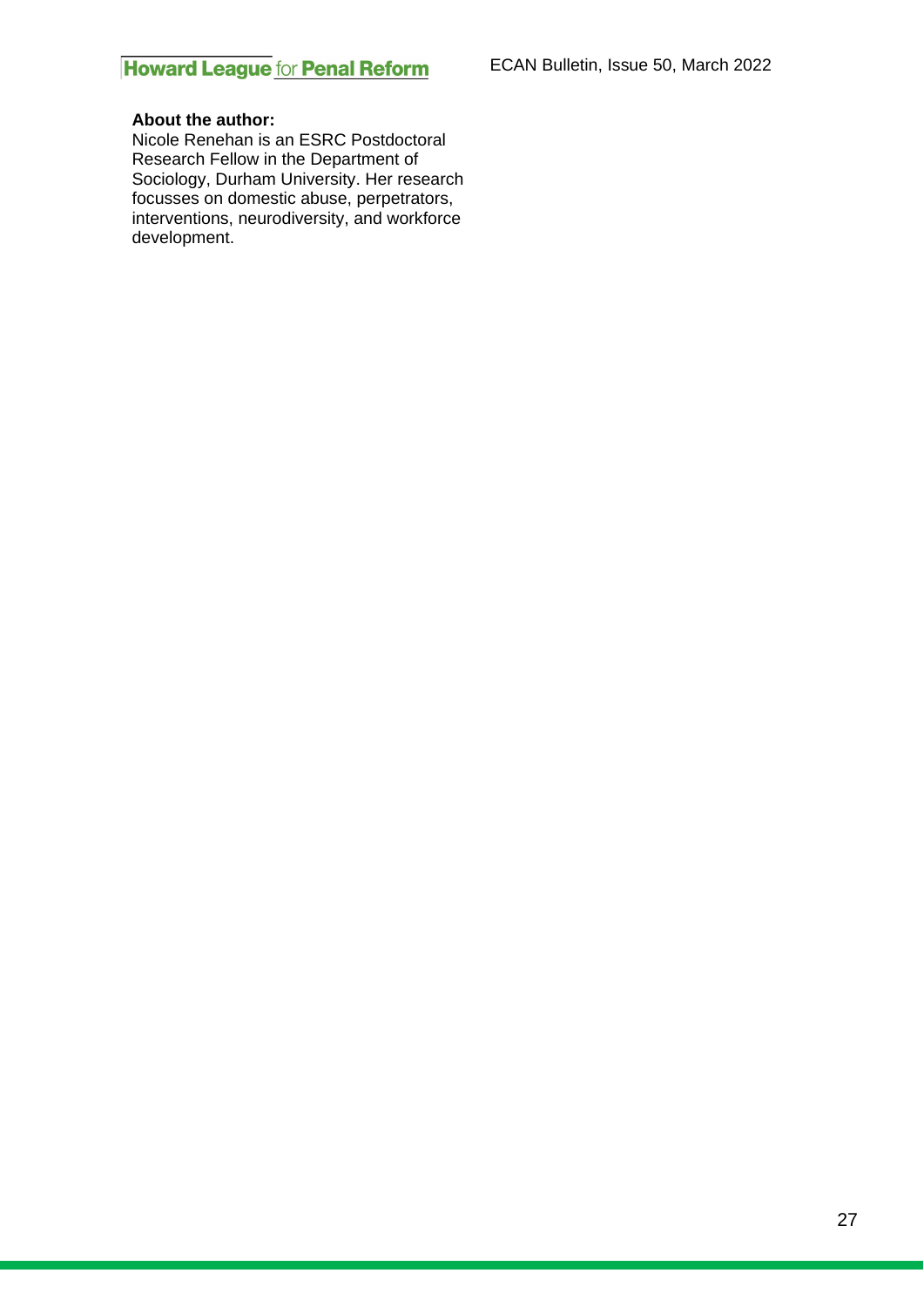# **Reunified probation: An opportunity to finally progress a desistance paradigm of practice?**

# **Sam Ainslie**

# **Introduction**

Despite the fact that a desistance paradigm of probation practice has long been advocated (McNeill, 2006) and the main principles of such an approach operationalised (McNeill and Weaver, 2010), barriers continue to exist for probation practitioners in practicing in a desistance-focused manner consistently. This is despite the presence of an aligned and enduring value base (Ainslie, 2021). Debates continue in relation to potential ways of reconciling the perceived tensions between traditional (but prevailing) risk-based approaches to correctional rehabilitation with a desistance-informed approach (Maruna and Mann, 2019). In recognition of the argument that a desistance paradigm of practice is dependent on the legal and organisational context (McNeill and Whyte, 2007), consideration needs to be given to the opportunities presented by the reunification of probation services to enable a desistance paradigm of probation practice to flourish, and thereby benefit those people subject to probation intervention and the communities in which they live.

Drawing on findings from a qualitative study undertaken in one National Probation Service (NPS) division in 2018, this article explores the difficulties shared by NPS practitioners in their attempts to consistently apply a desistance-informed approach to practice. These difficulties are presented as 'practice pains' consisting of solely managing high risk and complex caseloads, target and accountability culture, fragmented approaches to

intervention and insufficient training and development.

## **Background and methodology**

In an effort to understand the barriers to, and enablers for desistance-focused practice in the NPS an exploratory study using triangulation of three qualitative data collection methods (documentary analysis, observations of practice and practitioner focus groups) was undertaken within one NPS Division in 2018 (see Ainslie, 2021). For the purposes of data collection, desistancefocused practice was conceived as being in accordance with the eight desistanceprinciples outlined by McNeill and Weaver (2010). These principles emerged from an in-depth review of the desistance literature and were likely to be known by practitioners having previously been incorporated into training materials and policy documentation. This paper draws on the perspectives of 14 NPS practitioners (Probation Officers, Probation Service Officers and Trainee Probation Officers) provided across three focus groups, each lasting 90 minutes. Questions were framed using an appreciative approach to generate discussion about what aspects of a desistance-focused approach practitioners were achieving, as well as providing space for the organic presentation of perceived barriers (Robinson et al, 2012).

Whilst the study was undertaken in one NPS Division, focus groups were undertaken in three different delivery areas purposely selected in recognition of the fact they covered diverse demographic areas with inner city and rural offices. Despite the study taking place within the context of the NPS, inevitably practitioners offered their perspectives on the working arrangements with the CRCs operating in their local area. This paper draws on their views to consider what possible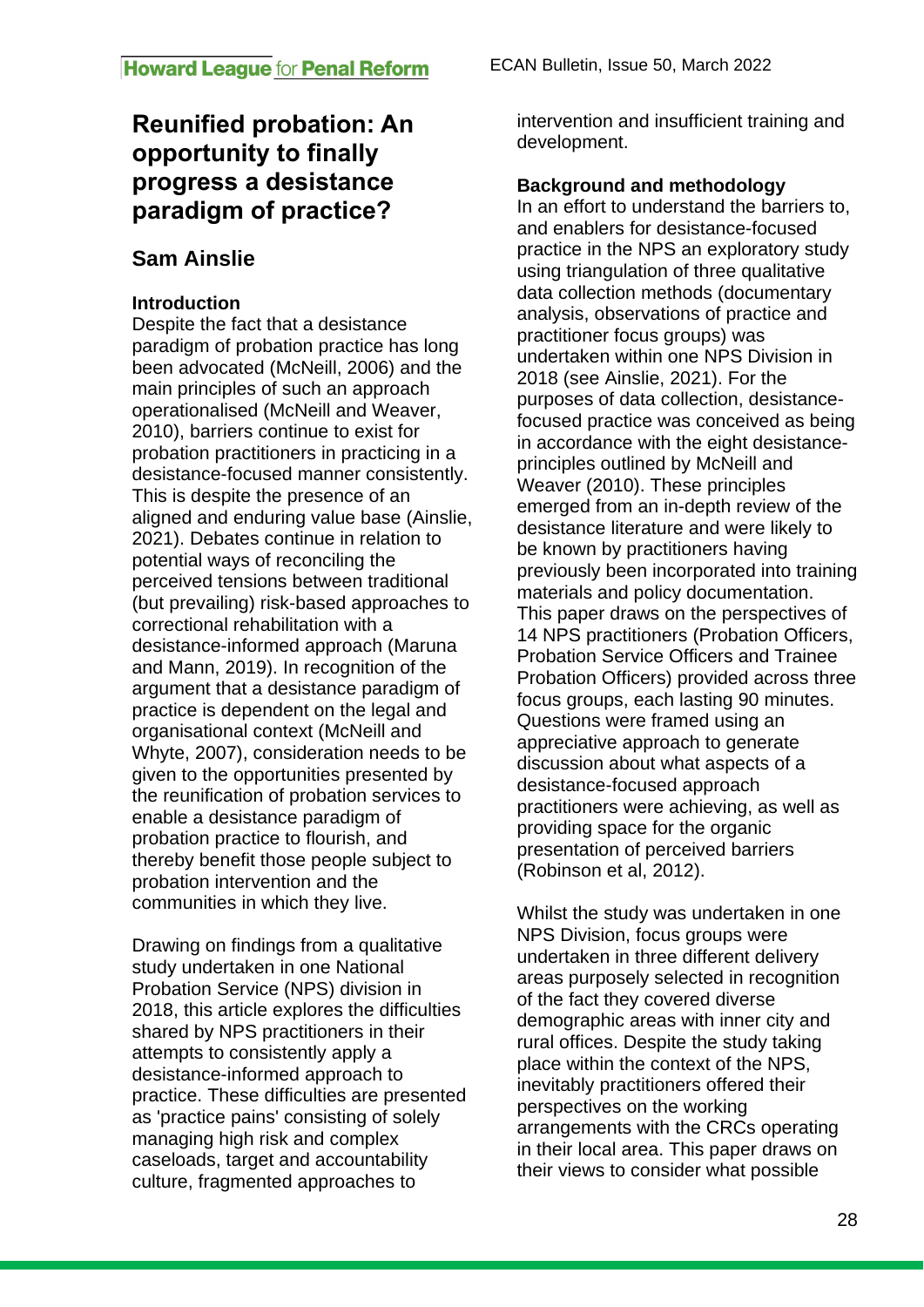lessons can be learnt from the failed part-privatisation agenda.<sup>5</sup> It focuses in particular on how a desistance paradigm of practice might be progressed in the 'new' Probation Service. Analysis highlighted a group of specific difficulties practitioners experienced in their attempts to practice in a desistance-

focused manner. I present these here as 'practice pains' consisting of solely managing high risk and complex caseloads, target and accountability culture, fragmented approaches to intervention and insufficient training and development.

#### **'Relentless' caseloads**

Reflecting on the realities of working with high caseloads of people assessed as presenting a high risk of serious harm or with complex needs, practitioners' descriptions of their work aligned with Phillips et al's (2016) description of working in the post-TR context as 'relentless'. Practitioners were frustrated at not being able to work with people in the way they considered effective due to workload demands arising from caseloads where everything was perceived as urgent and risky and therefore difficult to prioritise.

*There's no middle ground with the work anymore. You've got the older, more compliant sex offenders who you can have a proper conversation with, and they seem to tell you a lot. But then, you've got the other end of the scale with the youngsters who are here for violence and just don't want to engage. (Della, Probation Officer)*

*He's half a caseload on his own; I have two co-workers just to give me some respite from him. (Judy, Probation Officer)*

In view of the high number of practitioner vacancies across the unified Probation Service, it remains to be seen whether caseloads will reduce in volume in the foreseeable future. Perhaps however, unification represents the opportunity to regain some of the 'middle ground' referred to by Della, with a more balanced caseload that permits some relief from the relentless nature of purely high-risk work. Alternatively, it could extend this particular practice challenge to all practitioners. This could therefore compromise their ability to work in a desistance-focused way that relies on practitioner ability to install hope, reflect on their practice, build links in the community and provide the practical support necessary to assist people in overcoming barriers to desistance.

Emotional labour is inherent to the work of probation practitioners and in the absence of sufficient support from the Probation Service they are at substantial risk of burnout (Phillips et al, 2021). This can take the form of emotional exhaustion perhaps seen here in the comments from Pippa:

I've got one to this day that when I see him in my diary I just (deep sigh). I've *also got a few that fantasise about children, that's all they want to think about and they're like 'I'll do this work but I'm not going to change'. That's really hard. I've got three of those and I just find that really... where do you go with that? It's hard. (Pippa, Probation Officer)*

Alternatively, burnout can manifest as desensitisation which arguably compromises a practitioner's ability to form the positive working relationships that are central to desistance-supportive approaches (McNeill and Weaver, 2010). Reflecting on her training experience, Sonja provides a worrying reflection on

<sup>5</sup> Pseudonyms are used throughout the paper to protect the anonymity of participants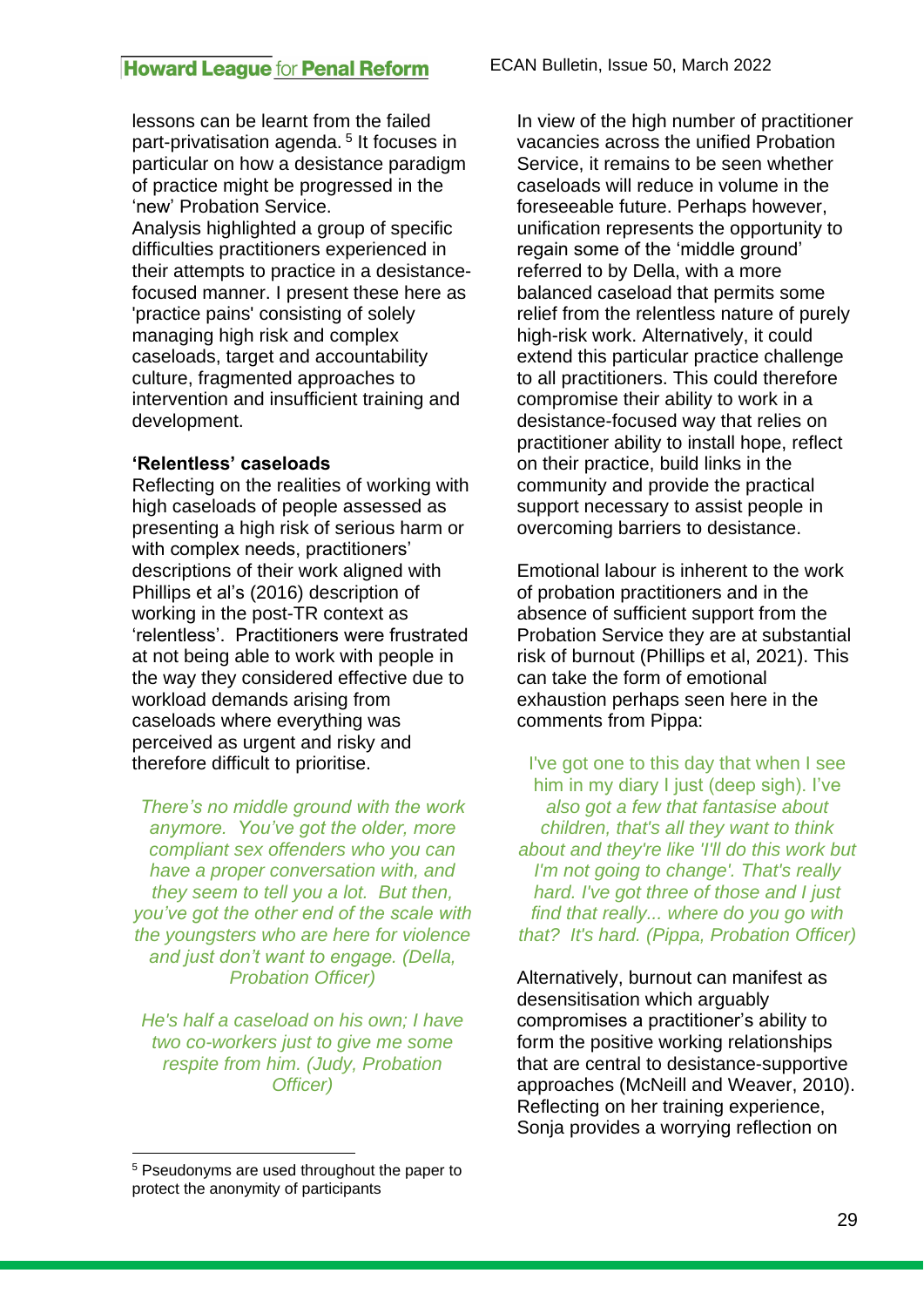practitioner attitudes to service-users in her office:

*In relation to desistance, based on my experience at the moment, the cultures in the office at the moment, how they talk about offenders, I'm shocked by how derogatory they are in my office. I do understand when you do the job day in and day out it gets frustrating but, yeah, it's bad. I heard someone say the other day it would be better off if this person was dead… I know the actions of the people we supervise can be frustrating and I'm sure I've said things that if I heard them back, I'd not say them again, but yeah, I'm finding it bad the way people are talking about offenders, and I think it goes against the desistance agenda. (Sonja, Trainee)*

Unification presents the opportunity for the Probation Service to review (and take urgent action) in respect of the support available to protect practitioners from the emotional demands of their work. Without this, they will continue to be 'over extended, and exhausted' (Porporino, 2018: 78) seriously compromising practice and outcomes for the people they supervise.

**Unified approaches to intervention?**

Desistance research highlights the need for people to feel there is a sense of commitment from practitioners (Rex, 1999) and NPS participants bemoaned the fragmented nature of the delivery of interventions and services following TR. They were conscious of the potential for lack of continuity in the working relationship due to processes such as risk escalation and the contracting out of intervention delivery:

*Now people can have three or four offender managers and that's not helpful because sometimes you're going over old ground, they've already been over and then it's 'why do I have to tell you all* 

*again?' You've already built that relationship with them haven't you and they get moved on from the CRC due to risk escalation or over to the CRC for them to deliver an intervention. (Bruce, Probation services officer)*

Practitioners were frustrated by the way in which their role had been reduced to that of assessor and enforcer in the NPS context and considered their ability to deliver meaningful interventions to be compromised. They were also mindful of the reality that the quality of the interventions being delivered by their local CRC was less than conducive to supporting desistance processes:

*Basically, we've been told we can do the assessments, the report, in black and white, 'you focus on your computer stuff', we were told 'specialists' are there to do the one-to-one work and that's the message we've been given although we haven't really got the specialists here. CRC haven't got the range of things we probably want. (Anna, Probation Officer)*

In theory, unification could reduce the fragmented nature of delivery of services, if only due to the removal of case allocation and risk escalation processes that resulted in convoluted bureaucratic processes. These processes positioned people as 'things' to be managed (Burke and Collett, 2010) as opposed to people needing support in transforming their lives. However, the ability to deliver individualised and meaningful desistance-supportive interventions that promote growth of human capital alongside provision of opportunities to build social capital is likely to remain compromised given the continuation of a model of probation delivery that does little to enable flexible and creative one-to-one work. The unified Probation Service has thus far signalled an intention to roll-out heavily prescribed approaches to the delivery of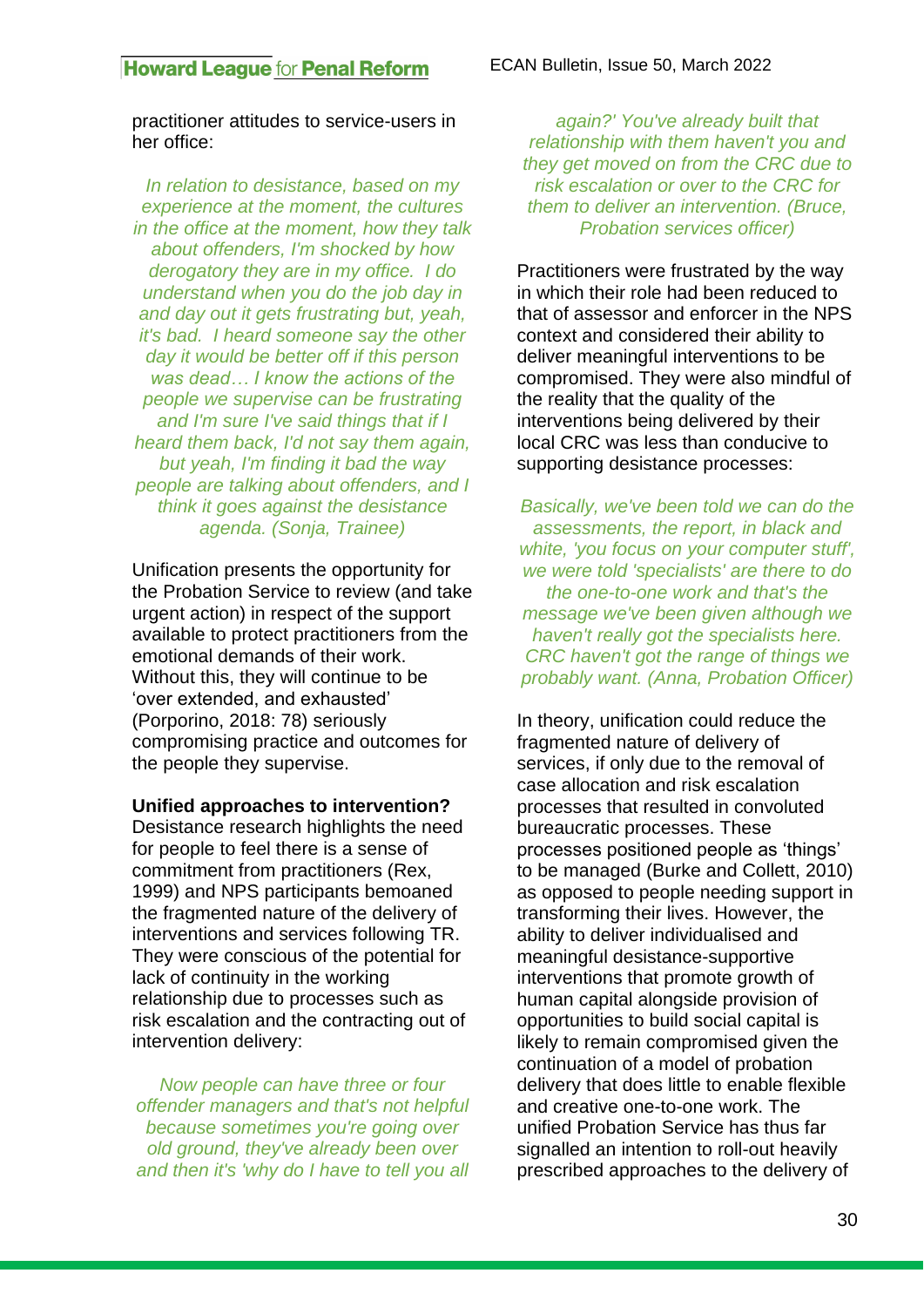Rehabilitation Activity Requirements (RAR) and post-sentence supervision periods (HMPPS, 2021) which does little to inspire hope that a desistanceparadigm of practice can flourish. Whilst initiatives such as the *Structured Intervention* digital toolkits are desistance informed (Morris et al, 2021) they remain focused on the development of human capital rather than acknowledging the role of probation (practitioners and the organisation as a whole) in engaging with local communities to reduce stigma and support growth in social capital.

#### **Target and accountability culture**

NPS practitioners identified target driven performance as a barrier to a desistance approach, particularly in respect of individualising practice approaches. They were frustrated by prescription and bureaucracy, particularly in respect of requirements to complete repeat risk assessments and administrative tasks which they saw as detrimental to the time available they had to work with serviceusers. They were also mindful that binary and deterministic performance targets failed to measure the important aspects of probation practice or recognise the complexity of desistance processes.

*The targets are just so black and white. Did he re-offend or not? Well, yes, he did, but it was far less serious, and he went way longer than he ever has before so let's give some credit for that shall we. (John, Probation Officer)*

They also spontaneously discussed their fears in terms of being held to account via formal accountability processes such as Serious Further Offence (SFO) reviews or inspection activity. Their comments suggested that such fear impacts on their decision making when working with people, particularly in respect of deciding to reduce restrictive conditions or encourage more

involvement in the local community. In this way, the pressure to be risk averse represents a barrier to building trust and reduction in restrictions that is required to support desistance in the long-term.

*I guess what is frustrating is sometimes when they have been open and they disclose, you want to work with that, but my experience so far, and the attitude of those around me that I'm having to take feedback from is quite punitive in how they respond to that. And I feel like this person has opened and disclosed and then we slam some bricks down on that with 'this is what is going to happen now' and it's just like well, they're not going to open-up and disclose again are they when our response is, I think, too onerous at times and I do think it feels just so risk averse. (Leon, Trainee)*

Arguably, both NPS and CRC practitioners will carry the legacy of accountability processes into the unified Probation Service and will face renewed scrutiny from stakeholders in the coming months. Further exploration in respect of the potential for accountability concerns to restrict a desistance paradigm of practice would be beneficial and could make a meaningful contribution to future policy development.

### **Training and development**

HMPPS has committed to recruiting 1000 new probation officers by 2023, alongside an agenda for strengthening the training and development opportunities for all practitioners (HMPPS, 2020). It is concerning that the reflections of NPS trainee probation officers raised serious concerns about the quality of their training. They questioned whether the current HMPPS training provision enabled them to approach their one-to-one practice with confidence: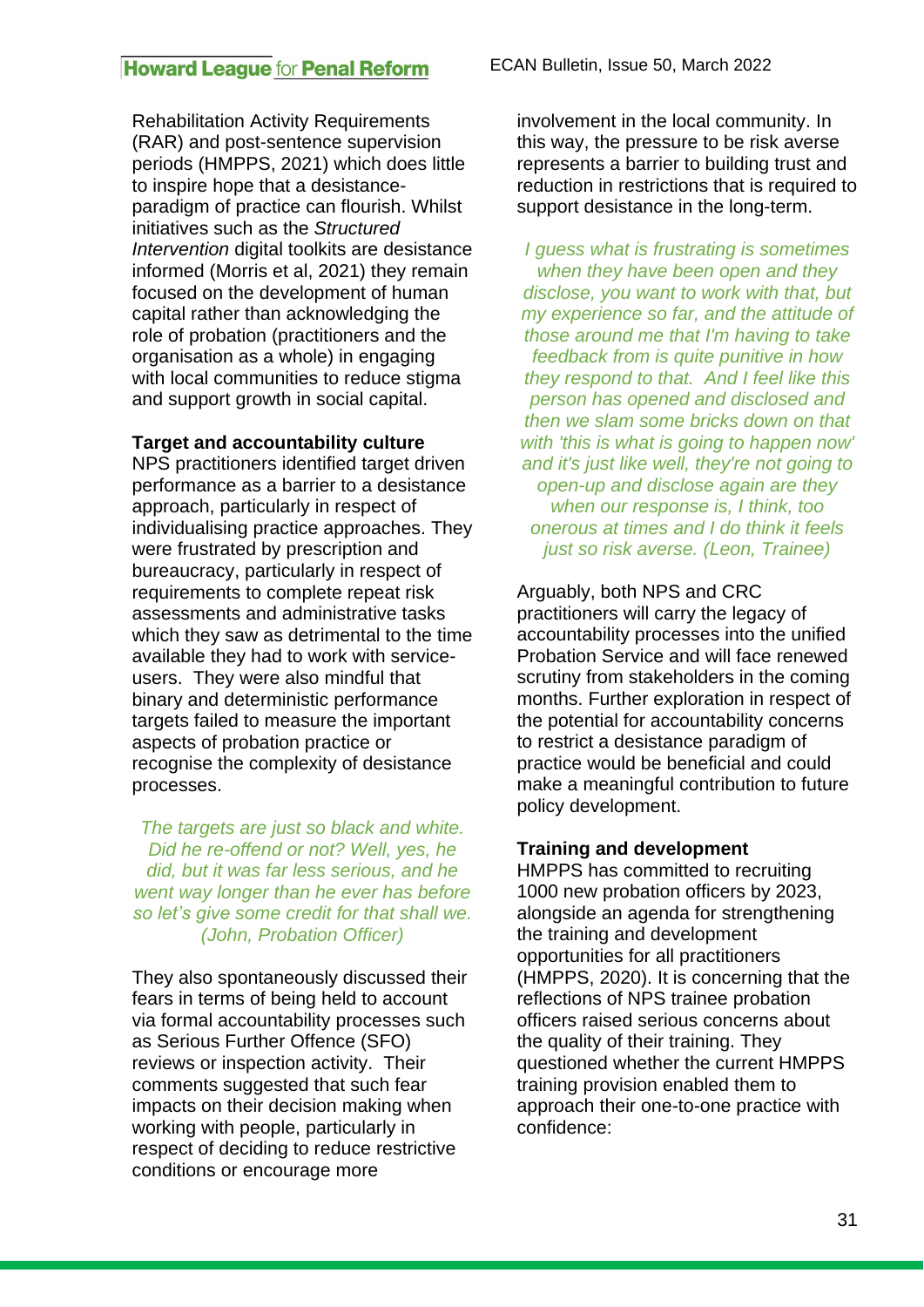*Everyone's the same, saying 'what do we actually do with them when we're in the room together? You're told, you've got all these workbooks but then I feel like I'm a teacher who is a fraud. It took me ages to figure out what I was actually going to do with each person and how I would approach different things. They just don't train you! (Toni, Trainee)*

This lack of confidence in knowing how to adapt their approach to people compromised the trainees' ability to work in a way that supported desistance. This lack of confidence extended to the ability to deal with the emotional demands of practice:

*They don't teach you how scary it is either to sit in front of somebody who you don't know, and it's horrible because you've got the conscious or maybe even unconscious bias in your mind that this person in front of me has done all these horrendous things, I was terrified in my first supervision session, I was so scared. (Kayleigh, Trainee)*

*I think people I've spoken to who have recently qualified or have been through the process, they all say the same thing, it is pretty much learning by your mistakes which, let's face it, outside of this room, if you went up to members of the public and said 'did you know that about 20 % of the probation service are brand new and learning by making mistakes' everyone would just look at you like you were mad! We are all learning by our mistakes really which is not ideal. (Leon, Trainee)*

In the absence of sufficient training, trainees turned to colleagues as a means of developing and coping with the demands of the role. Whilst this was perceived favourably by some, others indicated that variations in office cultures and ongoing pressures post-TR impacted on the level of support and

advice that was offered to newer staff. This finding aligns with the work of Durnescu (2014) who argued that professional socialisation can be affected by major events such as significant changes in legislation, and that stress can impact on social learning processes. As such, it is worth considering what the Probation Service needs to do to improve the support available to a large number of inexperienced staff to avoid the development of practice approaches that take practitioners further away from a desistance paradigm.

#### **Conclusion**

The unification of probation services, whilst welcomed by many, represents yet another period of upheaval and uncertainty for probation practitioners and the people they supervise. This reflection from Della reminds us of the pain caused by TR:

*Aside from forging the resentment in the probation staff and how people feel their anger, TR was like a mad chef with a chopper and just went through it and everything was scattered. And we also have austerity measures and all these resource issues at the fore. It's a monumental mess. (Della, Probation Officer)*

Unification in and of itself is unlikely to resolve many of the systemic issues that have hindered the development of a desistance paradigm of practice, but it does present the opportunity to try and mitigate some of the pains experienced by practitioners in their efforts to support the people they work with.

*You've got to keep trying. What's it called again 'rolling with resistance', remember that guys from the good old days? (Laughs) We're always rolling and rolling and rolling…* (John, Probation Officer)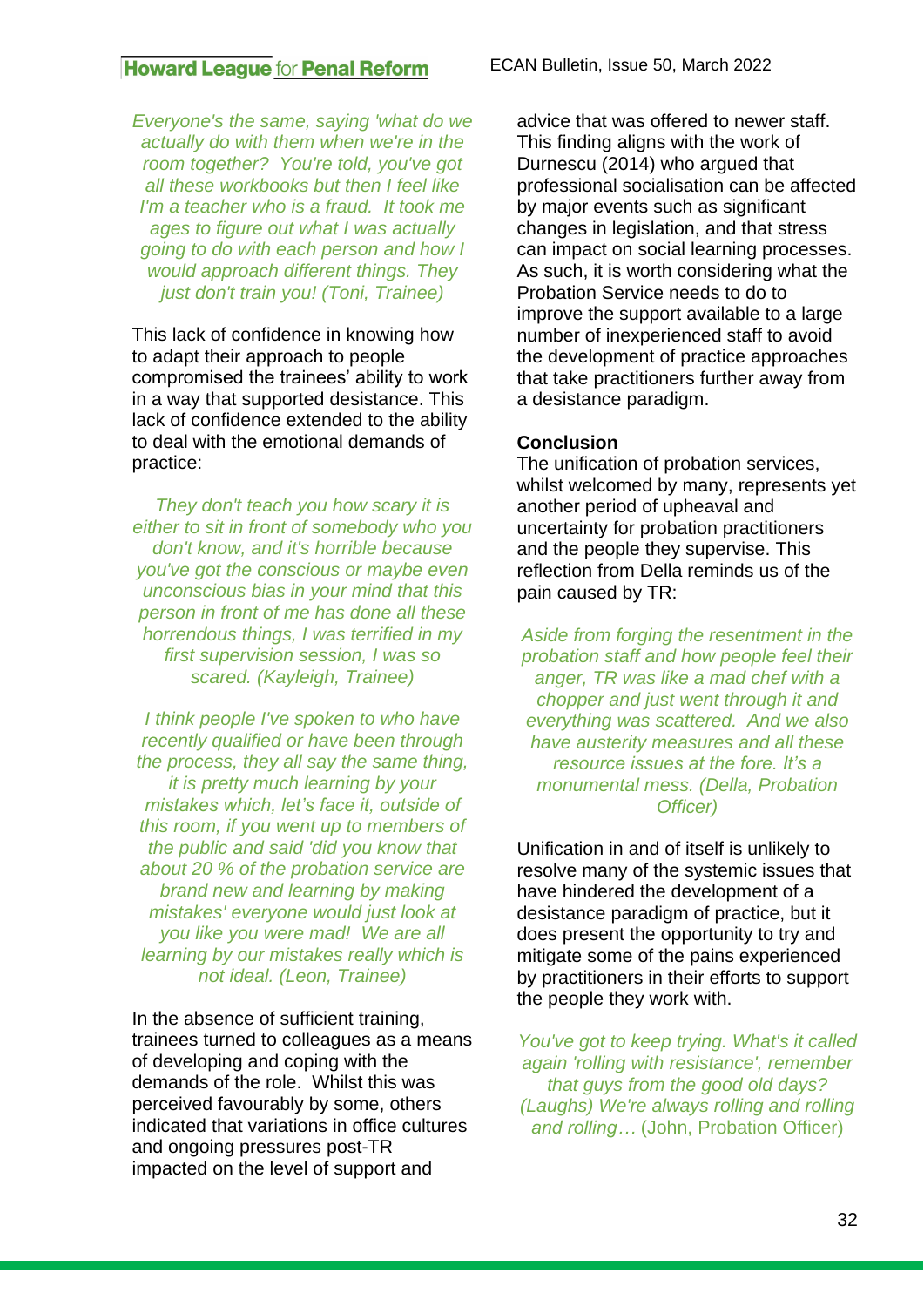The quote here from John is testament to the tenacity of practitioners to keep trying to practice in ways that are aligned to their professional values, despite the barriers they encounter as a result of their working conditions and the organisational processes they need to navigate and endure on a daily basis. Ultimately, assisting people to achieve sustained desistance 'should be the holy grail for probation' (McNeill, 2014: 168) and as such, the Probation Service needs to take action to address the apparent practice pains that have been hindering practitioners in their efforts to practice in accordance with a desistance paradigm in recent years.

#### **References**

Ainslie, S. (2021), Seeing and believing: Observing desistance-focused practice and enduring values in the National Probation Service, *Probation Journal*, 68(2):146-165. [https://journals.sagepub.com/doi/full/10.1177](https://journals.sagepub.com/doi/full/10.1177/02645505211005031) [/02645505211005031](https://journals.sagepub.com/doi/full/10.1177/02645505211005031)

Burke, L. and Collett, S. (2010), People are not things: What New Labour has done to Probation, *Probation Journal*, 57(3):232-249. doi:10.1177/0264550510373957

Durnescu, I. (2014,) Probation skills between education and professional socialization. *European Journal of Criminology,* 11(4):429- 444. doi:10.1177/1477370813504162

HMPPS (2020,) *Probation Workforce Strategy.* Available at: *[https://assets.publishing.service.gov.uk/gove](https://assets.publishing.service.gov.uk/government/uploads/system/uploads/attachment_data/file/905417/probation-workforce-strategy-report.pdf) [rnment/uploads/system/uploads/attachment\\_](https://assets.publishing.service.gov.uk/government/uploads/system/uploads/attachment_data/file/905417/probation-workforce-strategy-report.pdf) [data/file/905417/probation-workforce-](https://assets.publishing.service.gov.uk/government/uploads/system/uploads/attachment_data/file/905417/probation-workforce-strategy-report.pdf)*

*[strategy-report.pdf](https://assets.publishing.service.gov.uk/government/uploads/system/uploads/attachment_data/file/905417/probation-workforce-strategy-report.pdf)* (accessed 25 February 2022).

HMPPS (2021), The *Target Operating Model for Probation services in England and Wales,*  available at

[https://assets.publishing.service.gov.uk/gove](https://assets.publishing.service.gov.uk/government/uploads/system/uploads/attachment_data/file/959745/HMPPS_-The_Target_Operating_Model_for_the_Future_of_Probation_Services_in_England___Wales_-__English__-_09-02-2021.pdf) [rnment/uploads/system/uploads/attachment\\_](https://assets.publishing.service.gov.uk/government/uploads/system/uploads/attachment_data/file/959745/HMPPS_-The_Target_Operating_Model_for_the_Future_of_Probation_Services_in_England___Wales_-__English__-_09-02-2021.pdf) [data/file/959745/HMPPS\\_-](https://assets.publishing.service.gov.uk/government/uploads/system/uploads/attachment_data/file/959745/HMPPS_-The_Target_Operating_Model_for_the_Future_of_Probation_Services_in_England___Wales_-__English__-_09-02-2021.pdf)

The Target Operating Model for the Futur [e\\_of\\_Probation\\_Services\\_in\\_England\\_\\_\\_Wa](https://assets.publishing.service.gov.uk/government/uploads/system/uploads/attachment_data/file/959745/HMPPS_-The_Target_Operating_Model_for_the_Future_of_Probation_Services_in_England___Wales_-__English__-_09-02-2021.pdf) [les\\_-\\_\\_English\\_\\_-\\_09-02-2021.pdf](https://assets.publishing.service.gov.uk/government/uploads/system/uploads/attachment_data/file/959745/HMPPS_-The_Target_Operating_Model_for_the_Future_of_Probation_Services_in_England___Wales_-__English__-_09-02-2021.pdf) (accessed 25 February 2022).

Maruna, S. and Mann, R. (2019), *Reconciling 'desistance' and 'What Works',*  HM Inspectorate of Probation, available at: [https://www.justiceinspectorates.gov.uk/hmip](https://www.justiceinspectorates.gov.uk/hmiprobation/wp-content/uploads/sites/5/2019/02/Academic-Insights-Maruna-and-Mann-Feb-19-final.pdf) [robation/wp-](https://www.justiceinspectorates.gov.uk/hmiprobation/wp-content/uploads/sites/5/2019/02/Academic-Insights-Maruna-and-Mann-Feb-19-final.pdf)

[content/uploads/sites/5/2019/02/Academic-](https://www.justiceinspectorates.gov.uk/hmiprobation/wp-content/uploads/sites/5/2019/02/Academic-Insights-Maruna-and-Mann-Feb-19-final.pdf)[Insights-Maruna-and-Mann-Feb-19-final.pdf](https://www.justiceinspectorates.gov.uk/hmiprobation/wp-content/uploads/sites/5/2019/02/Academic-Insights-Maruna-and-Mann-Feb-19-final.pdf) (accessed 25 February 2022).

McNeill, F. (2006), 'A desistance paradigm for offender management', *Criminology and Criminal Justice,* 6 (1): 39-62.

McNeill, F. (2014), 'Changing lives, changing work' in I. Durnescu and F. McNeill (eds) *Understanding penal practice,* London: Routledge, pp. 167-178.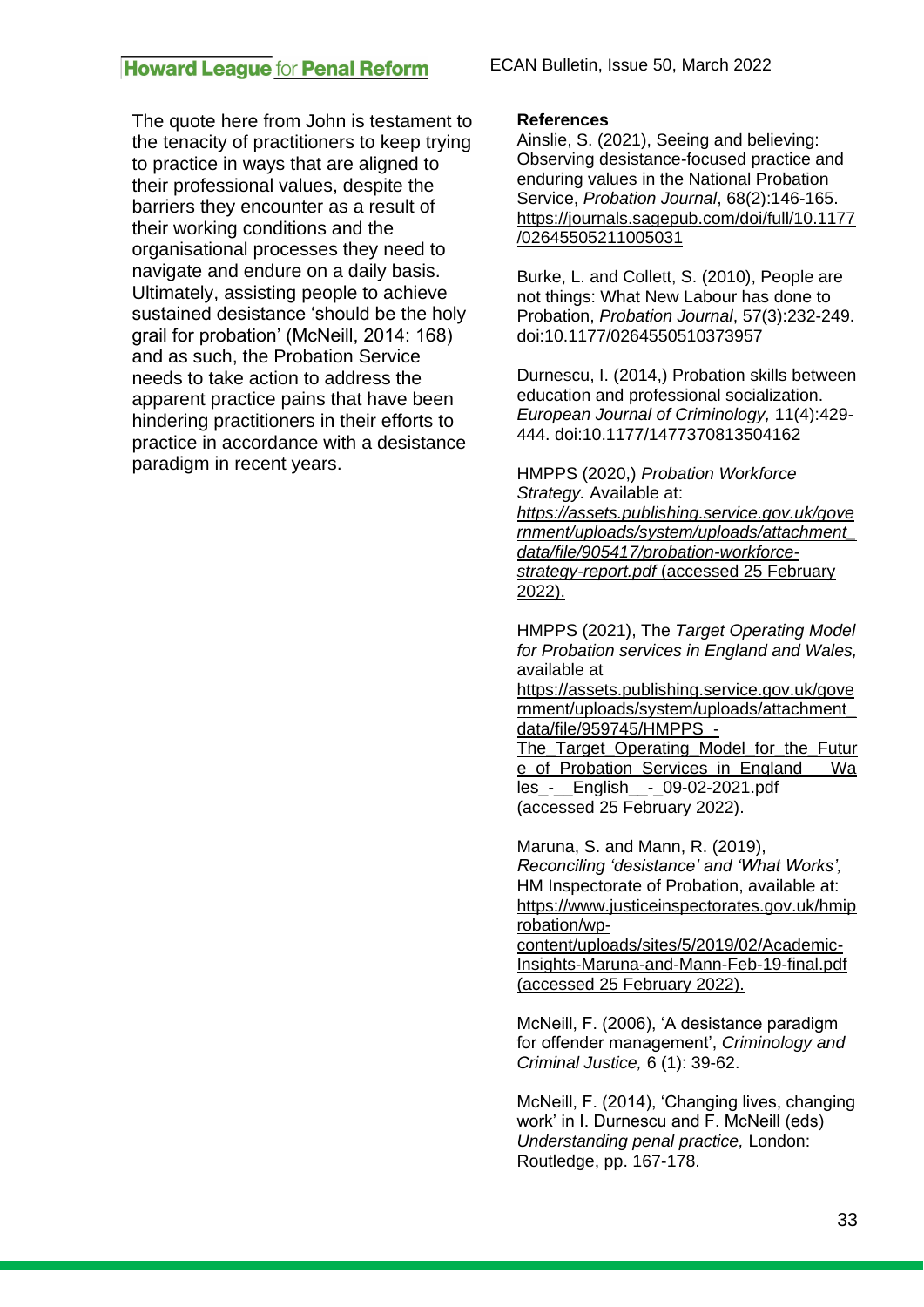McNeill, F. and Weaver, B. (2010), *Changing lives? Desistance research and offender management',* SCCJR Project Report, No 03/2010.

McNeill, F. and Whyte, B. (2007), *Reducing reoffending: social work and community justice in Scotland,* Devon: Willan Publishing.

Morris, J., Raducu, A. A., Fuller, M., Wylie, S. and Watson, S. J. (2021), Towards a desistance-focused approach to probation supervision for people who have committed Intimate Partner Violence: A digital toolkit pilot study, *Probation Journal*, 68(2): 261- 281. doi:10.1177/02645505211002257

Phillips, J., Westaby, C. and Fowler, A. (2016), 'It's relentless: the impact of working primarily with high-risk offenders', *Probation Journal,* 63 (2): 182-190.

Phillips, J., Ainslie, S., Fowler. A. and Westaby, C. (2021), *Burnout and Emotional Labour amongst Probation Practitioner,*  University of Cambridge Institute of Criminology webinar 17/03/2021: <https://youtu.be/eKjPZ476oDk>

Porporino, F.J. (2018), 'Development and challenges in probation practice: is there a way forward for establishing effective and sustainable probation systems?', *European Journal of Probation,* 10 (1): 76-95. Rex, S. (1999), 'Desistance from offending: experiences of probation', *The Howard Journal,* 38 (4): 366-383.

Robinson, G., Priede, C., Farrall, S., Shapland, J. and McNeill, F. (2012), 'Doing 'strengths-based' research: appreciative inquiry in a probation setting', *Criminology and Criminal Justice,* 13 (1): 3-20.

#### **About the author**

Sam Ainslie is a Senior Lecturer in Criminal Justice at Sheffield Hallam University where she teaches undergraduate criminology and on the Professional Qualification in Probation. She identifies strongly with the 'pracademic' label having previously worked as a probation practitioner and manager for 17 years. Sam's research interests relate to desistance, probation practice and probation training. She is currently involved in research relating to emotional labour and burnout within probation practice. Sam is also a doctoral student working towards the Professional Doctorate in Education (EdD). Her research relates to pedagogical approaches to enhancing critically reflective practice in probation practitioners. **Publications:** https://orcid.org/0000-0003- 2908-9910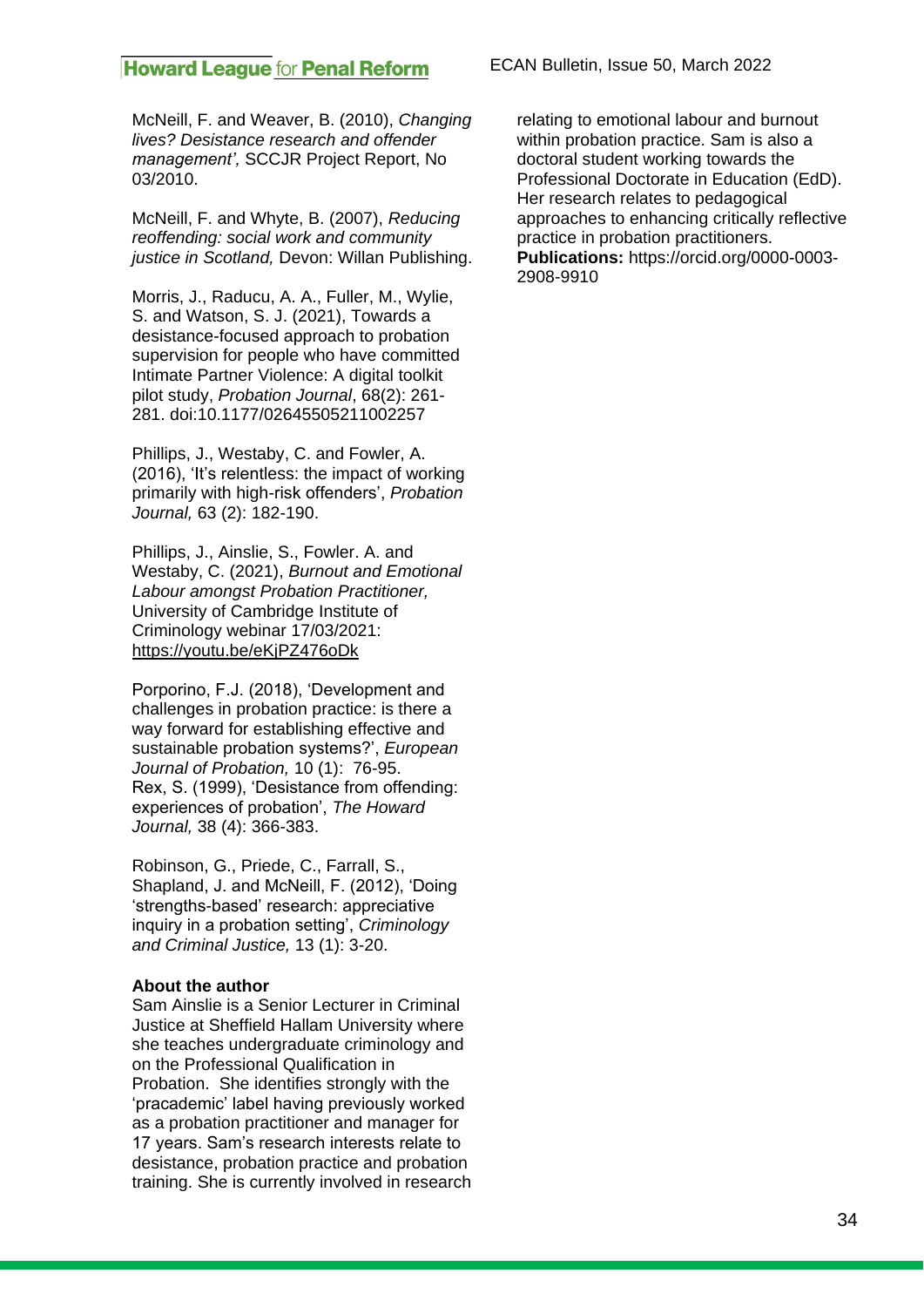# **The community hub model of service delivery: An example of a 'positive innovation?'**

# **Andrew Fowler, Jake Phillips and Katherine Albertson**

## **Introduction**

This article revisits a research study which was conducted into the use of community hubs to deliver probation practice. In particular, it focuses on the themes of outsourcing, devolving and a re-configuration of a mixed market in probation to reflect on what this means for the Probation Service post-unification. Our original research – conducted in 2019 – explored the use of community hubs to deliver probation by Community Rehabilitation Companies (CRC), in England and Wales and was commissioned by Her Majesty's Inspectorate of Probation (HMI Probation). In June 2021, the unification saw the National Probation Service combine with CRCs to become the Probation Service. This reform occurred after, amongst other things, a scathing HMI Probation report which found the Transforming Rehabilitation (TR) model to be 'irredeemably flawed' (2019). Although TR was undoubtedly a failure, care needs to be taken not to lose some of the good initiatives which CRCs introduced. As the Chief Inspector of Probation Justin Russell has suggested:

*The quality of probation supervision will not improve merely by lifting and shifting large volumes of cases from the private sector into the public sector. Vacancies for probation officers must be filled and staff properly trained for their new responsibilities. The positive innovations that the private companies have brought with them must not be lost.*



Although Russell is ambiguous as to what these positive innovations were, we would argue that one potentially positive development was the greater use of community hubs which some CRCs made use of. Community hubs are spaces in which a range of agencies are co-located to provide support services (Dominey, 2018). Hubs do not exclusively serve those under statutory supervision – some of the hubs that we visited were also available to the whole community, whilst others were only available to those people under probation supervision. This is a holistic approach to criminal justice interventions at a localised level (Phillips et al, 2020a). After briefly revisiting the rhetoric around 'innovation' in probation and introducing community hubs, this article seeks to explore whether community hubs can indeed be seen as a 'positive innovation' that the Probation Service should try to hold on to. In doing so, this article will consider longstanding issues of localisation, risk management and the sustainability of hubs in the new Probation Service landscape. This aims to prompt reflection on what should be brought forward from the TR model.

# **Contextualizing Innovation in probation**

Robinson et al (2016, p. 171) suggest that at the 'heart of the government's TR rhetoric was *innovation*.' In 2013, The Lord Chancellor and Secretary of State for Justice Chris Grayling announced:

*I intend to open up the market for probation services, so that we can combine the expertise that exists in the public sector probation service with the*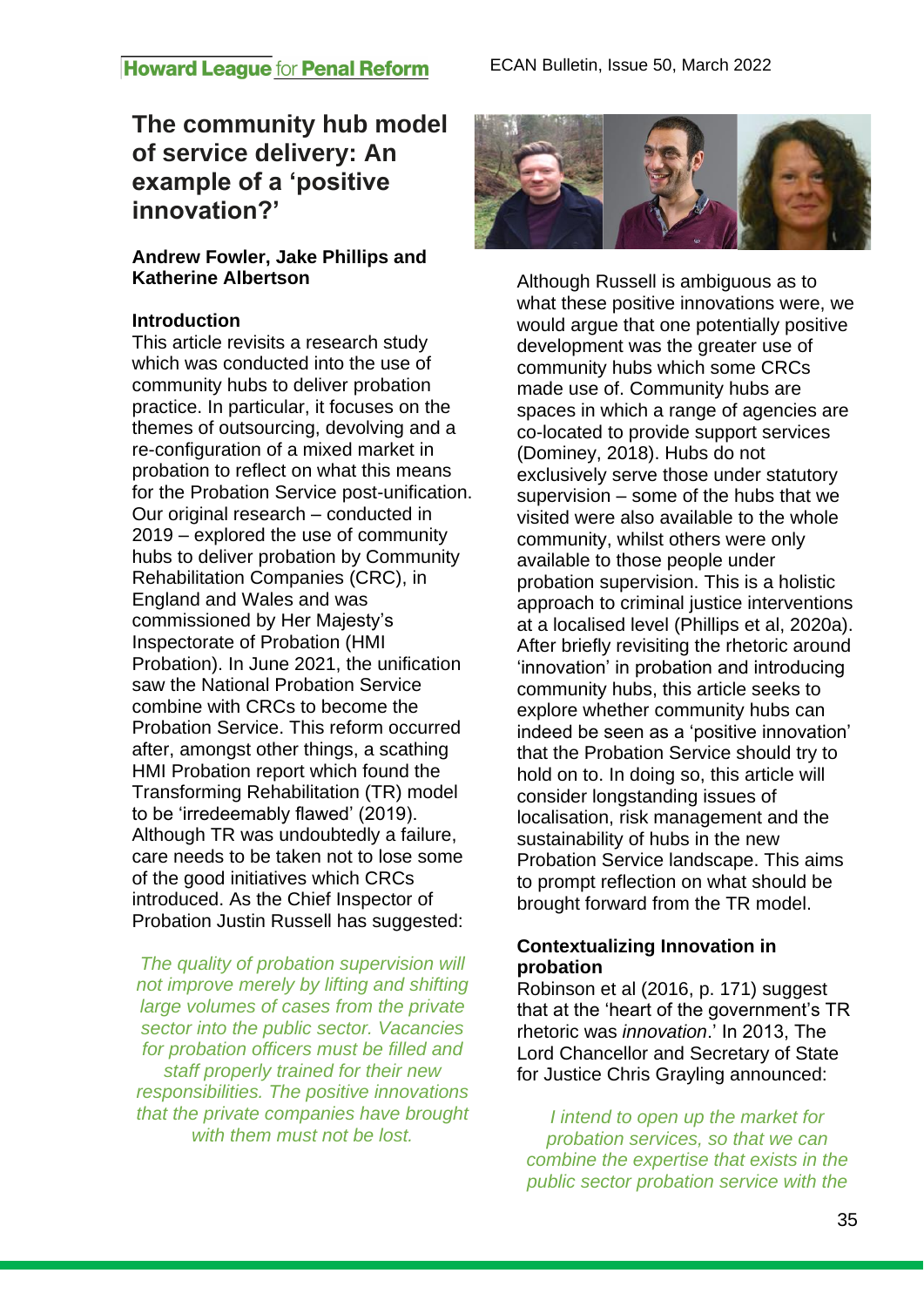#### *innovation and dynamism of private and voluntary providers.*

It could be argued that this represents a laissez-fair model to innovation (Lundvall and Borras, 2005) where the government see their role as creating the conditions for innovation to flourish. In this instance, innovation is associated with 'dynamism of the private and voluntary sector.' As Firth (1957, p. 11) puts it, "you shall know a word by the company it keeps." Perren and Sapsed's (2013) analysis of the use of 'innovation' in Hansard from 1960-2005, reveals innovation needs to be understood in the context of the words with which it is collocated, for example, 'dynamism.' Their analysis suggests an increasingly performative usage of innovation, in the 2000s, signifying a desirable goal. In the case of TR, this was the opening of probation services to the market. Dynamism represented an opportunity for the latest ideas, knowledge, and competitiveness.

To some extent, community hubs reflect the spirit of this innovation. Though it should be noted that Fox and Marsh (2016) saw TR as a narrowing of the pledges between the original 'rehabilitation revolution' (HM Government 2010) and the white paper *A strategy for Reform: Transforming Rehabilitation* (2013) which laid out the reforms in more detail. The latter strategy included innovation for frontline professionals, new payment mechanisms, new technology and a focus on outcomes to drive innovation with no mention of local communities or social entrepreneurs. Fox and Albertson (2020) summarise key drivers for innovation such as high reoffending rates, changing client groups, opportunities to use new technology and a governmental (or ideological?) drive to do 'more for less.' In their conclusion, they point to five factors to promote innovation including: developing

innovative ecosystems; shared values; co-created, personalised; localised; and greater investment in a broader understanding of evidence. Again, to some extent the community hubs represented innovation foretold in the TR white paper, the drivers for innovation described by Fox and Albertson (2020) and factors to promote innovation. It is thus helpful to consider community hubs as innovation. The next section explains our methodology.

### **Background and methodology**

This article draws upon data from fieldwork at six community hubs. The research forms part of a wider appreciation of the role of community hubs by HMI Probation. The research received ethical approval from the National Research Committee and Sheffield Hallam University's Faculty Ethics Committee. HMI Probation facilitated our access to sites, and approval was negotiated with each gatekeeper within the CRCs. The research was conducted and completed between June and November 2019.

To understand how the community hubs support desistance, the research design was informed by McNeill et al's (2012, p. 2) eight principles of desistance focused practice. The six research hubs represented each of Gardner's (2016) hub governance sub-types (see figure 1, replicated in Phillips et al., 2020a) and a variation in characteristics from rural locations, city centres, large towns to women only hubs.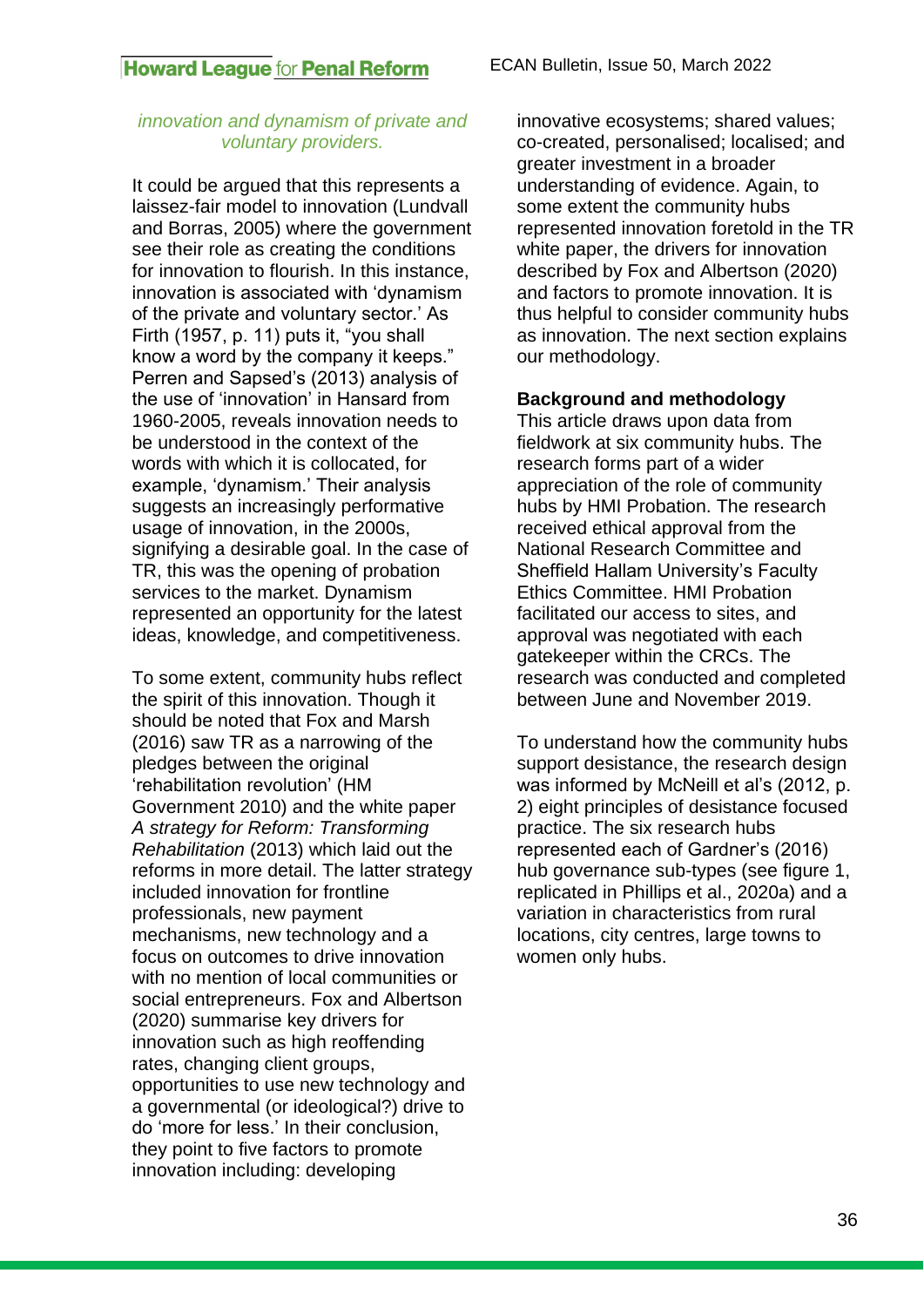| <b>Community Hub</b> | . Premises provided by a third party, as part of a wider community offer, for a<br>wide range of probation service users.                                                                                                               |
|----------------------|-----------------------------------------------------------------------------------------------------------------------------------------------------------------------------------------------------------------------------------------|
| Hybrid hub           | . Premises provided by a third party, as part of a wider community offer,<br>where a small sub office to house probation staff is also provided on site.                                                                                |
| Specialist hub       | . Premises provided by a third party, as part of a wider community offer, for a<br>particular group of probation service users, for example Women, ethnic<br>minorities, or a particular need for example, drug and alcohol use or ETE. |
| Pop-up community hub | . A non-permanent base, set up as a temporary solution, to respond to a<br>particular need for a given period of time, in a community setting.                                                                                          |
| Co-locations         | . Where employability and justice teams share premises, which in itself is the<br>beginnings of a community hub, that can be built on to encourage other<br>organisations to provide services from, in future.                          |
| Reporting centre     | . Although technically not a hub, main premises provided by third party (for<br>example a police station) where probation service users report, rather than<br>travelling further. Over time may move or evolve into a community hub.   |

#### **Figure 1: Community hub sub-types**

The mixed methodology design included semi-structured interviews and observations across all six sites. Site one was a hybrid hub; site two was a community hub; site three was a specialist hub; site four was a co-located hub; sitefive5 was a reporting centre; and site six was a pop-up community hub. Across the six sites we interviewed 21 CRC staff, seven employees of voluntary sector organisations and one member of the National Probation Service (NPS). We also interviewed 38 service users and seven people in strategic positions, for example, CRC directors. Interviews were transcribed and analysed using the eight desistance principles as sensitising concepts (McNeill et al, 2012; also see Phillips et al, 2020b). The semistructured interviews were developed around seven areas: (1) background of hub attendance; (2) the extent of hub resources; (3) users'/workers' experiences of the hub; (4) diversity and environmental issues; (5) facilitators, barriers, and good practice; (6) impacts on relationships with responsible with responsible officers; (7) individual evaluations of the service (and de-brief material). The findings were written up

into a report for HMI Probation (Phillips et al, 2020a), an academic article highlighting best practice (Phillips et al, 2020b) and a theoretical paper exploring the link between agency and desistance (Albertson et al, 2020). During the analysis, the challenges of setting up a community hub and quality of this innovation to support desistance and resettlement were plain to see.

This article explores three key themes from our analysis of community hubs as an innovation: the benefits of localised services; risk management issues and sustainability, resources, and intensification**.** Moreover, there were anxieties around sustainability, funding and intensification of supervision. The next section details these findings.

#### **Localised services**

Fox and Albertson (2020) point towards localised approaches to designing and delivering probation services as the best hope for innovation. This is echoed in the comments from our respondents. Firstly, a Senior Probation Officer (SPO) from the CRC argued that this was cost effective: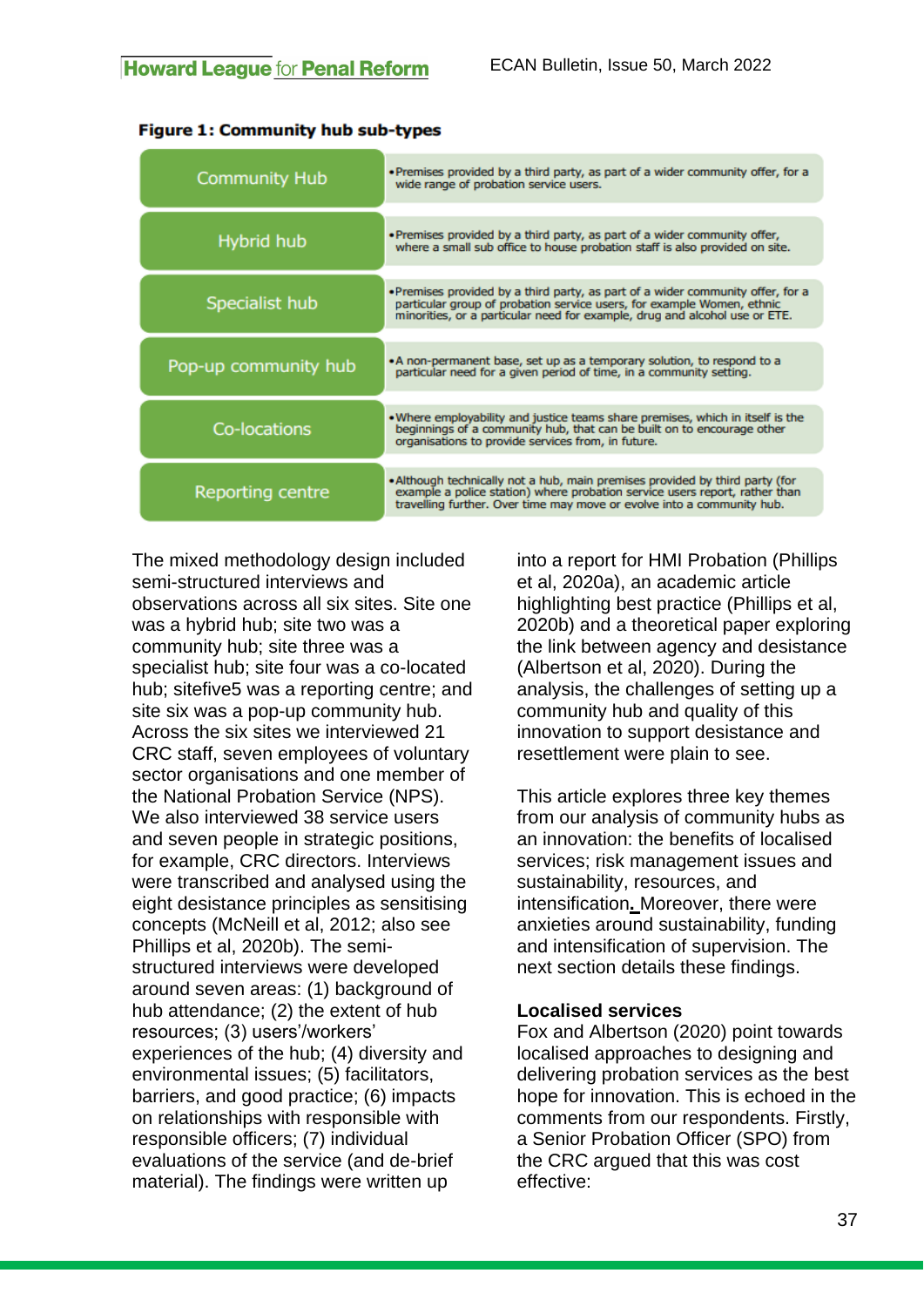*Obviously, I touched upon with you previously about the cost of getting people to town centres or city centres where they can go to their probation office, it's a lot more cost effective to be working out of a location such as this where we maybe pay rent to use this building but it's far cheaper than the cost of bussing 50 odd offenders to XXXX. (CRC staff site one, hybrid hub)*

Being based in the community was also regarded as enhancing local knowledge of relationships in the community and events that have occurred which could support risk management:

*Local knowledge, you know, who's hanging around with who and you find that they're all linked one way or the other. There was a robbery across the road two years ago and it was the town crier who got robbed and they took his wife's jewellery and she passed away so [policeman], he was our policeman in IOM, he rang me, and he said, look, the name being branded about is this, I said, right, okay. He wasn't on to me at the time, but I'd had him previously and then one of mine came in and said something and I said, oh, are you on about that? How do you know about that? I said, well, everybody knows about it. (CRC staff, site one, hybrid hub)*

There was also a sense of readily available social justice where people could access support swiftly when needed.

*So, whereas women might have to go from one agency to another to another, usually we can get things fast tracked pretty fast if things are needing done* 

#### *here. (CRC staff, site three, specialist hub)*

#### Service users commented on services being accessible and under one roof.

*So, I wouldn't go out of my way to – like I wouldn't come to probation then I've got to go and see National Careers and walk another mile after probation to see National – I wouldn't do it, I would just think 'Oh, f\*\*\* that, I ain't going to see National Careers now' but having it all under one roof – it's the two birds with one stone scenario. As simple as that. I could resolve anything under this roof. (Service user, Site six, pop-up community hub)*

The benefits of localisation and grouping services geographically and under one roof were a key theme in interviews with staff and clients using the community hubs. Localisation in this sense was seen as cost effective, conducive to productive relational probation work, an enabler for accessing support as well as an improved way of managing risk. This represents the innovative ecosystem described by Fox and Albertson (2020, p. 10) that require approaches to reducing reoffending 'where knowledge is dispersed across organisational boundaries.'

#### **Risk management**

The bifurcation of probation work along the lines of risk (i.e., with CRCs responsible for people who were seen to pose a low and medium risk of harm and the NPS reserved for people assessed as high risk) meant that there was a disparity in services available to people on probation. The community hubs were developed in partnership with the CRCs or, in the case of some, by the CRCs acting alone. This meant there was a case-by-case risk assessment of who could attend the hub and in some cases people under the supervision of the NPS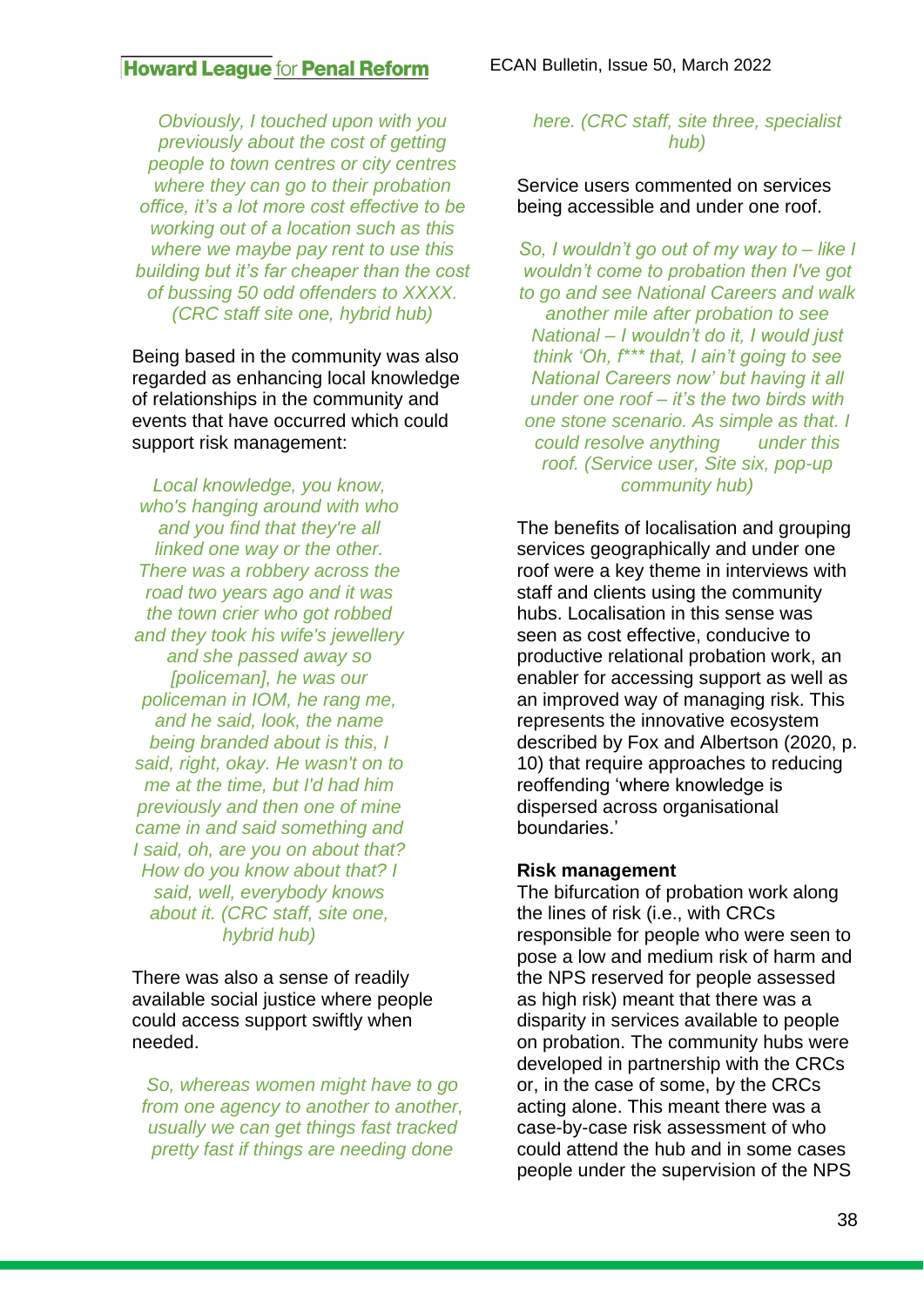were not permitted. This is reflected in comments from participants who shared their views on risk management in community hubs. There were particular concerns in hubs that were not reserved for people on probation. It should also be mentioned that people attending the hubs felt it destigmatised probation visits and facilitated social networks beyond the probation population (Phillips et al, 2020b). A Responsible Officer (RO) from a community hub expresses some of this complexity.

*I don't know the reason why they're not using this (the NPS) place. I wouldn't have thought that, I was discussing this yesterday, sex offenders should come here, myself. I think sex offenders, on the whole, are very compliant and very easy to manage, but, personally, I wouldn't like to see sex offenders sitting in the waiting room because you've got CAMHS (Children and Adolescent Mental Health Services) here, sometimes there are children, or they could be recognised by the community. We were having the discussion that you don't know who you're sitting next to in the dentist's waiting room or the hospital, but we would know what they've done, and I think that would possibly expose this centre to some criticism. But I think there are other high-risk offenders who could come here. (CRC staff, Site one)*

At a specialist hub for women, an RO explained that there have been instances where people have been excluded as it would be unsafe for other clients to have that person on site:

*I can think of a couple of examples where due to risk they were not seen there because of the vulnerability of other service users who were there who* 

*were on probation and other people, non-probation that are accessing it and also risk to staff in terms of the building there – specialist hub. (CRC staff, site three)*

An RO expressed concerns about people with non-offending backgrounds mixing on site with someone with an offending background.

*I know you've got to be mindful of contamination as well, you know, people who have never been in trouble before hanging around people who are in trouble and the staff manage that quite well in the open plan reception area, but I do think it does give it a different atmosphere. (CRC staff, site four, colocated hub)*

Site six was not available for use by NPS clients due to their level of risk, however, there was a sense from other staff that allowing this would be beneficial.

*There have been a few comments because the NPS are not allowed over here because of the offences, and I think that's what they would like. They would like something that we've got. (CRC staff, Site six)*

As stated, the community hubs were not all exclusively for the use of people under the statutory supervision of probation. Where there was a mix of the public and people attending under probation supervision at site two and three there were concerns about the impact of non-probation service users. Where the hub was not accessible to people under the supervision of the National Probation Service, at sites one, five and six this created a disparity in service provision. At sites two, three, and four, where CRC and NPS clients could attend, this was done on a case-by-case basis or required the attendance of an NPS staff member. Arguably, probation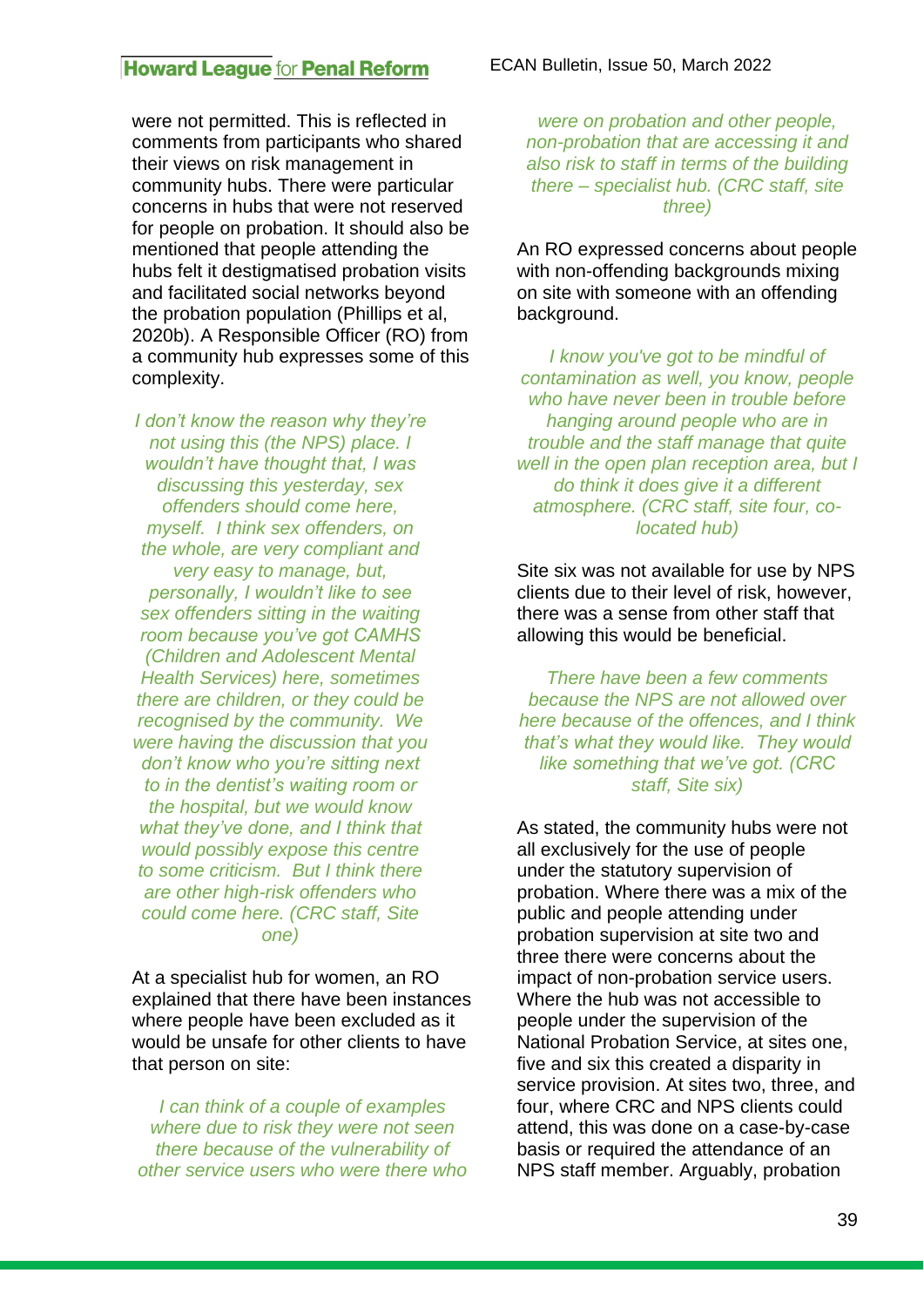is the site where there should be an equality of rehabilitative opportunities for all people under statutory supervision. With Canton (2019) we would argue the moral worth of probation is established not just through outcomes but with processes and day-to-day practice.

#### **Sustainability, resources, and intensification**

There were some concerns about innovation in relation to sustainability, resourcing, and potential for intensification like mass supervision (McNeill, 2019). At site three, the specialist women's hub manager explained:

*For me there's two things. In order for it to work you need sustainable funding. We're a charity. Without that it can make it very, very difficult in terms of how you plan, develop and provide services because your short-term funding, like you may get a year contract, you get somebody in post, it gets up and running, it gets moving, it's fantastic, everybody loves it, engagement's great and then it ends. (CRC staff, site three)*

At site five, a reporting centre outside a prison, the hub director explained the limiting and limited resources available.

*I think one of the barriers to achieving what we ultimately want to do and to give the time to each and every service user, is about resourcing. I'd love more staff... Some of the barriers have been just around technology, making sure we've got IT working and we can get Wi-Fi devices to the right bit of the – I mean in XXXX that's why it's not working so well, why the room isn't good is that it's still within the grounds [of the prison] so we can't have a phone, we can't have a Wi-Fi device, we can't use laptops so it's things like that we've got to overcome still in some places. (CRC staff, site five, reporting centre)*

There were also concerns about the intensification of supervising people at hubs. At site three an RO stated the disadvantages.

*I'd say the disadvantage is that I think caseloads went way too high because I think the split was mismanaged, too many on one. All the financial targets have put extra pressure on case managers to get the targets done and I think maybe that's taken a little bit away from us doing our job. They're the disadvantages. (CRC staff, site three)*

Moreover, at site six, a PSO explained the increase in the number of people seen in a condensed amount of time.

*...When you do come here on that one day every two weeks, you end up seeing eight to ten people back-to-back or quite soon after each other which creates a chaotic nature of it. Whereas if you're in a different office Monday to Thursday, you can spread your appointments over the course of the week to have that time for reflection. (CRC staff, site six)*

A client also reflected the importance of appropriate staffing levels to provide support.

*The most challenging thing is kind of a bit of a scramble for the support situation, I think. Because there is a lot of people here that are needing support and a lot of people I think just get forgotten about quite easily and you're constantly reminding them 'I'm here, I'm homeless, help me.' (Client, site two)*

The sustainability of the projects reflects the precarious nature of the third sector where contracts can be short-term, unpredictable, underfunded and consequently staff are working on a financial shoestring. The concern around high caseloads and intensifying the volume of people being supervised is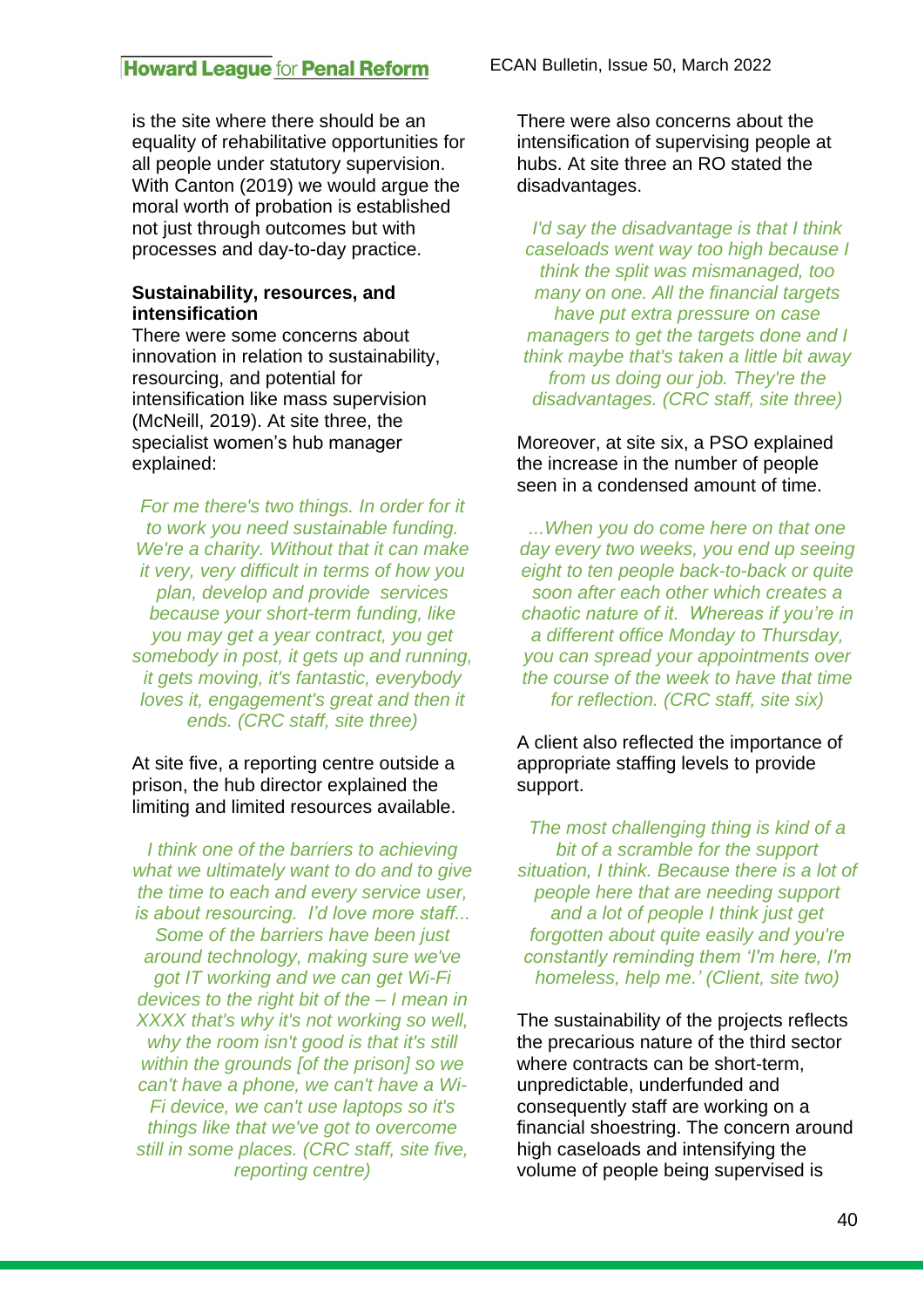reflected in the client's description of support as a 'scramble.' Fox and Albertson argue (2020) that there must be technical, financial, social and relational innovation to achieve full potential. There needs to be sustainable plans for the continuation of an innovation, a commitment to learn from experiences, continued engagement with partner agencies, communities, and opportunities for creative work within probation.

### **Conclusion**

In addition to 'positive innovations' being brought forward there needs to be a culture of innovation in probation services. Further to this, probation has a 'strong legacy of innovation' (Annison, 2013, p. 237) based on social justice and inclusion. In brief, Lewin's (1947) organisational change model involves three steps: unfreezing, changing and refreezing. The first step in the process of changing behaviour, is to unfreeze an existing state, only then can change occur. The third step involves maintaining change in refreezing new behaviours. The TR approach was found to be inadequate by HMIP (2019) which led to an 'unfreezing' of the TR reforms. The reunification of probation in June 2021 marked the change to a unified probation service. Before the refreezing stage, mechanisms for innovation and creative approaches to probation work need to be embedded in the organisational culture of unified probation services, heeding the suggestions from Fox and Albertson (2020) about innovation.

This article has explored themes from staff and clients attending community hubs provided by CRCs to consider whether they represent a positive innovation that should not be lost. It should be remembered that hubs are not new to probation work (see Vanstone and Priestley, 2022. However, the hubs

visited as part of this research were a consequence of TR. The localised nature of the support was overwhelmingly seen as a positive, challenging the centralisation of probation services in the 2000s (Gale, 2012). Being able to access multiple services under one roof meant that clients and providers were saving money, that staff were attuned to what was happening in the community to manage risk, and that swift information sharing between agencies meant that clients could access support quickly. Our previous articles (Phillips et al, 2020; Albertson et al, 2020) highlight the importance of hub spaces in the community, delivered by the community, linking people into community networks which last beyond the end of a sentence from the court. Community hub governance sub-types may need to be considered to explore how equal opportunities in service provision are available across all offence types and / or levels of risk. Important questions around the sustainability of innovation would need to be explored to ensure appropriate staffing, resources, and ongoing funding – although hubs may represent a cost saving for providers, this should not be the overriding rationale for implementing them.

There are concerns that in the climate of doing 'more for less' and during staff shortages, hubs open the door to upscaling supervision, and intensifying workloads for staff who are expected to see more people, in less time. Going forward there is  $-$  we would argue  $$ some potential for this kind of innovation to work well in the context of the Probation Service. Moreover, a sustainable culture of innovation and creative approaches to probation work, underpinned by social justice and inclusion, should be brought forward with 'positive innovations' from the private companies.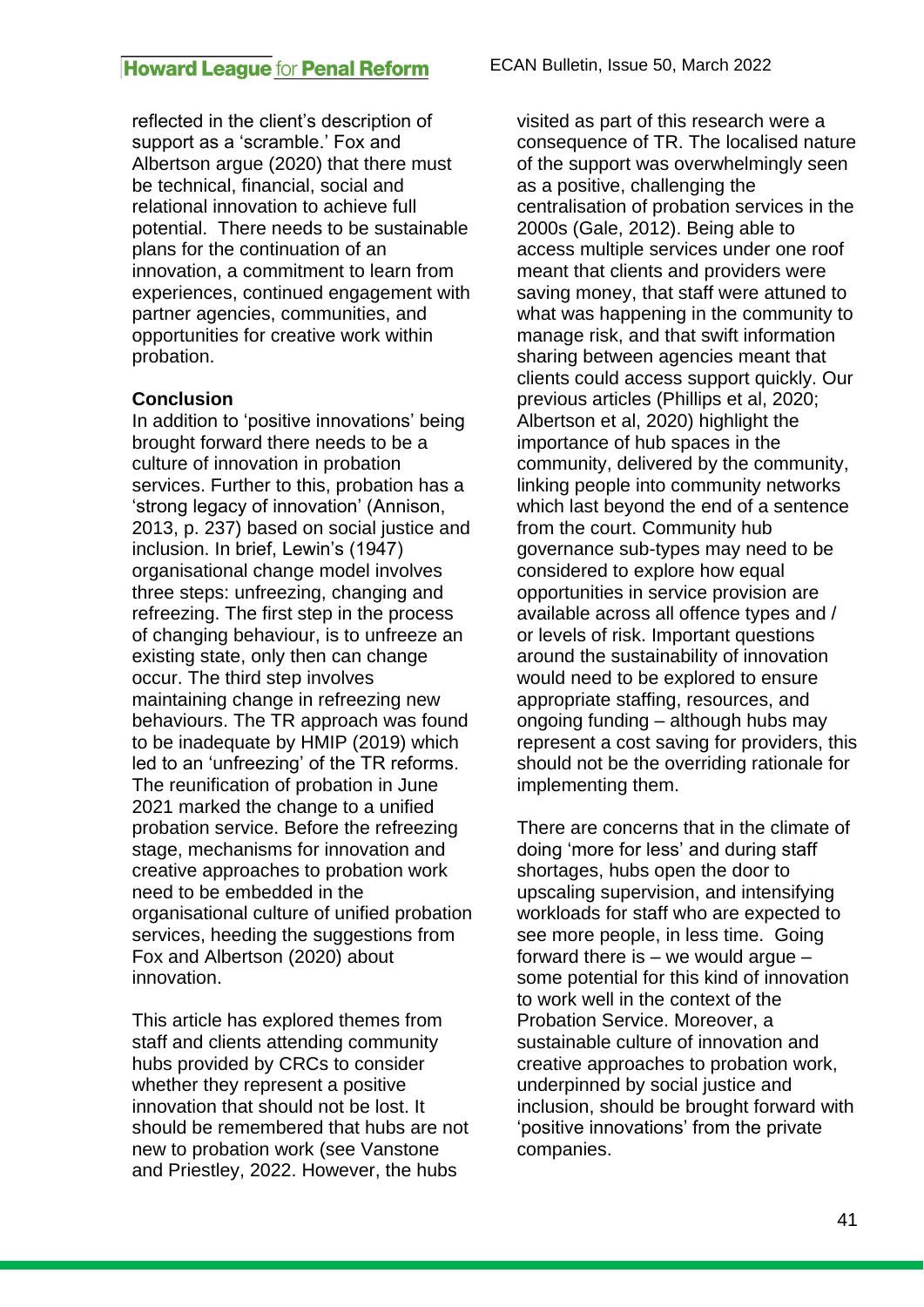ECAN Bulletin, Issue 50, March 2022

#### **References**

Albertson, K., Phillips, J., Fowler, A., and Collinson, B. (2020), Who owns desistance? A triad of agency enabling social structures in the desistance process. *Theoretical Criminology*. November 2020. doi[:10.1177/1362480620968084](https://doi.org/10.1177/1362480620968084)

Albertson, K. (2021), *Probation Insights: Social capital building supporting the desistance process*. HM Inspectorate of Probation. Academic Insights 2021 / 06. [https://www.justiceinspectorates.gov.uk/hmip](https://www.justiceinspectorates.gov.uk/hmiprobation/wp-content/uploads/sites/5/2021/06/Academic-Insights-Albertson-KM-design2-RM.pdf) [robation/wp](https://www.justiceinspectorates.gov.uk/hmiprobation/wp-content/uploads/sites/5/2021/06/Academic-Insights-Albertson-KM-design2-RM.pdf)[content/uploads/sites/5/2021/06/Academic-](https://www.justiceinspectorates.gov.uk/hmiprobation/wp-content/uploads/sites/5/2021/06/Academic-Insights-Albertson-KM-design2-RM.pdf)[Insights-Albertson-KM-design2-RM.pdf](https://www.justiceinspectorates.gov.uk/hmiprobation/wp-content/uploads/sites/5/2021/06/Academic-Insights-Albertson-KM-design2-RM.pdf) (last accessed 15.02.2022)

Annison, J. (2013), Innovation in probation practice: past, present and future. *Probation Journal*, *60*(3), 227–241. <https://doi.org/10.1177/0264550513489761>

Canton, R. (2019), European Probation Rules. HM Inspectorate of Probation. Academic Insights 2019/02. Available at: [https://www.justiceinspectorates.gov.uk/hmip](https://www.justiceinspectorates.gov.uk/hmiprobation/wp-content/uploads/sites/5/2019/03/Academic-Insights-Canton-Jan-19-final.pdf) [robation/wp](https://www.justiceinspectorates.gov.uk/hmiprobation/wp-content/uploads/sites/5/2019/03/Academic-Insights-Canton-Jan-19-final.pdf)[content/uploads/sites/5/2019/03/Academic-](https://www.justiceinspectorates.gov.uk/hmiprobation/wp-content/uploads/sites/5/2019/03/Academic-Insights-Canton-Jan-19-final.pdf)

[Insights-Canton-Jan-19-final.pdf](https://www.justiceinspectorates.gov.uk/hmiprobation/wp-content/uploads/sites/5/2019/03/Academic-Insights-Canton-Jan-19-final.pdf) (last accessed 15 February 2022)

Dominey, J. (2012), A mixed market for probation services: can lessons from the recent past help shape the near future? *Probation Journal*, *59*(4), 339–354. <https://doi.org/10.1177/0264550512458474>

Dominey, J. (2018), The use of community hubs to deliver probation supervision. Available at:

https://www.ccgsj.crim.cam.ac.uk/pdf/commu nity-hubs (accessed 4 February 2022).

Firth, J.R., (1957), The techniques of semantics. In: Firth, J.R. (Ed.), Papers in Linguistics 1934–1951. Oxford University Press, Oxford.

Fox, C., and Albertson, K. (2020), Innovation and the Evidence base. HM Inspectorate, Academic Insights 2020/08. Available at: [https://www.justiceinspectorates.gov.uk/hmip](https://www.justiceinspectorates.gov.uk/hmiprobation/wp-content/uploads/sites/5/2020/07/Academic-Insights-Fox-and-Albertson.pdf.) [robation/wp](https://www.justiceinspectorates.gov.uk/hmiprobation/wp-content/uploads/sites/5/2020/07/Academic-Insights-Fox-and-Albertson.pdf.)[content/uploads/sites/5/2020/07/Academic-](https://www.justiceinspectorates.gov.uk/hmiprobation/wp-content/uploads/sites/5/2020/07/Academic-Insights-Fox-and-Albertson.pdf.) [Insights-Fox-and-Albertson.pdf.](https://www.justiceinspectorates.gov.uk/hmiprobation/wp-content/uploads/sites/5/2020/07/Academic-Insights-Fox-and-Albertson.pdf.) (last accessed 15 February 2022)

Fox, and Marsh, C. (2016), Personalisation: Is social innovation possible under Transforming Rehabilitation? *Probation Journal*, *63*(2), 169–181. <https://doi.org/10.1177/0264550516648402>

Gale, J. (2012), Government reforms, performance management and the labour process: the case of officers in the UK probation service. *Work, Employment and Society*, *26*(5), 822–838. https://doi.org/10.1177/0950017012451646

Gardner, T. (2016), Community Hub Strategy. Working Links [unpublished policy document].

Her Majesty's Inspectorate of Probation (2019). Report of the Chief Inspector of Probation. Available at: [https://www.justiceinspectorates.gov.uk/hmip](https://www.justiceinspectorates.gov.uk/hmiprobation/wp-content/uploads/sites/5/2019/03/HMI-Probation-Chief-Inspectors-Report.pdf) [robation/wp](https://www.justiceinspectorates.gov.uk/hmiprobation/wp-content/uploads/sites/5/2019/03/HMI-Probation-Chief-Inspectors-Report.pdf)[content/uploads/sites/5/2019/03/HMI-](https://www.justiceinspectorates.gov.uk/hmiprobation/wp-content/uploads/sites/5/2019/03/HMI-Probation-Chief-Inspectors-Report.pdf)[Probation-Chief-Inspectors-Report.pdf](https://www.justiceinspectorates.gov.uk/hmiprobation/wp-content/uploads/sites/5/2019/03/HMI-Probation-Chief-Inspectors-Report.pdf) (accessed 9 February 2022)

HM Government. (2010), The Coalition: Our programme for government. London: Cabinet Office. Available at: http://www.cabinetoffice.gov.uk/sites/default/f iles/resources/coalition\_programme\_for\_gov ernment.pdf (accessed 11 February 2022).

Lewin, K. (1947). Field theory in social science. New York: Harper & Row.

Lundvall, B.-Å., and Borrás, S., (2005), Science, technology and innovation policy. In: Fagerberg, J., Mowery, D.C., Nelson, R.R. (Eds.), The Oxford Handbook of Innovation. Oxford University Press, Oxford.

Ministry of Justice (2013), Transforming Rehabilitation: A Strategy for Reform. London: Ministry of Justice.

McNeill, F., Farrall, S., Lightowler, C., and Maruna, S. (2012), How and why people stop offending: discovering desistance. Glasgow: Institute for Research and Innovation is Social Services.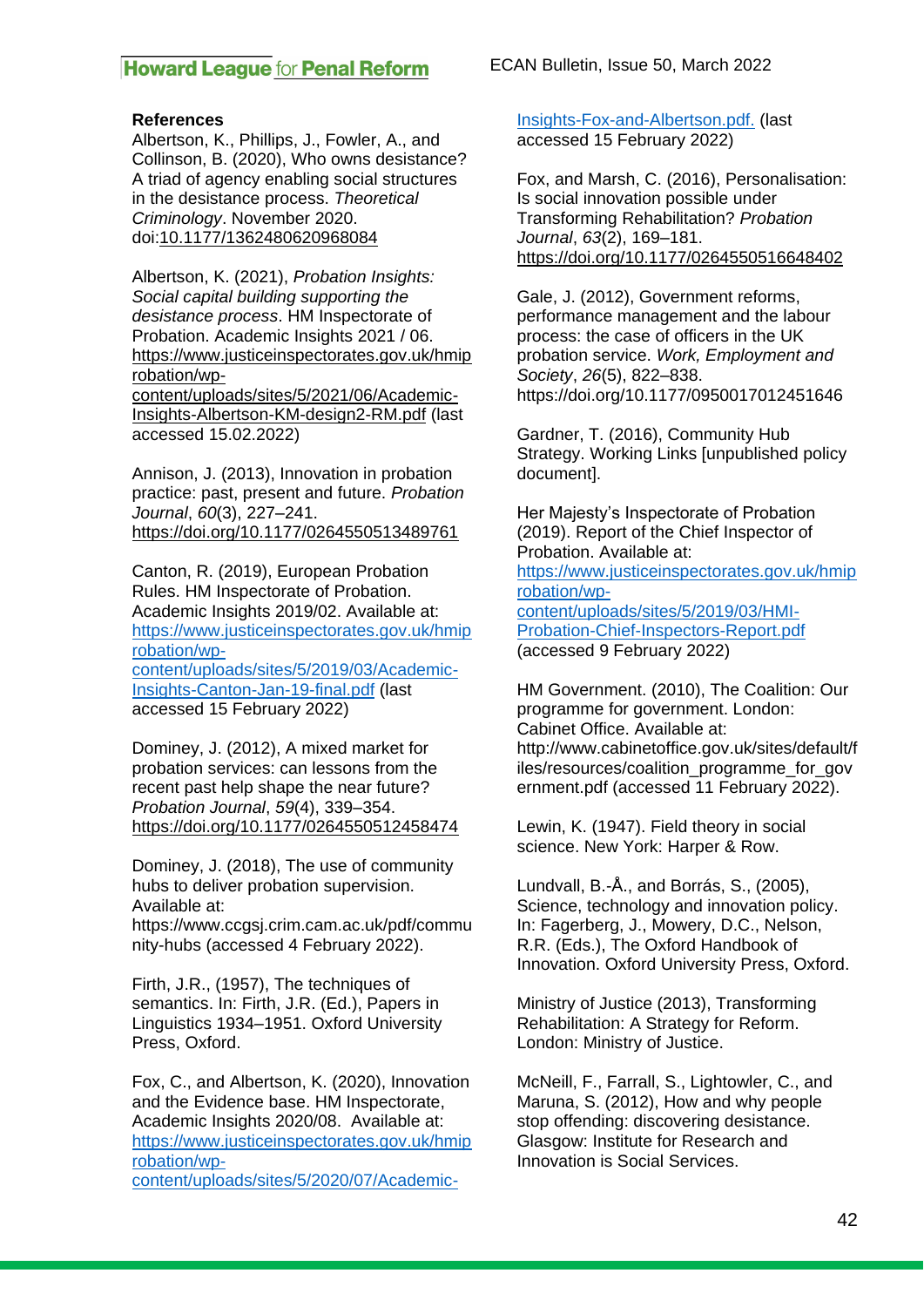McNeill, F. (2019), *Pervasive punishment: making sense of mass supervision* (First edition), Emerald Publishing Limited.

Perren, L. and Sapsed, J. (2013). Innovation as politics: The rise and reshaping of innovation in UK parliamentary discourse 1960–2005. *Research Policy*, *42*(10), 1815– 1828.

<https://doi.org/10.1016/j.respol.2013.08.012>

Phillips, J., Albertson, K., Fowler, A., and Collinson, B. (2020a). *The role of community hubs in helping to deliver probation services and support desistance*. Her Majesty's Inspectorate of Probation.

Phillips, J., Albertson, K., Collinson, B., and Fowler, A. (2020b). Delivering desistancefocused probation in community hubs: Five key ingredients. *Probation Journal*, *67*(3), 264–282.

<https://doi.org/10.1177/0264550520939176>

Robinson, G., Burke, L., and Millings, M. (2016), Criminal Justice Identities in Transition: The Case of Devolved Probation Services in England and Wales. *British Journal of Criminology*, *56*(1), 161–178. https://doi.org/10.1093/bjc/azv036

Russell, J. (2021), Probation unification is not enough, by itself, to put right the flaws of past reform Available at: [https://www.justiceinspectorates.gov.uk/hmip](https://www.justiceinspectorates.gov.uk/hmiprobation/probation-unification-is-not-enough-by-itself-to-put-right-the-flaws-of-past-reform/)

[robation/probation-unification-is-not-enough](https://www.justiceinspectorates.gov.uk/hmiprobation/probation-unification-is-not-enough-by-itself-to-put-right-the-flaws-of-past-reform/)[by-itself-to-put-right-the-flaws-of-past-reform/](https://www.justiceinspectorates.gov.uk/hmiprobation/probation-unification-is-not-enough-by-itself-to-put-right-the-flaws-of-past-reform/) (accessed 24 February 2022)

Vanstone, M., and Priestley, P. (2022), Reducing the use of imprisonment. Lessons from Probation Day Centres in England and Wales: 1970–2000. *Probation Journal*. <https://doi.org/10.1177/02645505211070085>

#### **About the authors:**

Andrew Fowler is a Senior Lecturer in Criminology and Community Justice Learning. He teaches on the Professional Qualification in Probation at Sheffield Hallam University. His research focuses on probation practice.

Jake Phillips is Reader in Criminology. His research focuses on the intersection of

ECAN Bulletin, Issue 50, March 2022

policy and practice in the context of probation and community sanctions.

Katherine Albertson is a Senior Lecturer in Criminology. Her research focuses on the social capital and relational aspects of desistance from crime.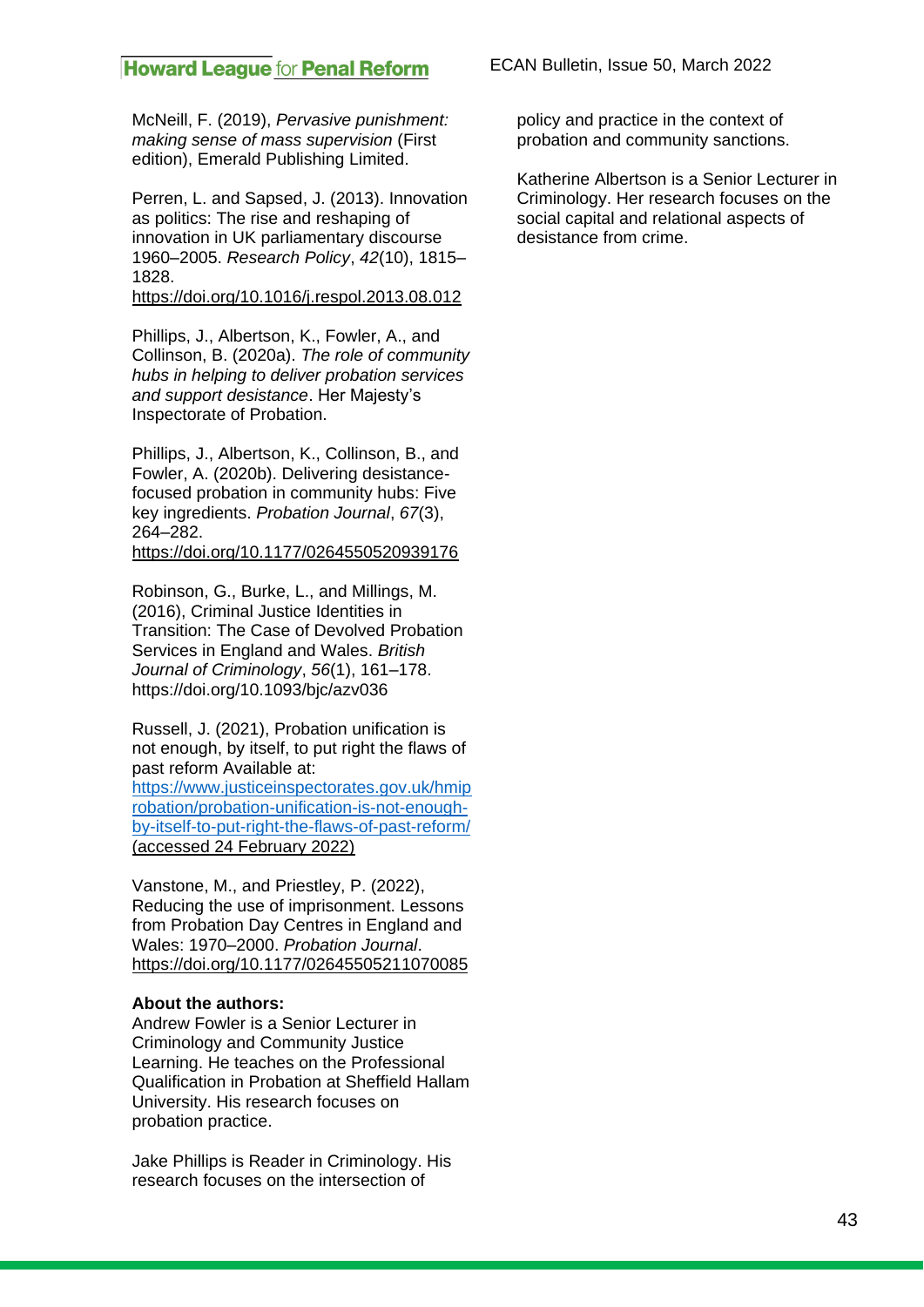#### **Crime, Justice and the Human Condition Two-day international conference 13 – 14 September 2022 Keble College, Oxford**

#### **Call for papers**

The last two years have brought the fragility of human existence into sharp relief. This conference and accompanying festival for change is happening as we emerge from a time of intense uncertainty. Governments, civil society and communities face formidable problems and difficult choices that could have enduring repercussions for justice. This conference will provide an opportunity to reimagine how the penal system should work.

The conference seeks to examine key questions in penal reform using the lens of the human condition, for example:

- How can we utilise our shared and diverse experiences to shape criminal justice for the better in the future?
- What are the broader cultural and social factors that can be drawn upon to shape criminal justice responses, policies and institutions?
- How might we re-imagine the criminal justice system? What values and principles might underpin this re-imagining?
- This is an opportunity to examine social bonds, history, creativity, learning and technology, as well as isolation and inequality, racism, harm and hate.

The conference will bring together contributions from academics and researchers at all levels, practitioners, policy makers and other experts from different fields and disciplines to explore crime, justice and the human condition, and the issues that intersect and think about how the criminal justice system can work.

Complemented by a festival of thought-provoking creative and participatory activities, this will be a wide-ranging discussion, considering crime and justice as they relate to life, growth, maturity, hope, emotion, conflict and mortality from myriad perspectives. We will look at how and where the criminal justice system touches people in their everyday lives, and what this means for society at large.

We are planning for this to be an in-person event however we are mindful that this may not suit everyone. We are developing plans for online participation and will announce further details shortly. Please also indicate whether you intend to participate in person or online.

We invite abstracts for traditional conference papers, as well as alternative modes of delivery. Please submit your abstract to [helen.churcher@howardleague.org](mailto:helen.churcher@howardleague.org) by Monday 16 May 2022, using our submission guidelines.

#### **Additional information:**

**[Event webpage](https://howardleague.org/events/crime-justice-and-the-human-condition/) [Call for papers](https://howardleague.org/crime-justice-and-the-human-condition-call-for-papers/) [Conference themes](https://howardleague.org/crime-justice-and-the-human-condition-call-for-papers/crime-justice-and-the-human-condition-conference-themes/)**

**[Abstract submission guidelines](https://howardleague.org/crime-justice-and-the-human-condition-call-for-papers/crime-justice-and-the-human-condition-abstract-guidelines-and-submission/) [Confirmed speakers](https://howardleague.org/crime-justice-and-the-human-condition-call-for-papers/crime-justice-and-the-human-condition-confirmed-speakers/)**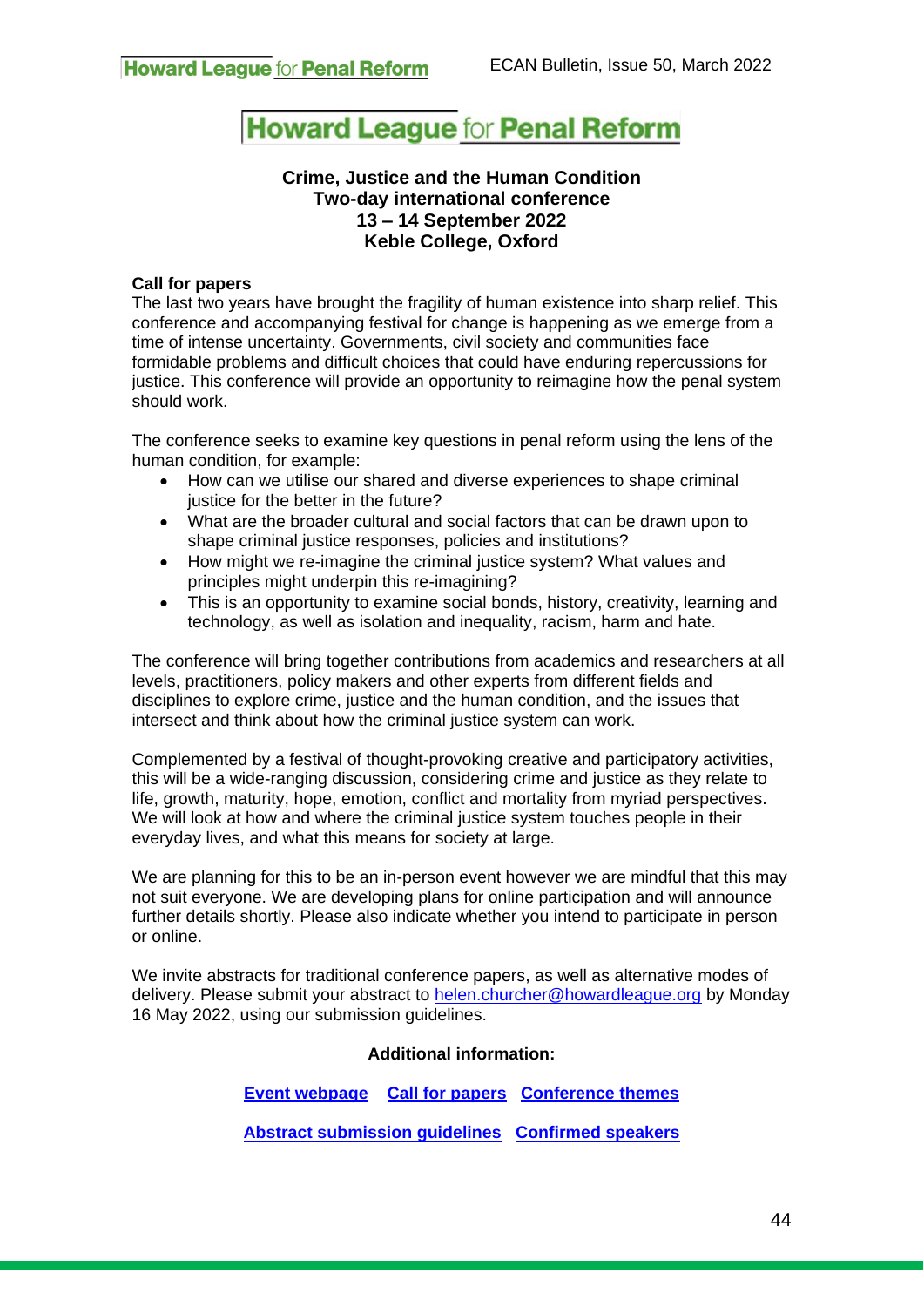### **Become a Howard League Fellow**

#### **A fellowship for academics and magistrates**

Throughout the Howard League's 150-year history we have been committed to informed debate and have been highly successful in achieving real and lasting change in the penal system. A guiding principle of our work has been to develop new ideas and to understand the consequences of changes and innovations. In this time of flux and uncertainty both in communities and the penal system, it has never been more important to generate discussion, ideas and commitment to a humane and effective penal system.

Howard League fellows will be invited to attend special events that will offer opportunities to meet informally with senior politicians and academics as well as attend seminars and events to contribute to current research streams and emerging, innovative ideas.

One of our inaugural fellows is Barry Godfrey who is both Professor of Social Justice at the University of Liverpool and a magistrate. He became a fellow 'in the hope that my research can contribute to the work of the Howard League and do something useful. My aim is to analyse historical data and longitudinal research to show policymakers that incarceration has long been socially and financially unaffordable; inefficient as a system; and incapable of bringing about reform and rehabilitation.'

#### **How to become a fellow**

Academics and magistrates may apply themselves or be nominated to become a fellow. There is no fixed cost but a minimum donation of £10 a month is suggested. The expectation is that fellows will have supported penal reform and social justice. The criteria for elevation to a Howard League fellow are deliberately broad in order to promote individual initiatives and creative work that embeds justice in the community.

Nominations should be no more than 200 words long and emailed to Anita Dockley, the Howard League's research director at [anita.dockley@howardleague.org.](mailto:anita.dockley@howardleague.org) The nomination should also include the name, contact details (address and email) and the nominee's institution/bench. A selection panel will assess all nominations.

Nominations are assessed on a quarterly basis.